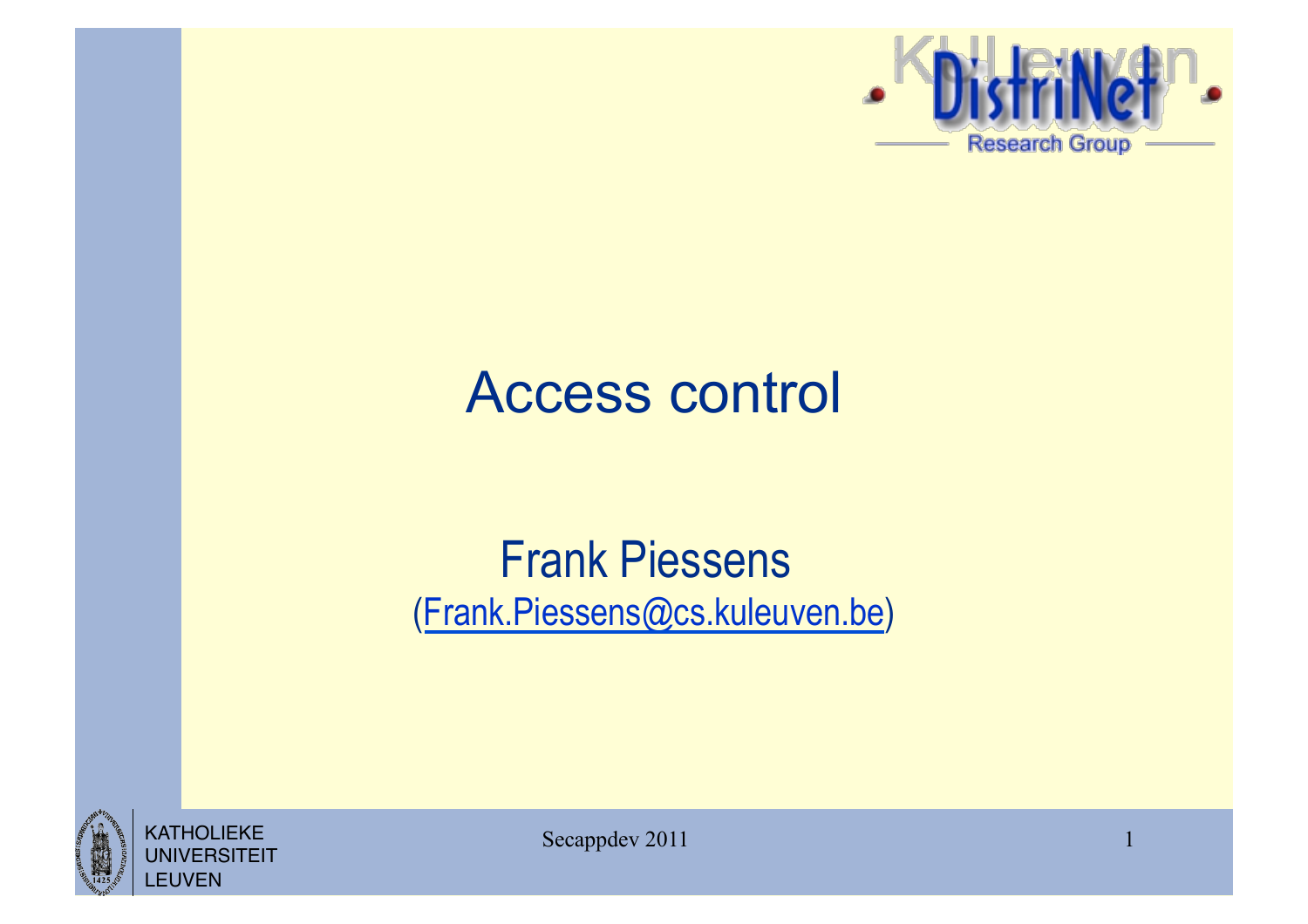## **Overview**

- Introduction: Lampson's model for access control
- Classical Access Control Models
	- Discretionary Access Control (DAC)
	- Mandatory Access Control (MAC)
	- Role-Based Access Control (RBAC)
	- Other Access Control Models
- Access Control in Windows
- Conclusion

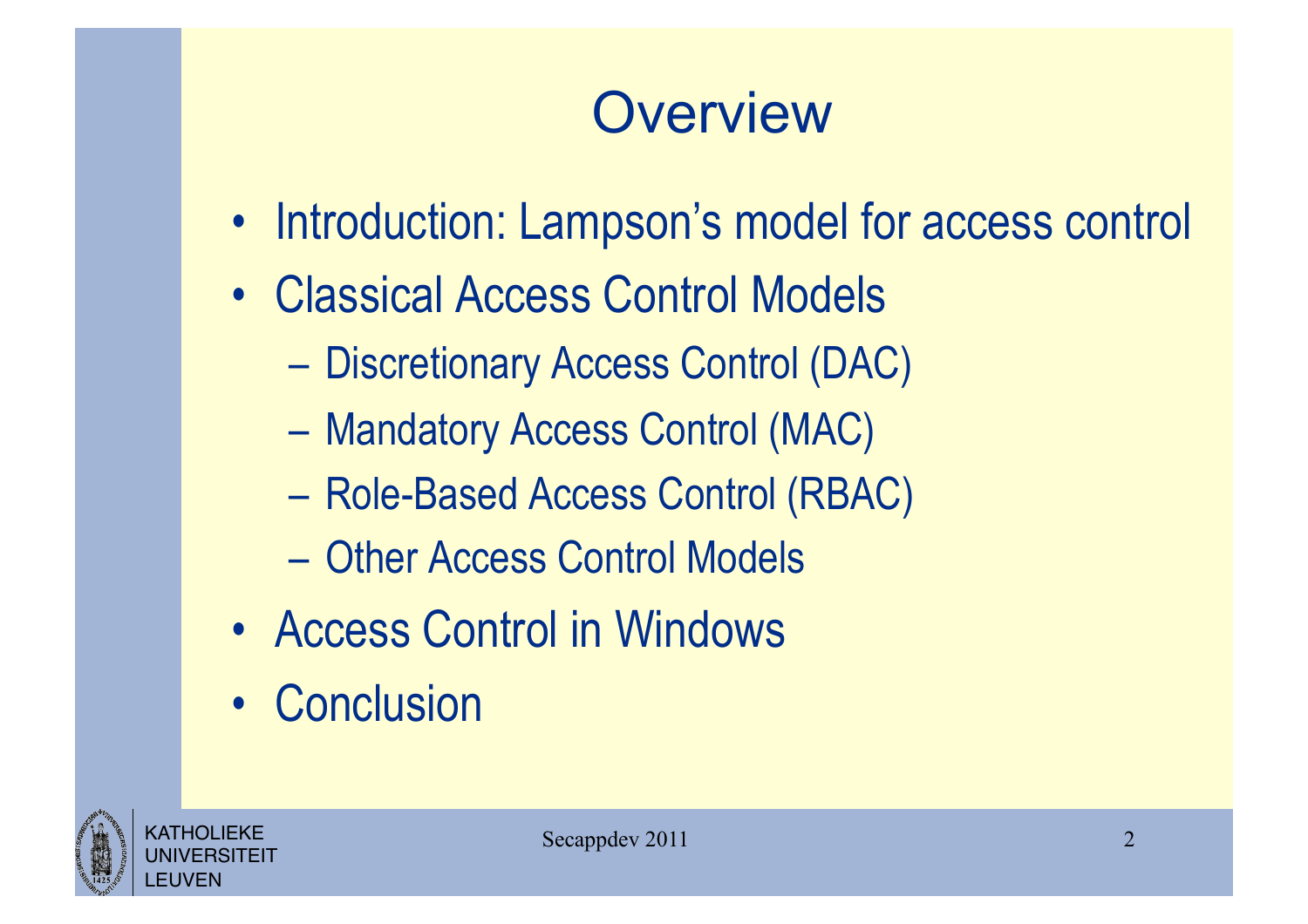## Access Control: introduction

- Security = prevention and detection of unauthorized actions on information
- Two important cases:
	- An attacker has access to the raw bits representing the information
		- => need for cryptographic techniques
	- There is a software layer between the attacker and the information
		- => access control techniques

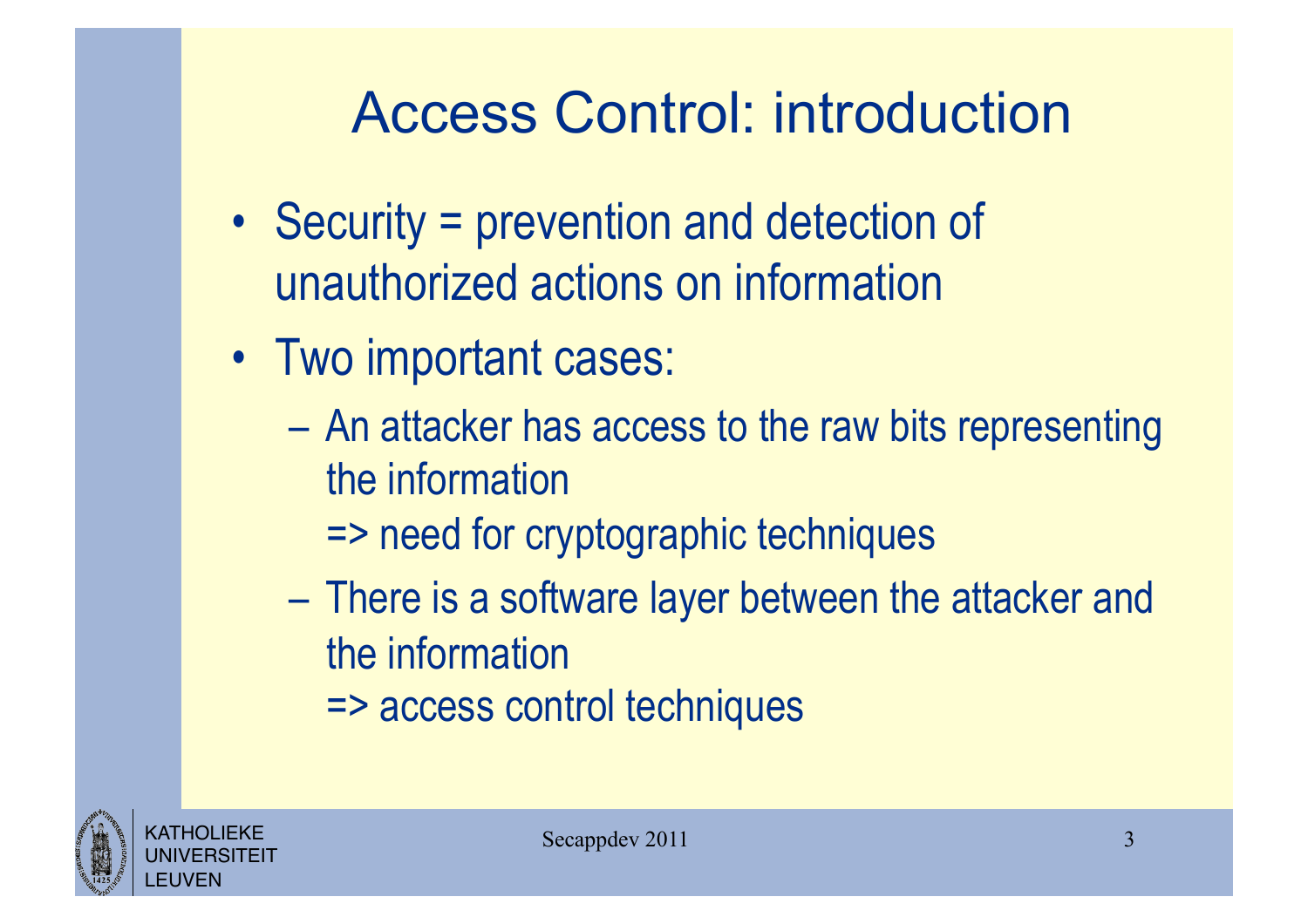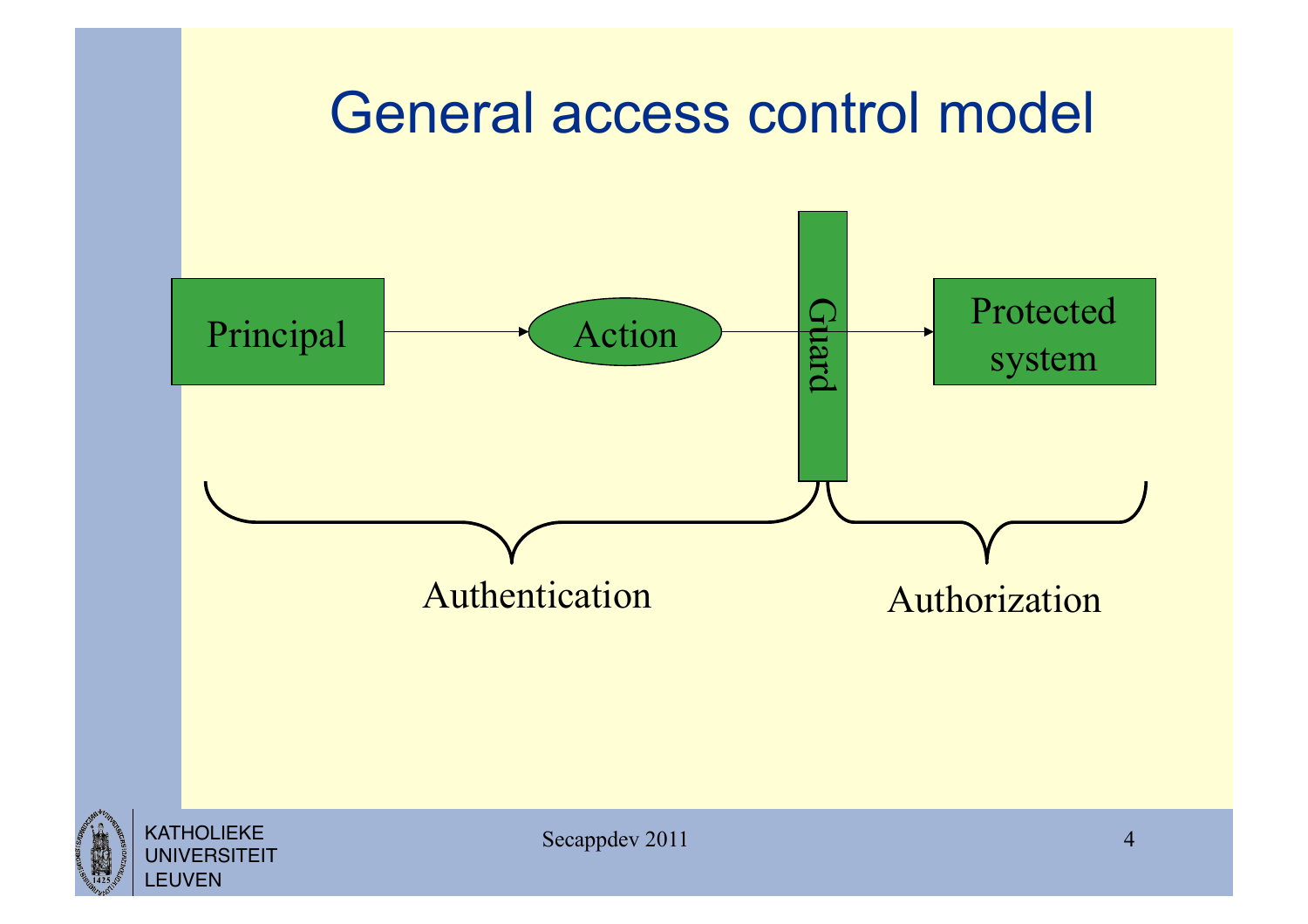## **Examples**

| <b>Principal</b> | <b>Action</b>      | <b>Guard</b>                           | <b>Protected</b><br>system |
|------------------|--------------------|----------------------------------------|----------------------------|
| <b>Host</b>      | <b>Packet send</b> | <b>Firewall</b>                        | intranet                   |
| <b>User</b>      | Open file          | <b>OS kernel</b>                       | <b>File system</b>         |
| Java<br>Program  | Open file          | <b>Java Security</b><br><b>Manager</b> | <b>File</b>                |
| <b>User</b>      | Query              | <b>DBMS</b>                            | <b>Database</b>            |
| <b>User</b>      | Get page           | Web server                             | Web site                   |
|                  |                    |                                        |                            |

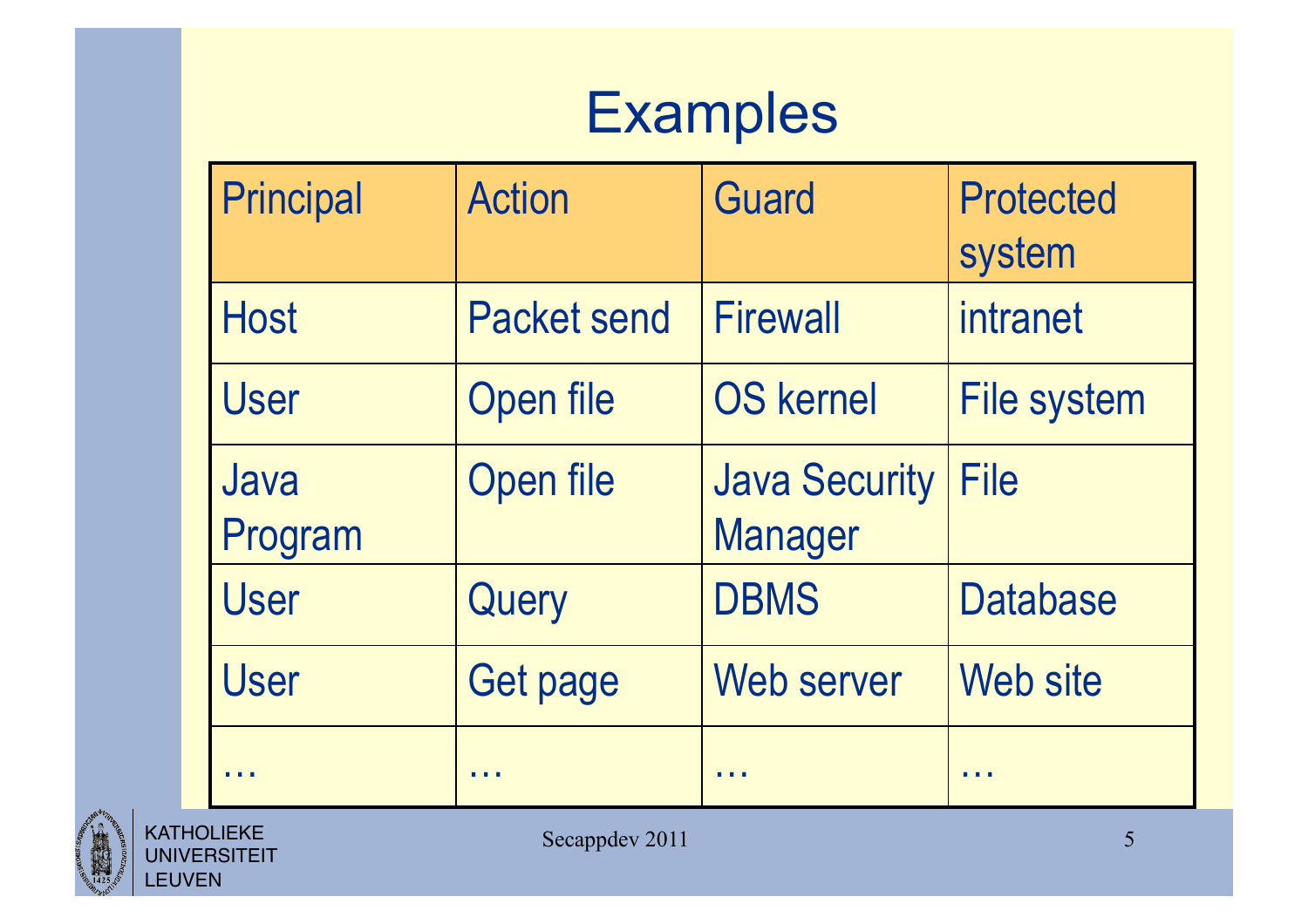# Entity Authentication

• Definition

– …

- Verifying the claimed identity of an entity (usually called *principal*) that the guard is interacting with
- Different cases need different solutions:
	- Principal is a (human) user
	- Principal is a (remote) computer
	- Principal is a user working at a remote computer
	- Principal is a user running a specific piece of code
- See separate session on entity authentication

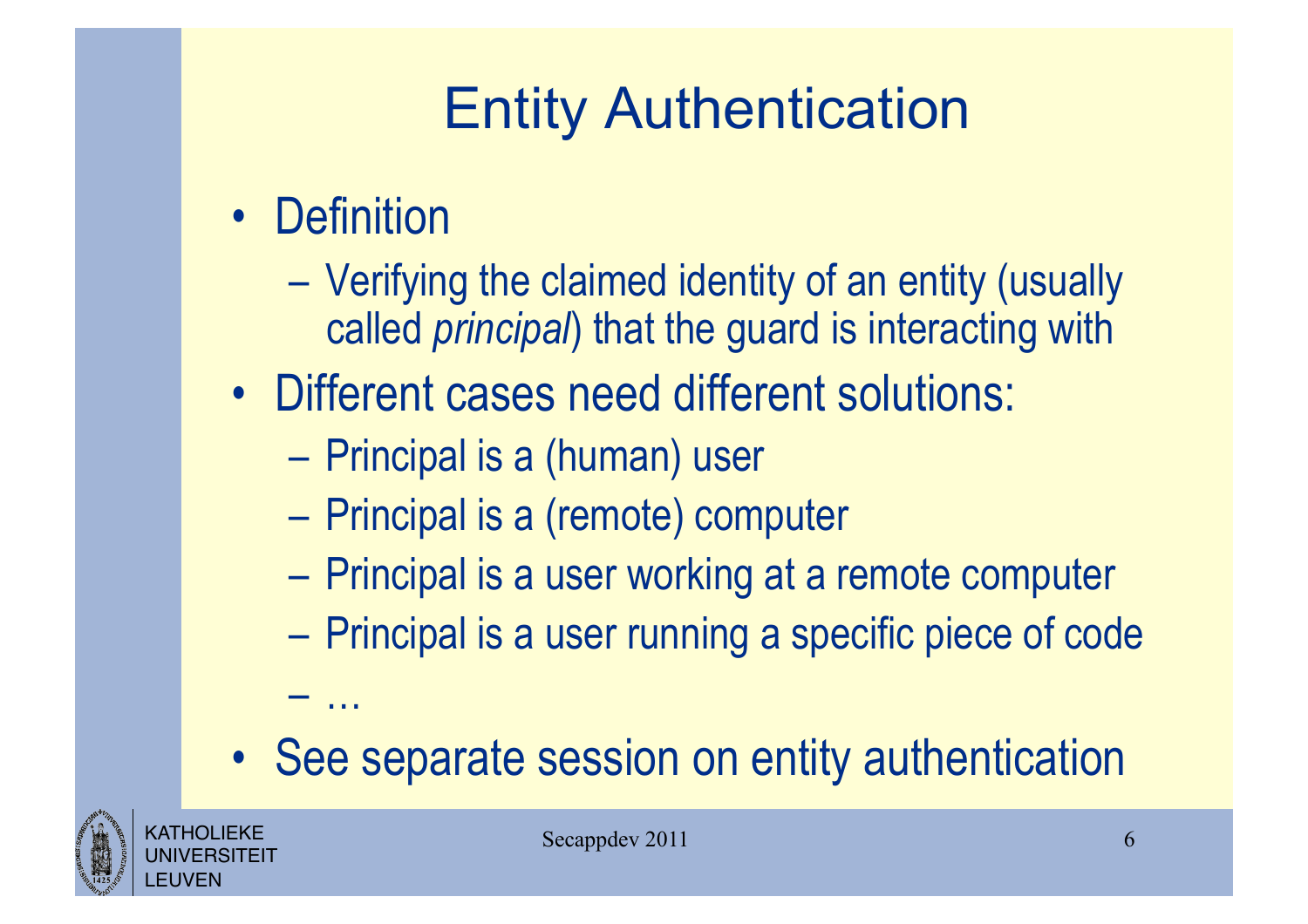# Authorization by the Guard

- Guard can have local state
	- "protection state"
- Upon receipt of an action
	- Decides what to do with the action
		- We only consider pass/drop
		- Alternatives are: modify/replace, first insert other action,...
	- If necessary: updates the local state
- Modeled by means of a "security automaton"
	- Set of states described by a number of typed state variables
	- Transition relation described by predicates on the action and the local state

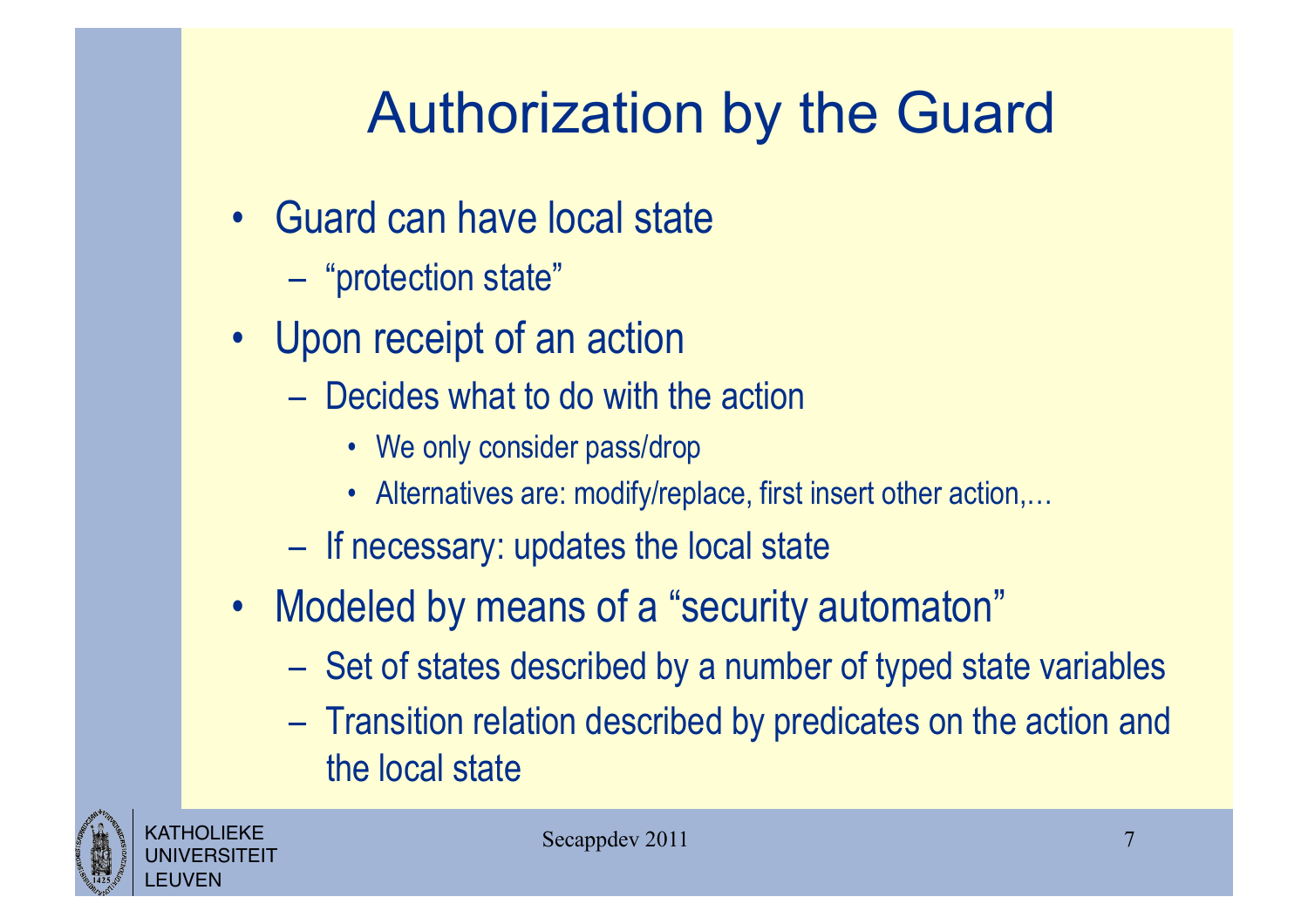# Guard

• Notation:

}

- Actions are written as procedure invocations
- Behavior of the guard is specified by:
	- Declaration of state variables
		- Determine the state space
	- Implementations of the action procedures
		- Preconditions determine acceptability of action
		- Implementation body determines state update

#### • Example: no network send after file read

```
bool hasRead = false; 
void send() requires !hasRead { 
 } 
void read() { 
  hasRead = true;
```


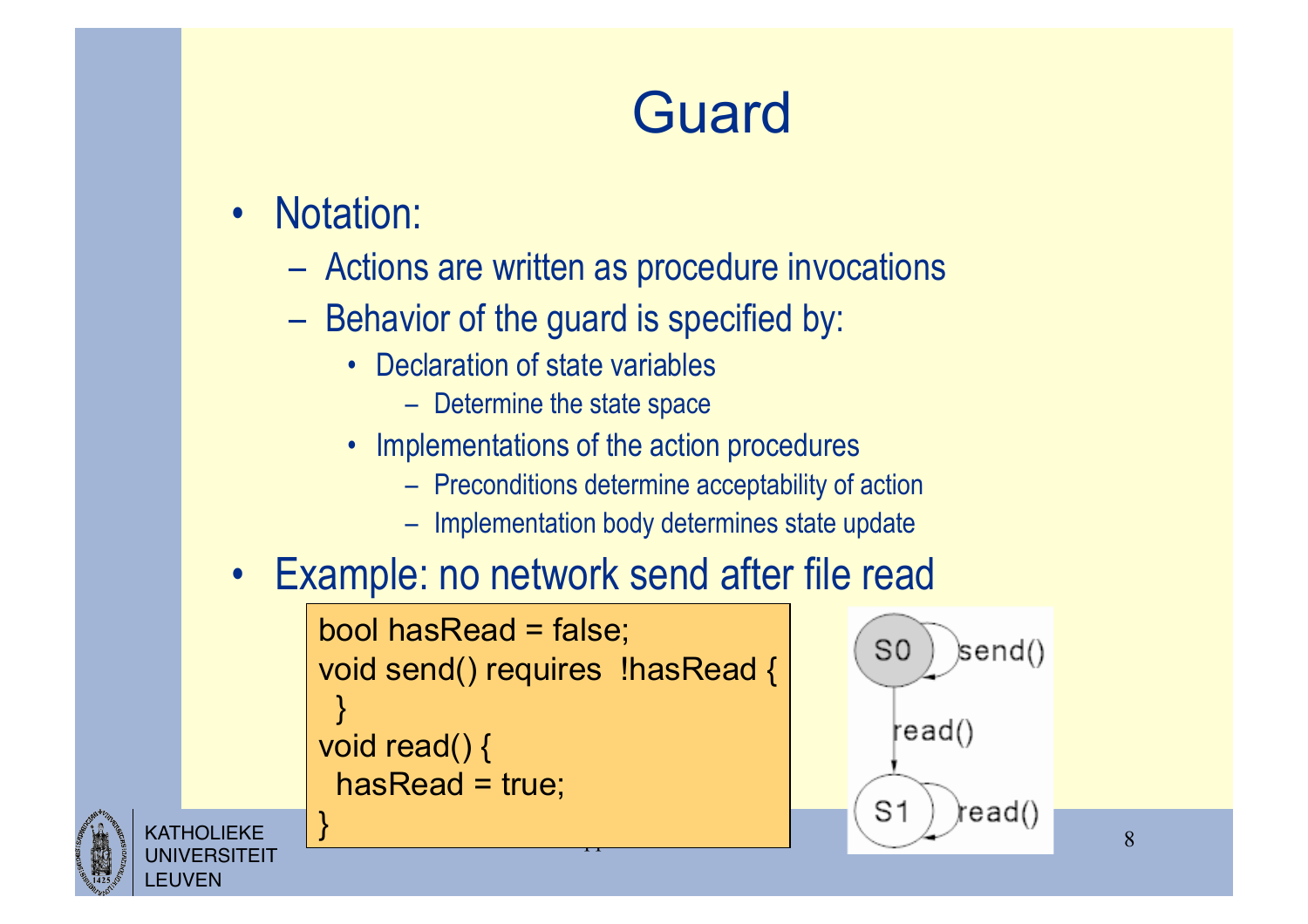## Policies and models

- Access control *policy* = rules that say what is allowed and what not
	- Semantics of a policy is a security automaton in a particular state
- Access control *model* = "A class of policies with similar characteristics"
	- Hard to define precisely
	- An access control model makes particular choices about what is in the protection state and how actions are treated

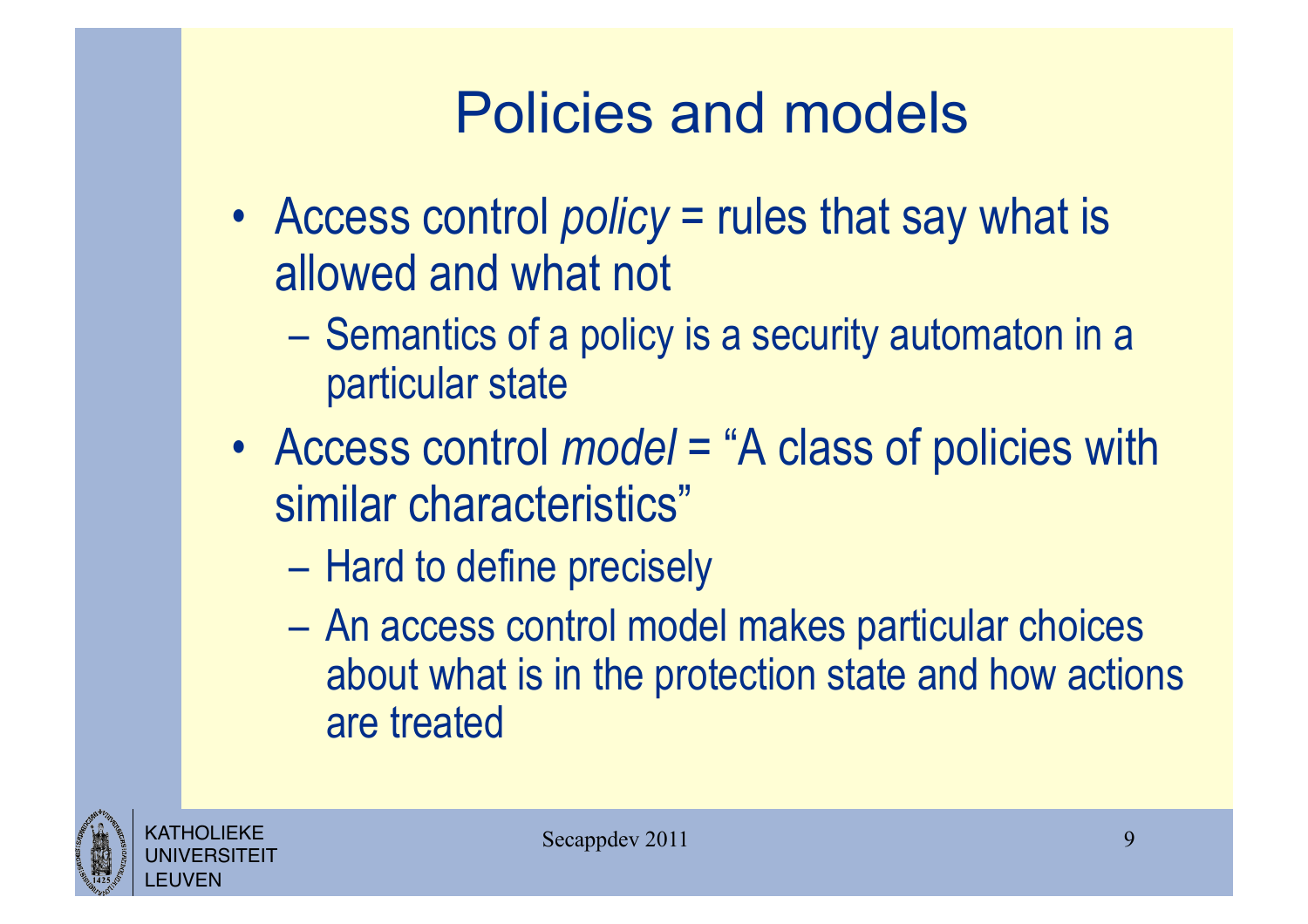## **Overview**

- Introduction: Lampson's model for access control
- Classical Access Control Models
	- Discretionary Access Control (DAC)
	- Mandatory Access Control (MAC)
	- Role-Based Access Control (RBAC)
	- Other Access Control Models
- Access Control in Windows
- Conclusion

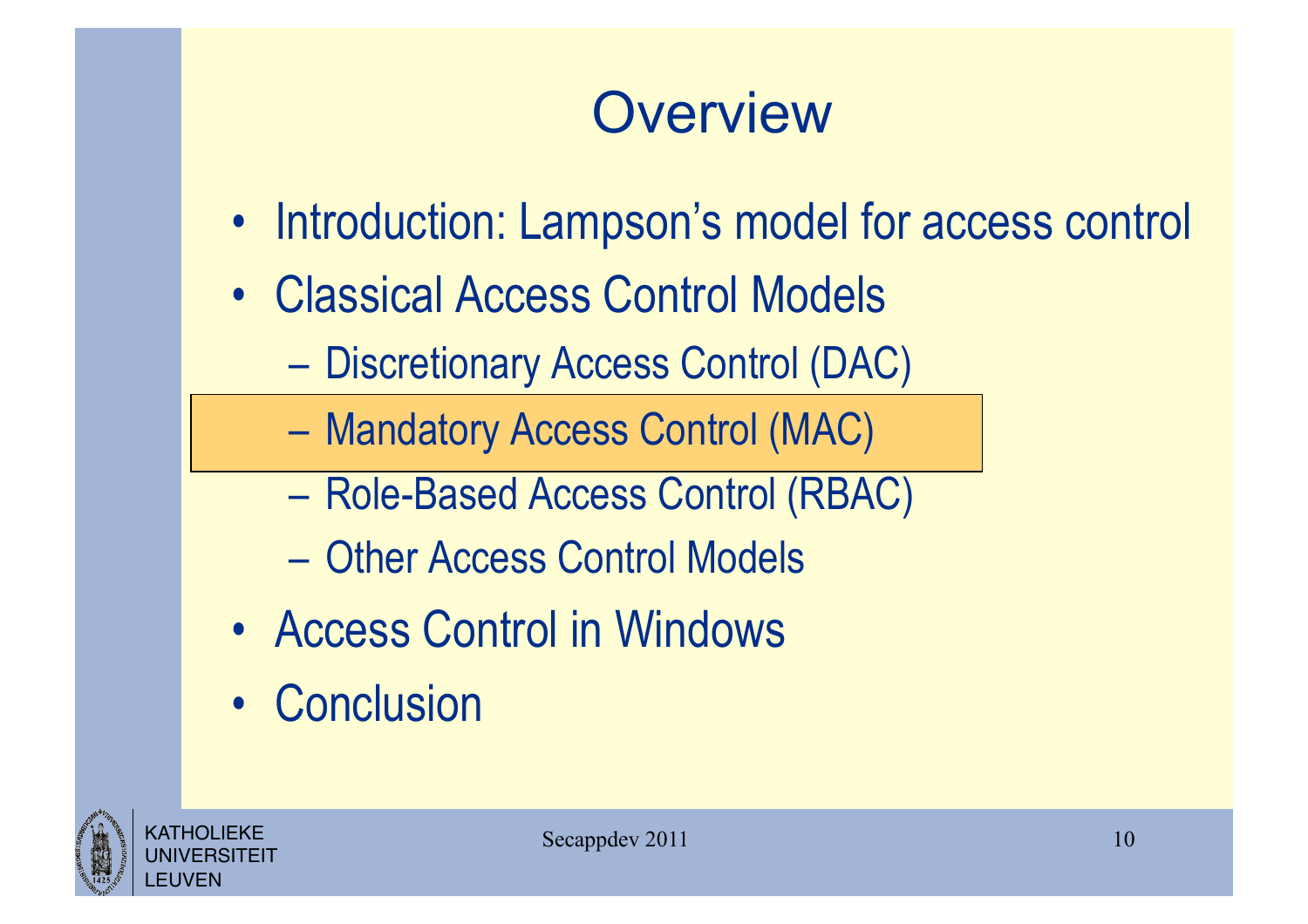# Discretionary Access Control (DAC)

- Objective = creator-controlled sharing of information
- Key Concepts
	- Principals are users
	- Protected system manages *objects*, passive entities requiring controlled access
	- Objects are accessed by means of *operations* on them
	- Every object has an *owner*
	- Owner can grant right to use operations to other users
- Variants:
	- Possible to pass on ownership or not?
	- Possible to delegate right to grant access or not?
	- Constraints on revocation of rights.



KATHOLIEKE UNIVERSITEIT LEUVEN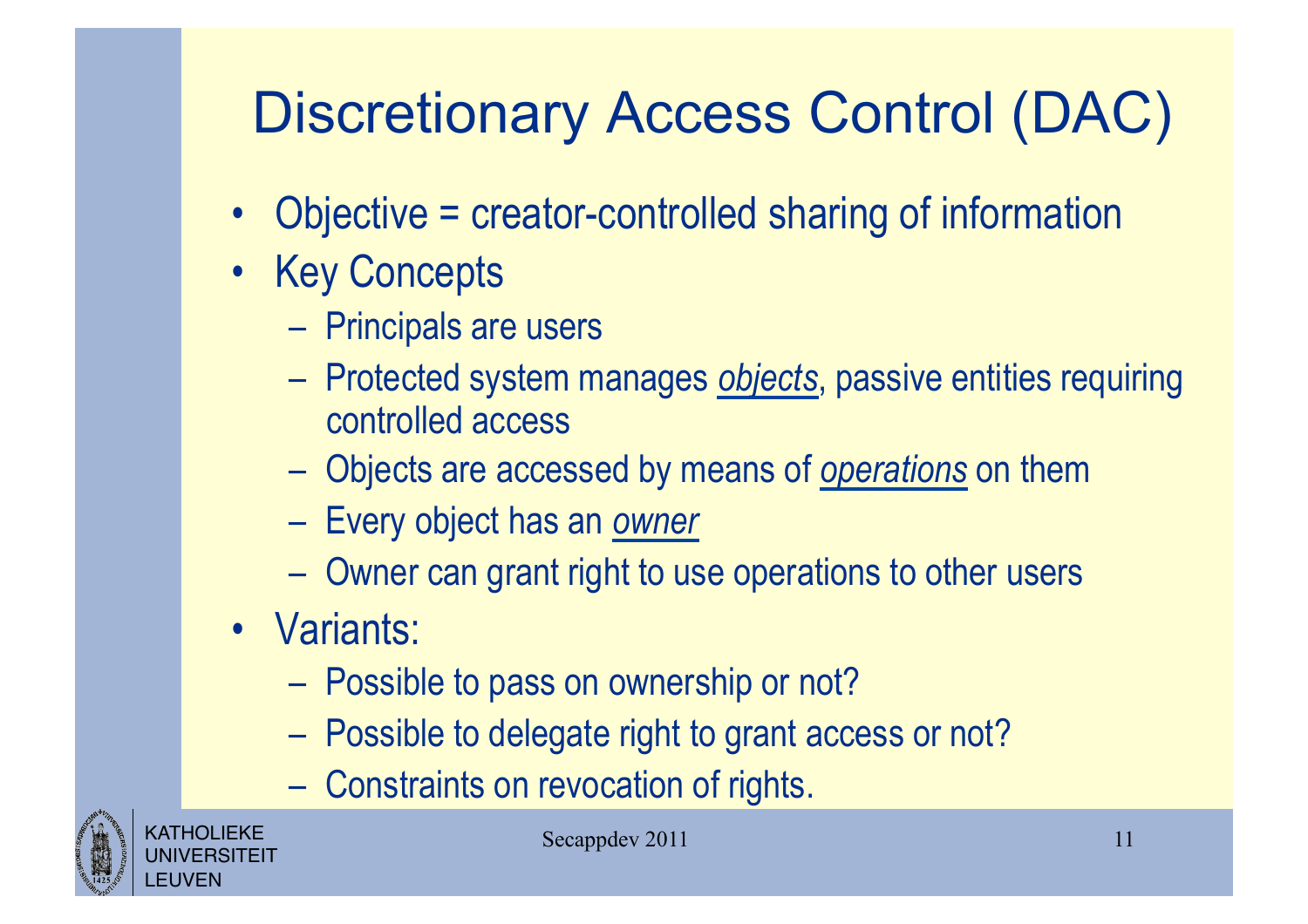# Security automaton for DAC

```
type Right = <User, Obj, {read, write}>; 
Set<User> users = new Set(); 
Set<Obj> objects = new Set(); 
Set<Right> rights = new Set(); // represents the Access Control Matrix
Map<Obj,User> ownerOf = new Map();
```

```
// Access checks 
void read(User u, Obj o) requires <u,o, read> in rights; {} 
void write(User u, Obj o) requires <u,o,write> in rights; {}
```

```
// Actions that impact the protection state 
void addRight(User u, Right <u',o,r>) 
  requires (u in users) && (u' in users) && (o in objects) && ownerOf[o] == u; { 
  rights[r] = true;}
```

```
void deleteRight(User u, Right <u',o,r>) 
  requires (u in users) && (u' in users) && (o in objects) && ownerOf[o] == u; { 
  rights[r] = true;
```


}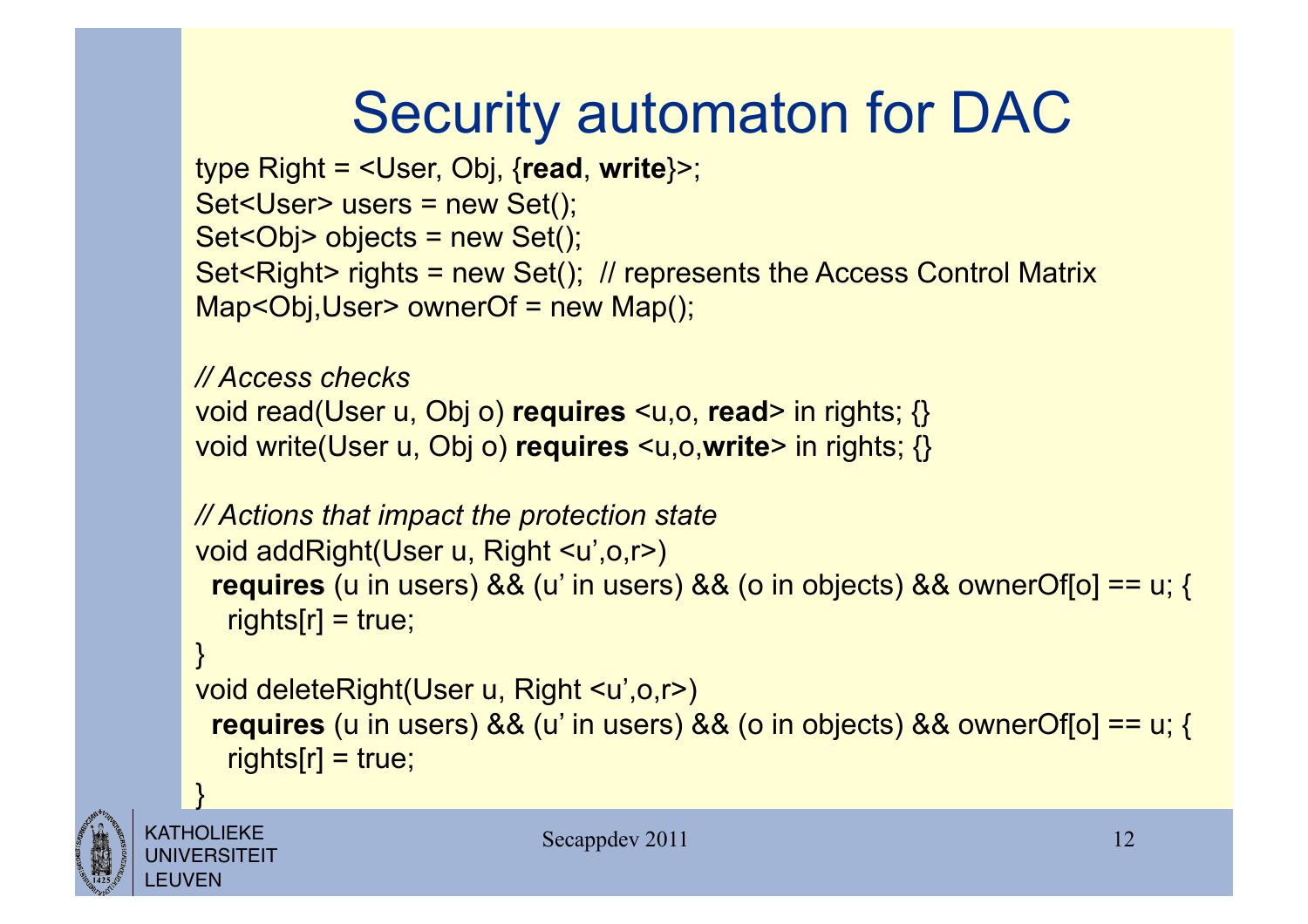# Security automaton for DAC (ctd)

```
void addObject(User u, Obj o) 
  requires (u in users) && (o notin objects); { 
   objects[o] = true; 
   ownerOf[o] = u; 
} 
void delObject(User u, Obj o) 
  requires (o in objects) && (ownerOf[o] == u); { 
  objects[<math>o</math>] = false; ownerOf[o] = none; 
   rights = rights \ { <u',o',r'> in rights where o'==o}; 
} 
// Administrative functions
```

```
void addUser(User u, User u') requires u' notin users; { 
 users[u'] = true;}
```
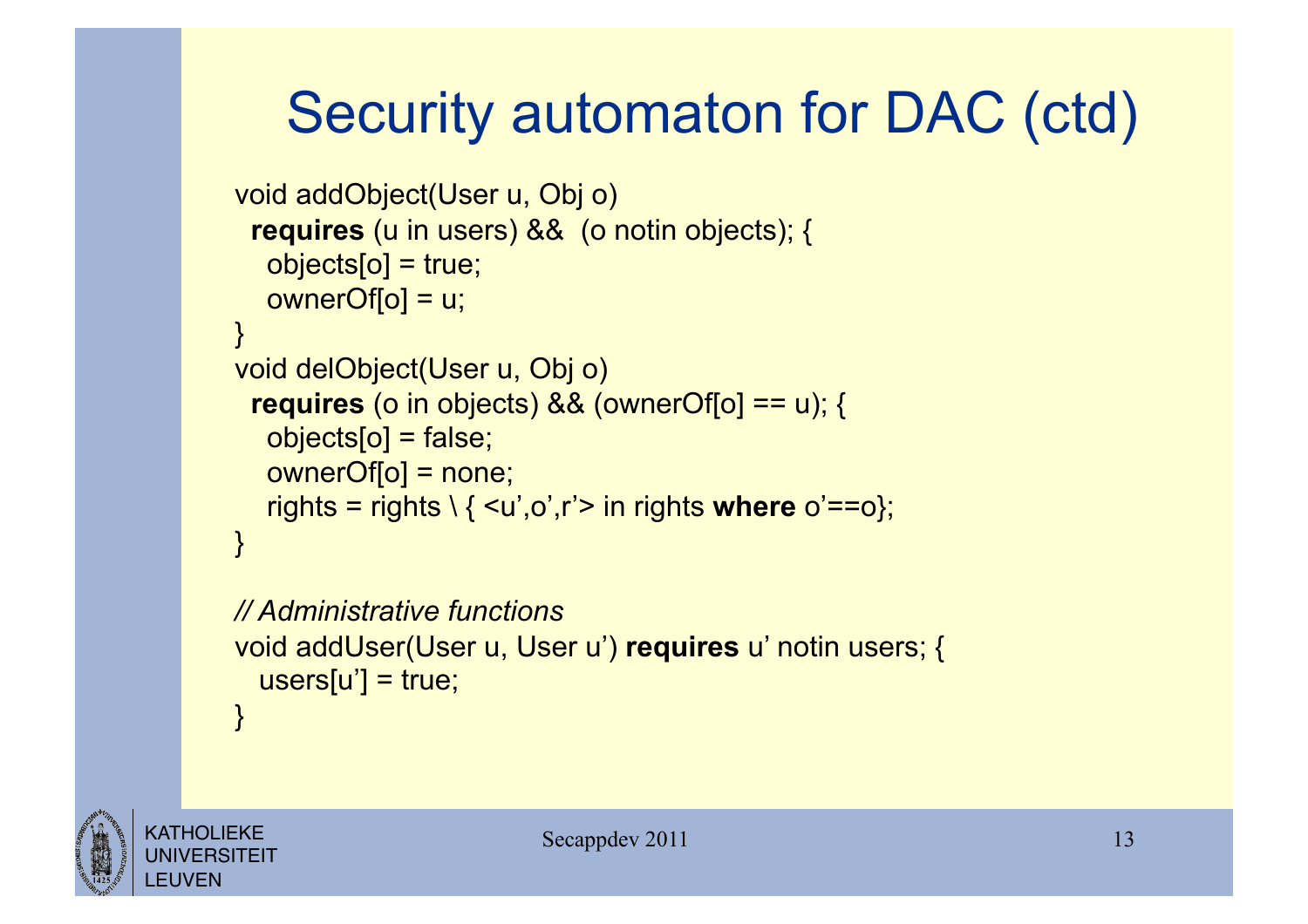## DAC

- Disadvantages:
	- Cumbersome administration
		- E.g user leaving the company or user being promoted to another function in the company
	- Not so secure:
		- Social engineering
		- Trojan horse problem

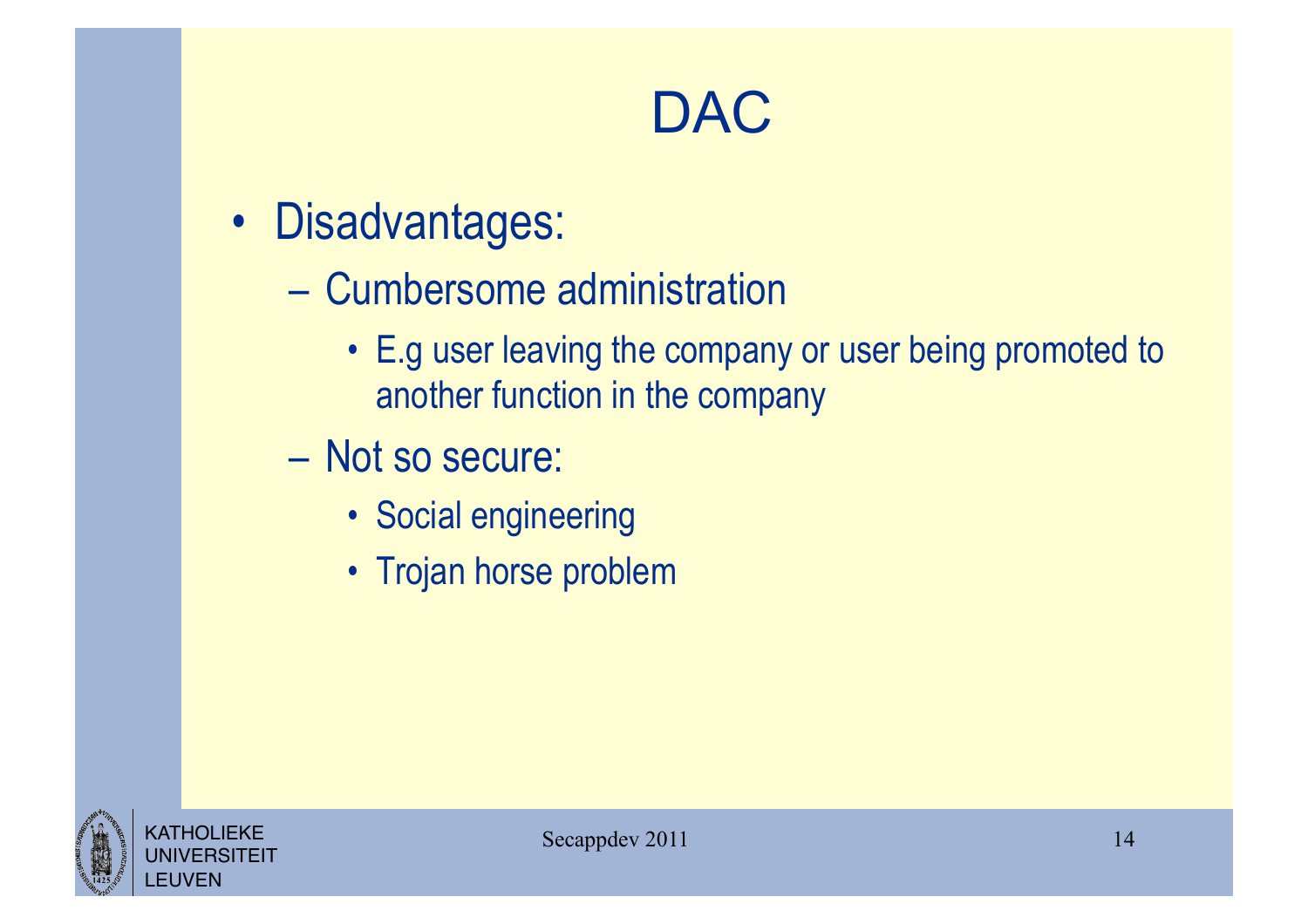## DAC Extensions

- Structuring users:
	- Groups
	- Negative permissions
	- But: insufficient to make administration much easier
- Structuring operations:
	- "access modes": observe / alter / …
	- Procedures: business procedure involving many operations on many objects
- Structuring objects:
	- E.g. Inheritance of folder permissions

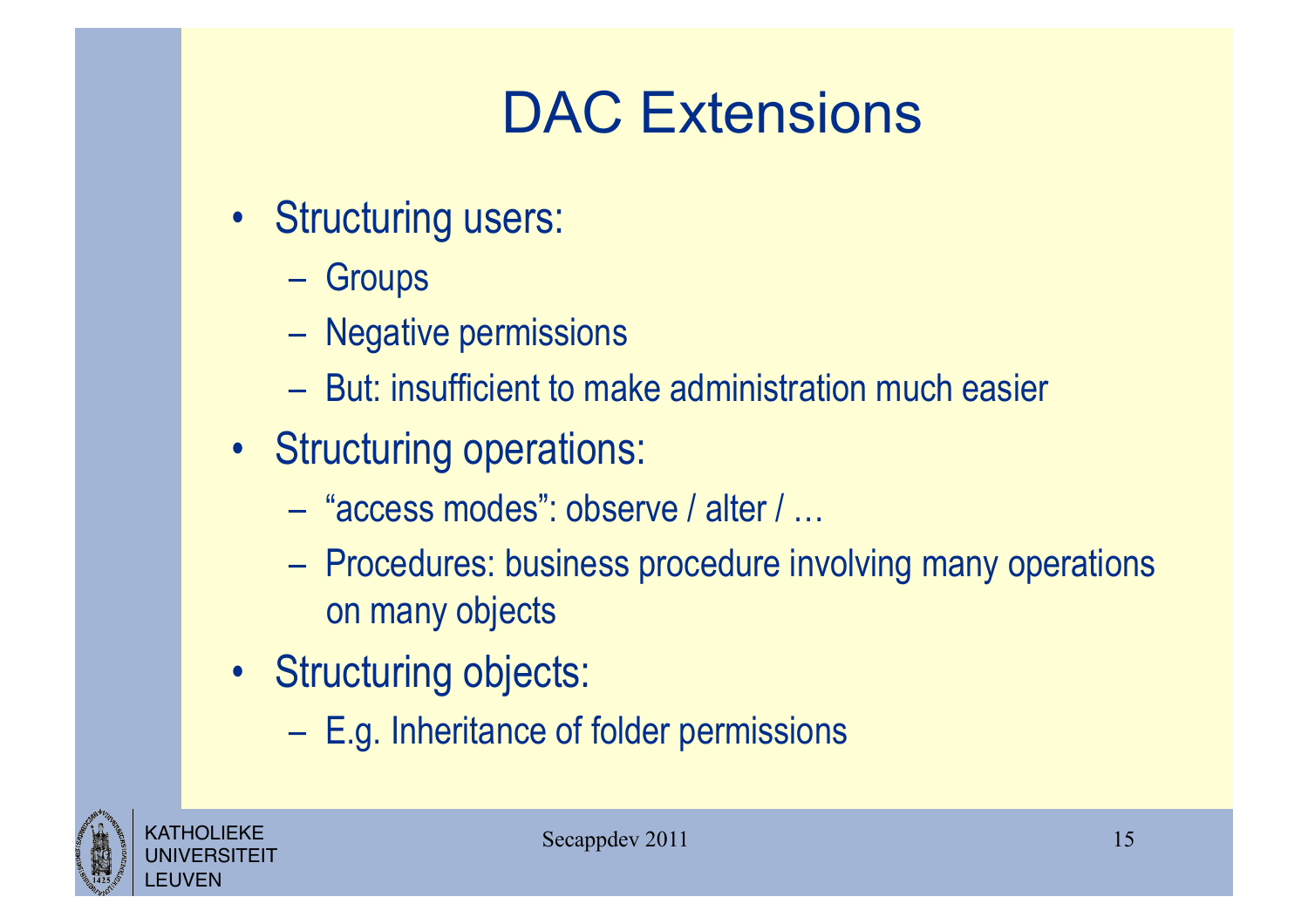#### Implementation structures

- DAC is typically not implemented with a centralized protection state
- Typical implementation structures include:
	- Access Control List: e.g. ACL's in Windows 2000
	- Capabilities: e.g. Open file handles in Unix



– ...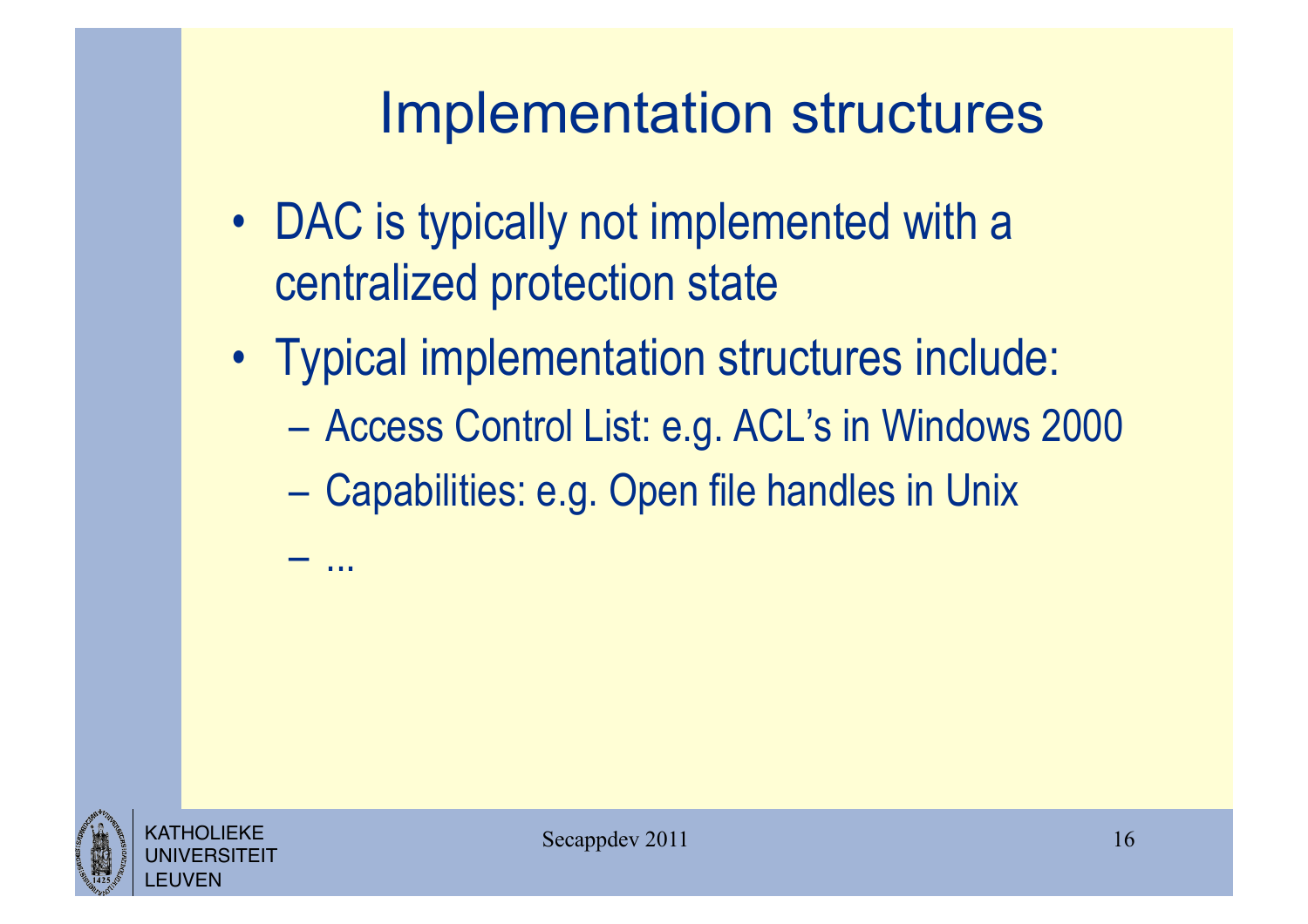## **Overview**

- Introduction: Lampson's model for access control
- Classical Access Control Models
	- Discretionary Access Control (DAC)
	- Mandatory Access Control (MAC)
	- Role-Based Access Control (RBAC)
	- Other Access Control Models
- Access Control in Windows
- Conclusion

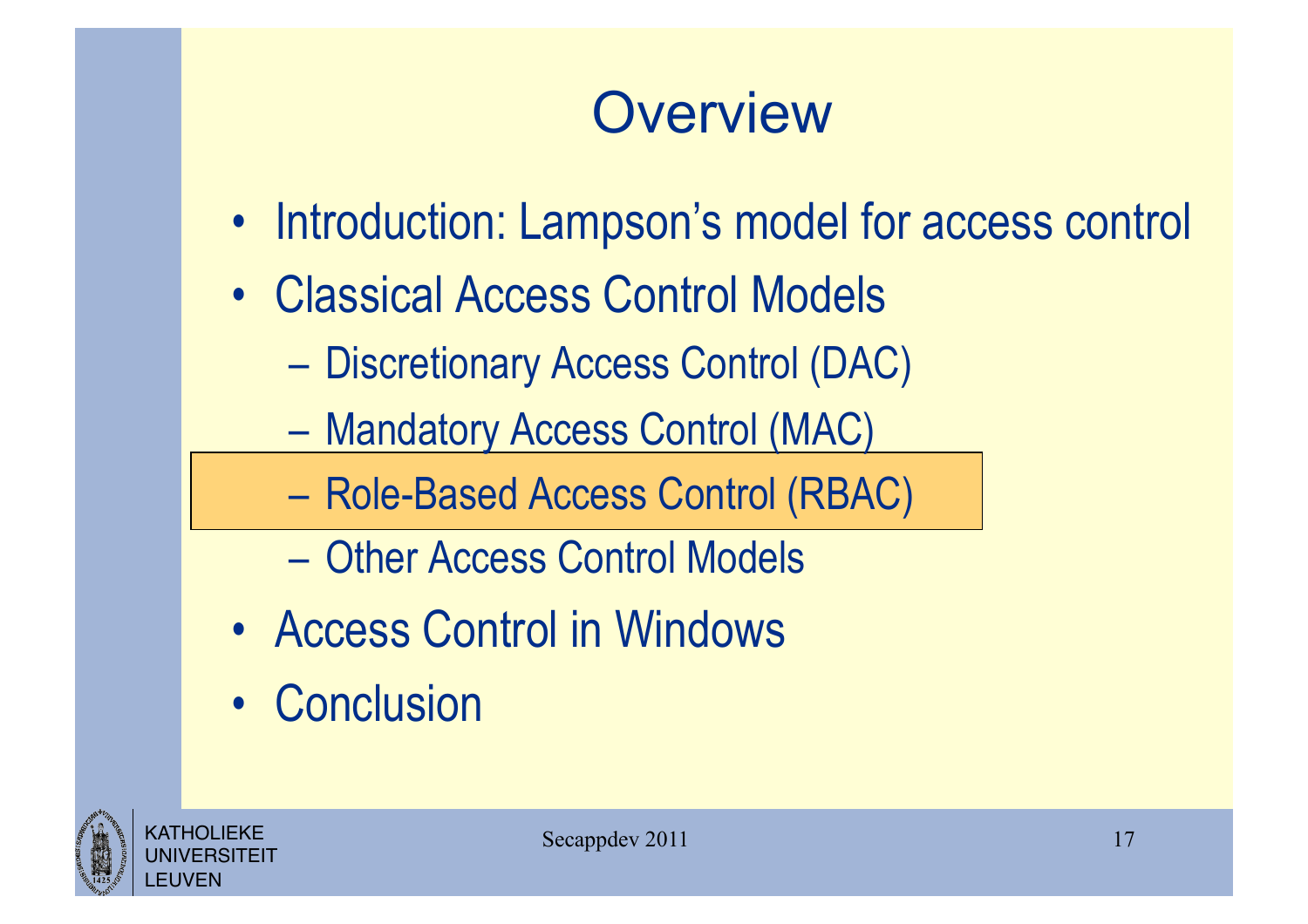# Mandatory Access Control (MAC)

- Objective = strict control of information flow
- Concrete example MAC model: Lattice Based Access Control (LBAC)
- Objective =
	- A lattice of *security labels* is given
	- Objects and users are tagged with security labels
	- Enforce that:
		- Users can only see information below their clearance
		- Information can only flow upward, even in the presence of Trojan Horses

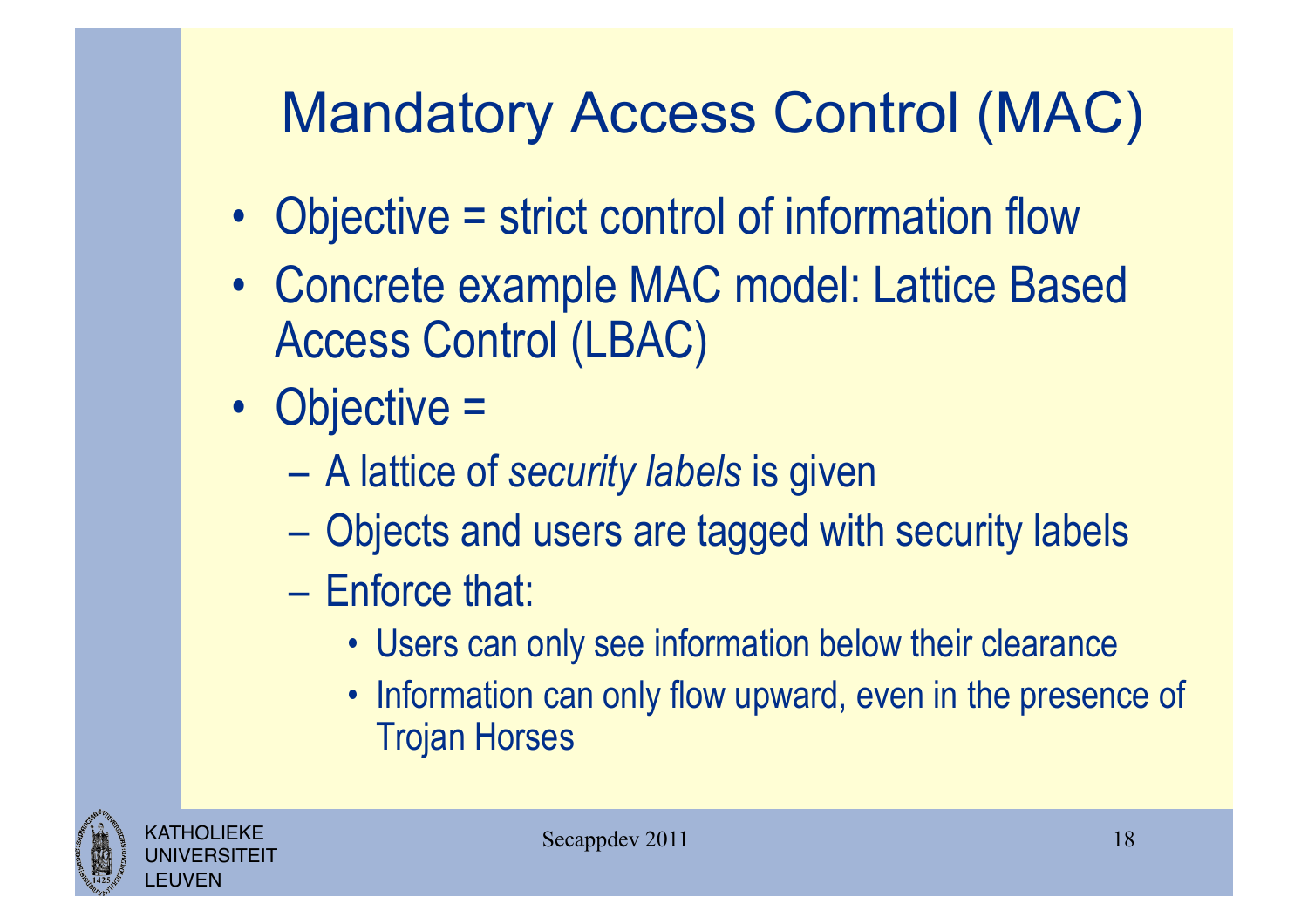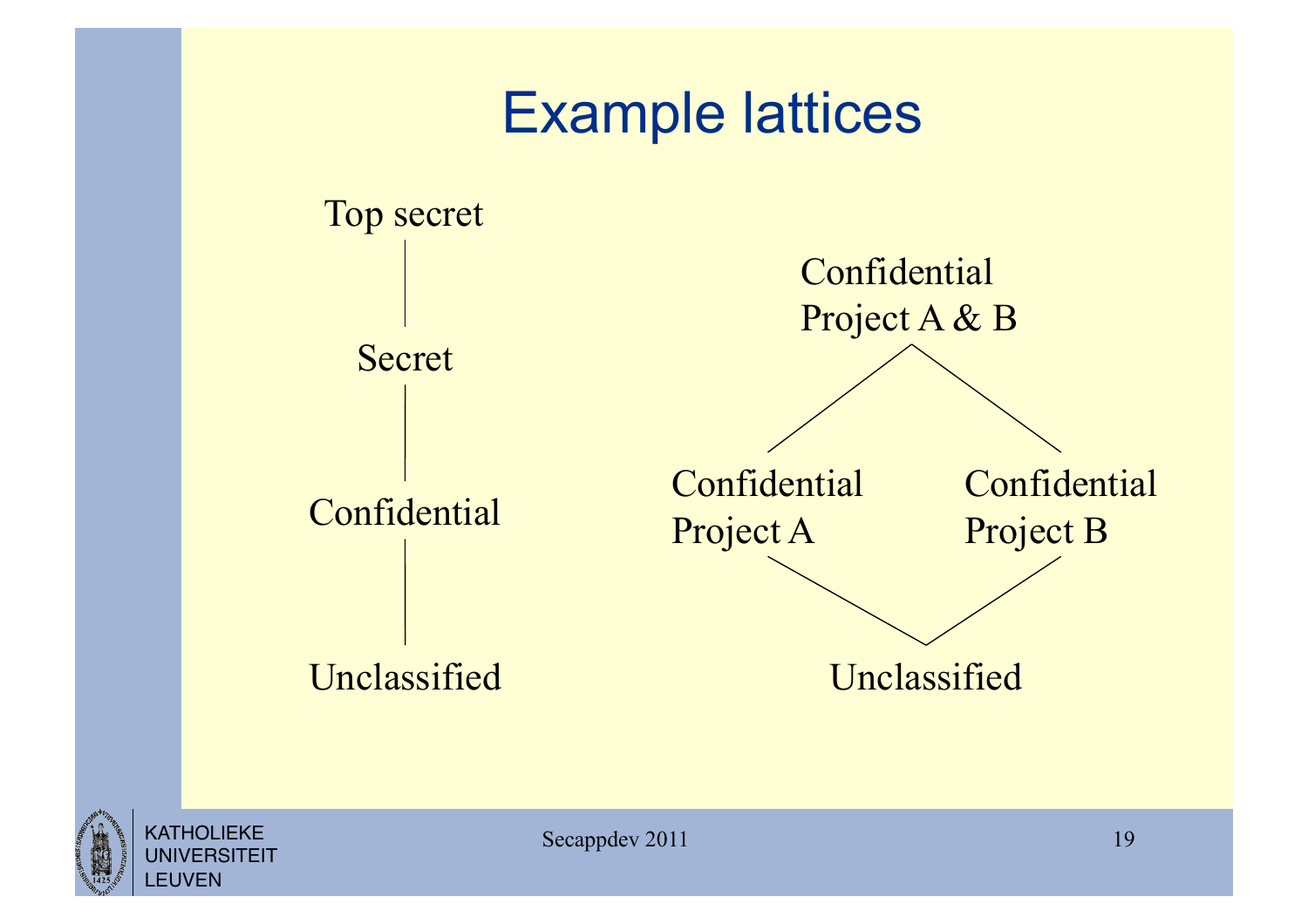# Typical construction of lattice

- Security label = (level, compartment)
- Compartment = set of categories
- Category = keyword relating to a project or area of interest
- Levels are ordered linearly
	- E.g. Top Secret Secret Confidential **Unclassified**
- Compartments are ordered by subset inclusion

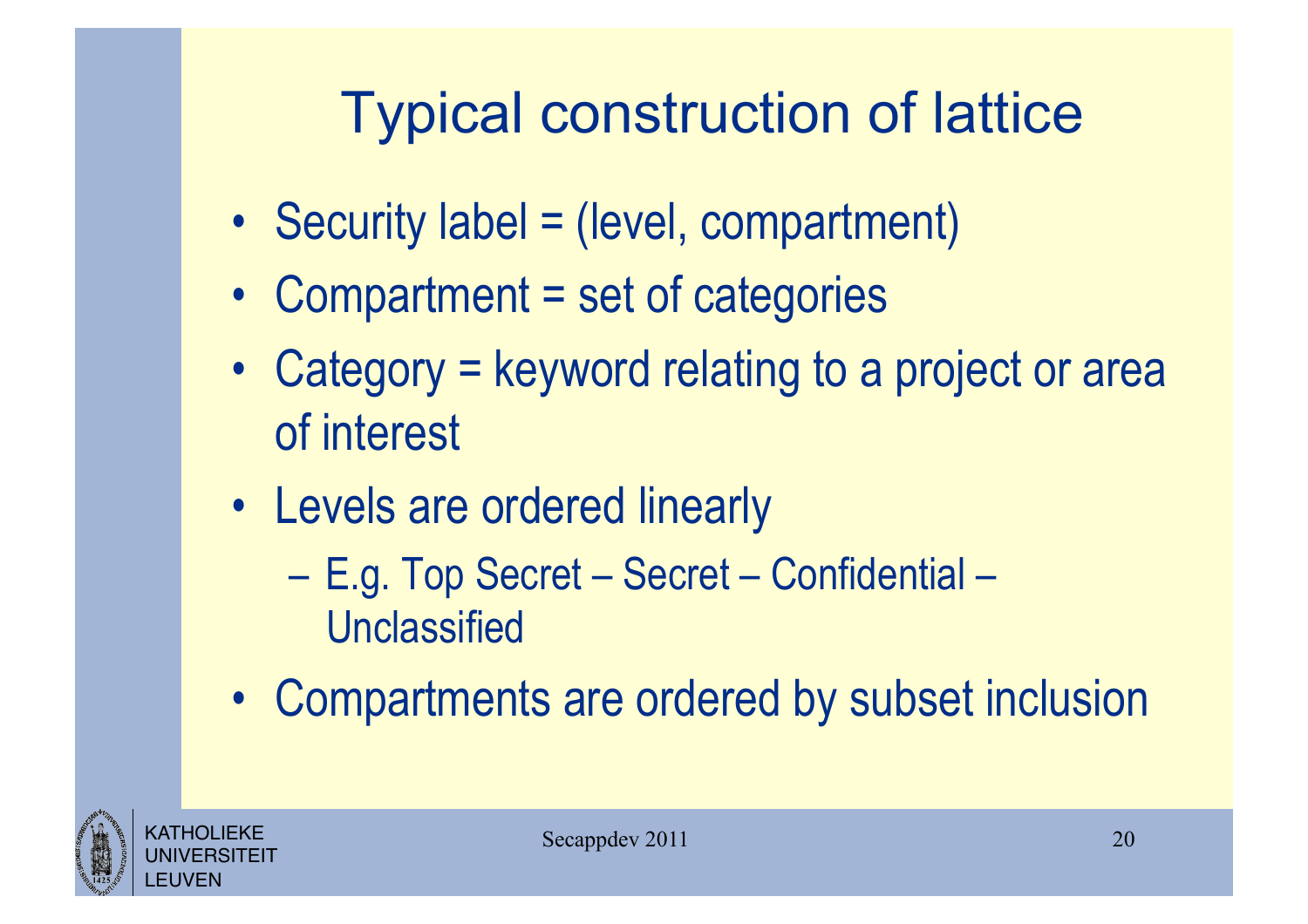

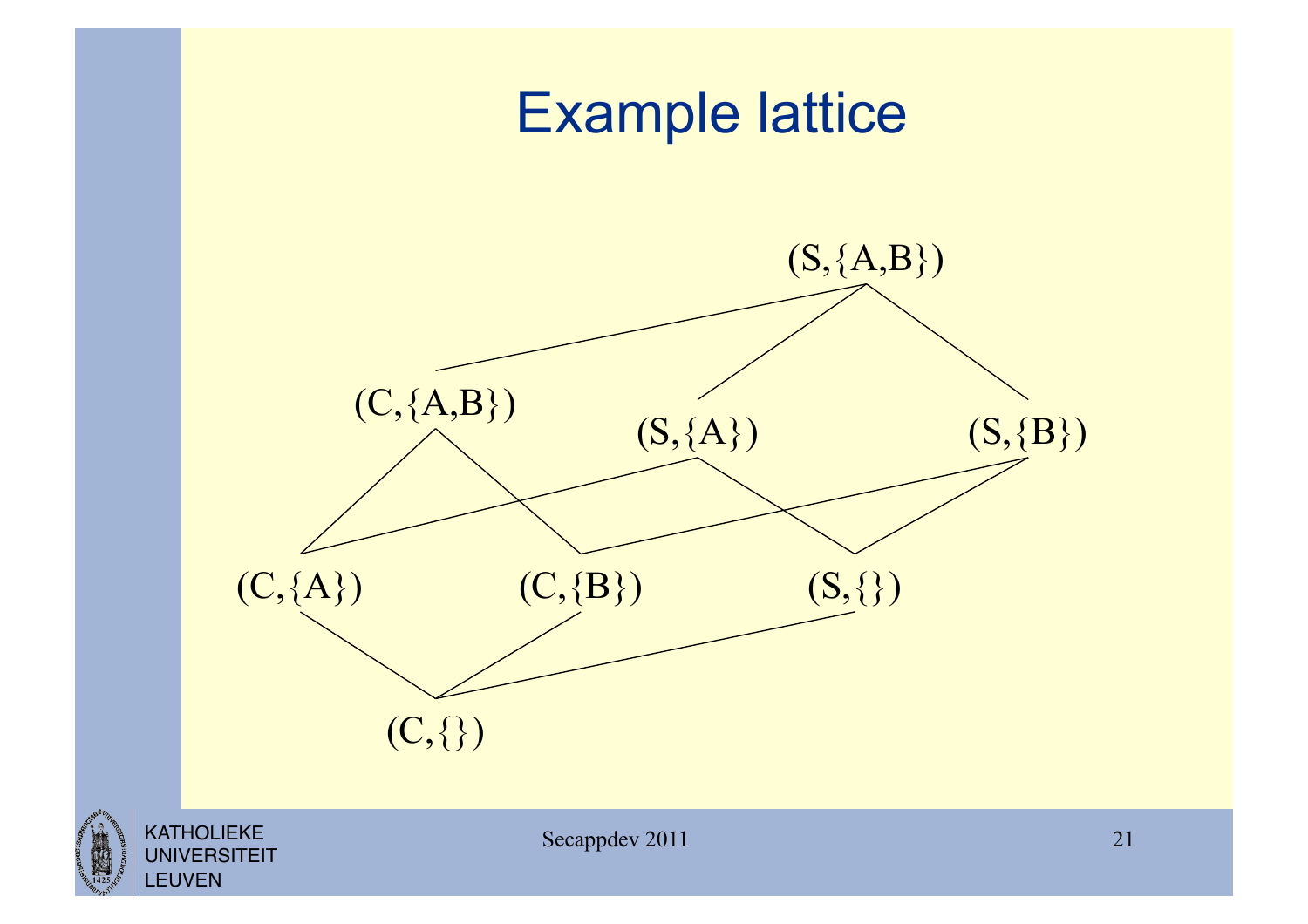## LBAC

- Key concepts of the model:
	- Users initiate *subjects* or *sessions*, and these are labeled on creation
	- Users of clearance L can start subjects with any  $label L' \leq L$
	- Enforced rules:
		- Simple security property: subjects with label L can only read objects with label  $L' \le L$  (no read up)
		- \*-property: subjects with label L can only write objects with label  $L' \ge L$  (no write down)
	- The \*-property addresses the Trojan Horse problem

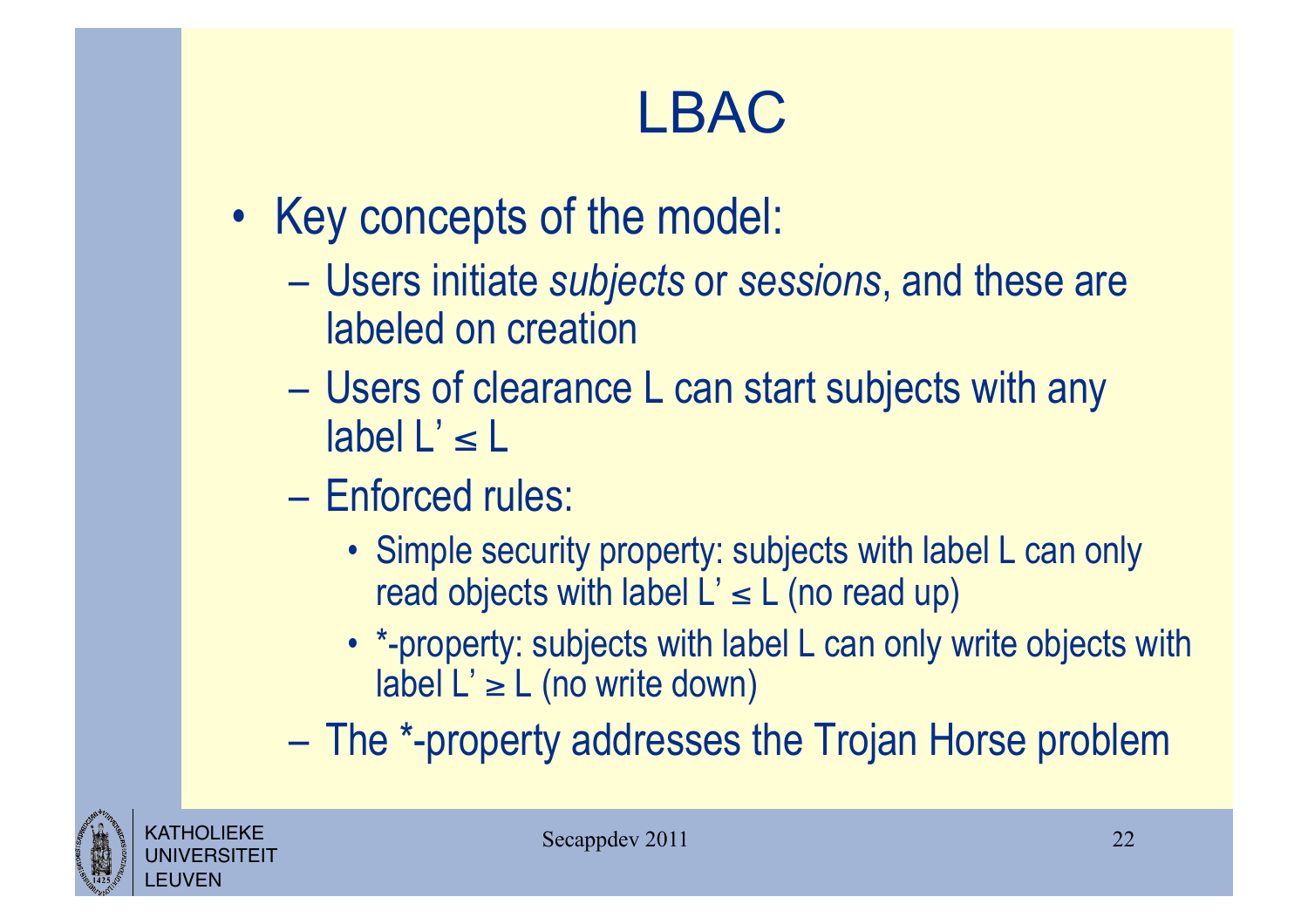#### LBAC and the Trojan Horse problem

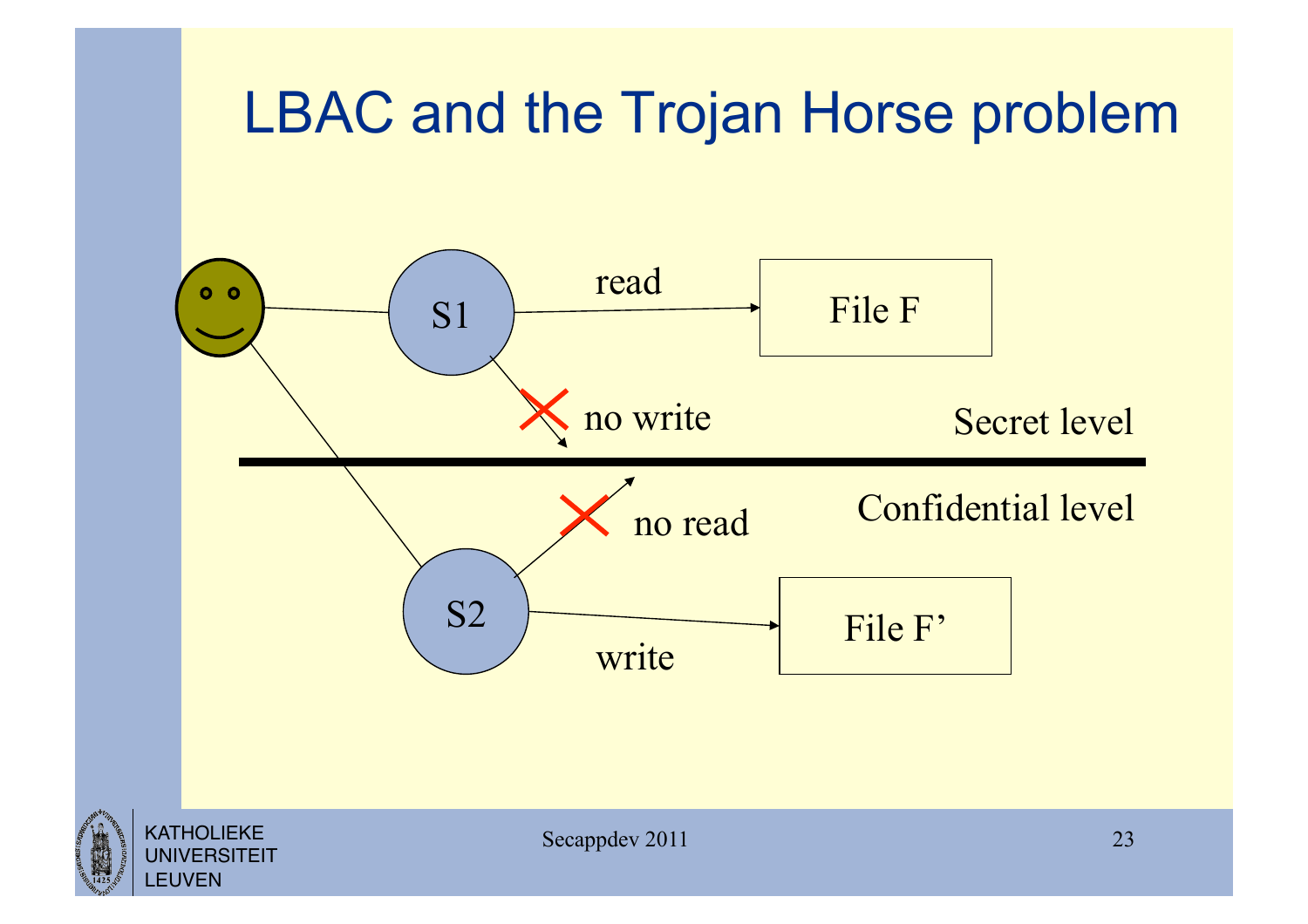# Security automaton for LBAC

// Stable part of the protection state Set<User> users; Map<User,Label> ulabel; // label of users

//Dynamic part of the protection state Set<Obj> objects = new Set(); Set<Session> sessions = new Set(); Map<Session, Label> slabel = new Map(); // label of sessions Map<Obj, Label > olabel = new Map(); // label of objects

```
// No read up 
void read(Session s, Obj o) 
   requires s in sessions && o in objects && slabel[s] >= olabel[o]; {}
```
// No write down void write(Session s, Obj o) **requires** s in sessions && o in objects && slabel[s] <= olabel[o]; {}

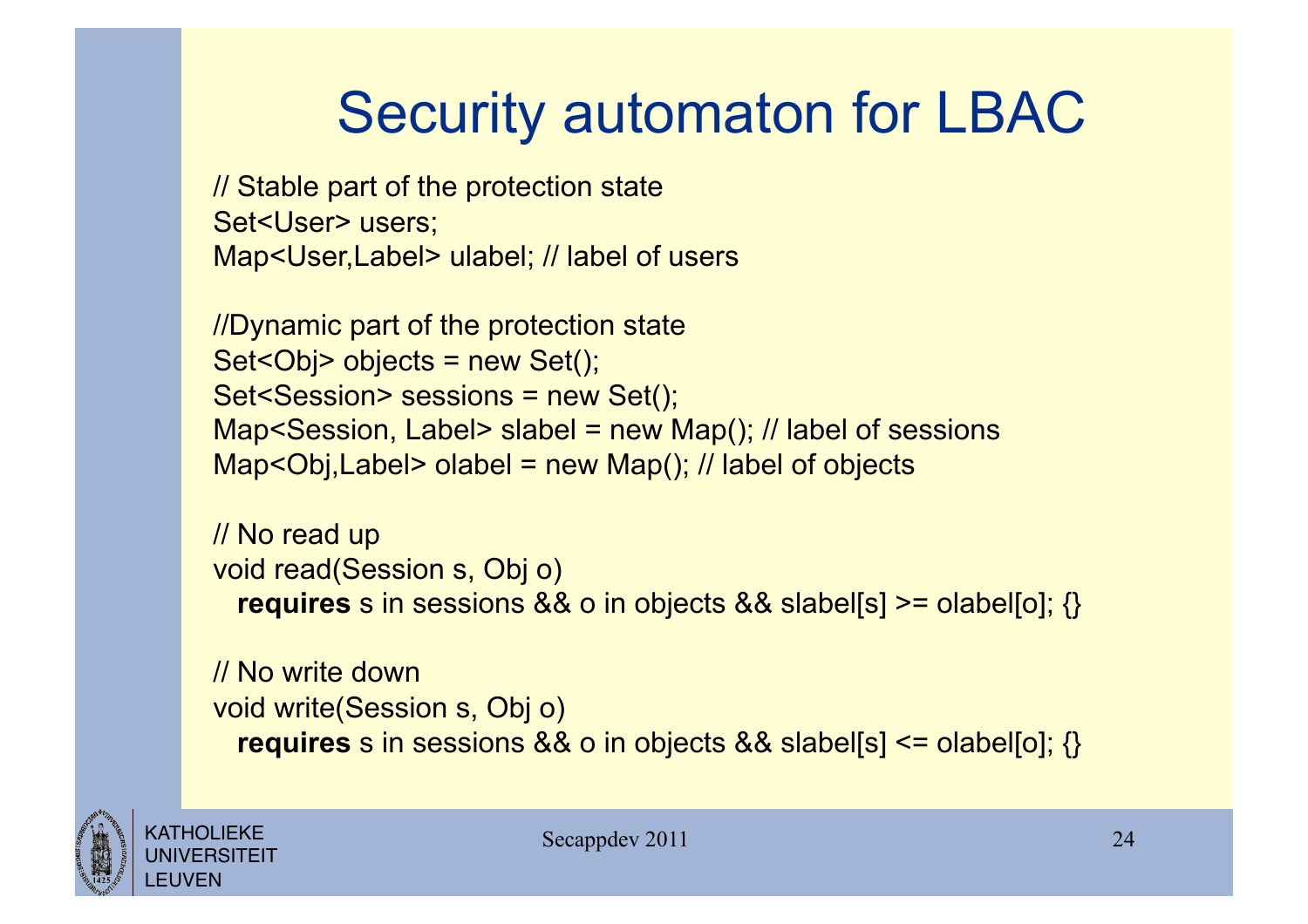## Security automaton for LBAC (ctd)

```
// Managing sessions and objects 
void createSession(User u, Label l) 
  requires (u in users) && ulabel[u] >= l ; { 
   s = new Session(); 
   sessions[s] = true; 
  slabel[s] = I;
} 
void addObject(Session s, Obj o, Label l) 
  requires (s in sessions) && (o notin objects) && slabel[s] <= l; { 
  objects[o] = true; 
 olabel[<sub>o</sub>] = 1;}
```
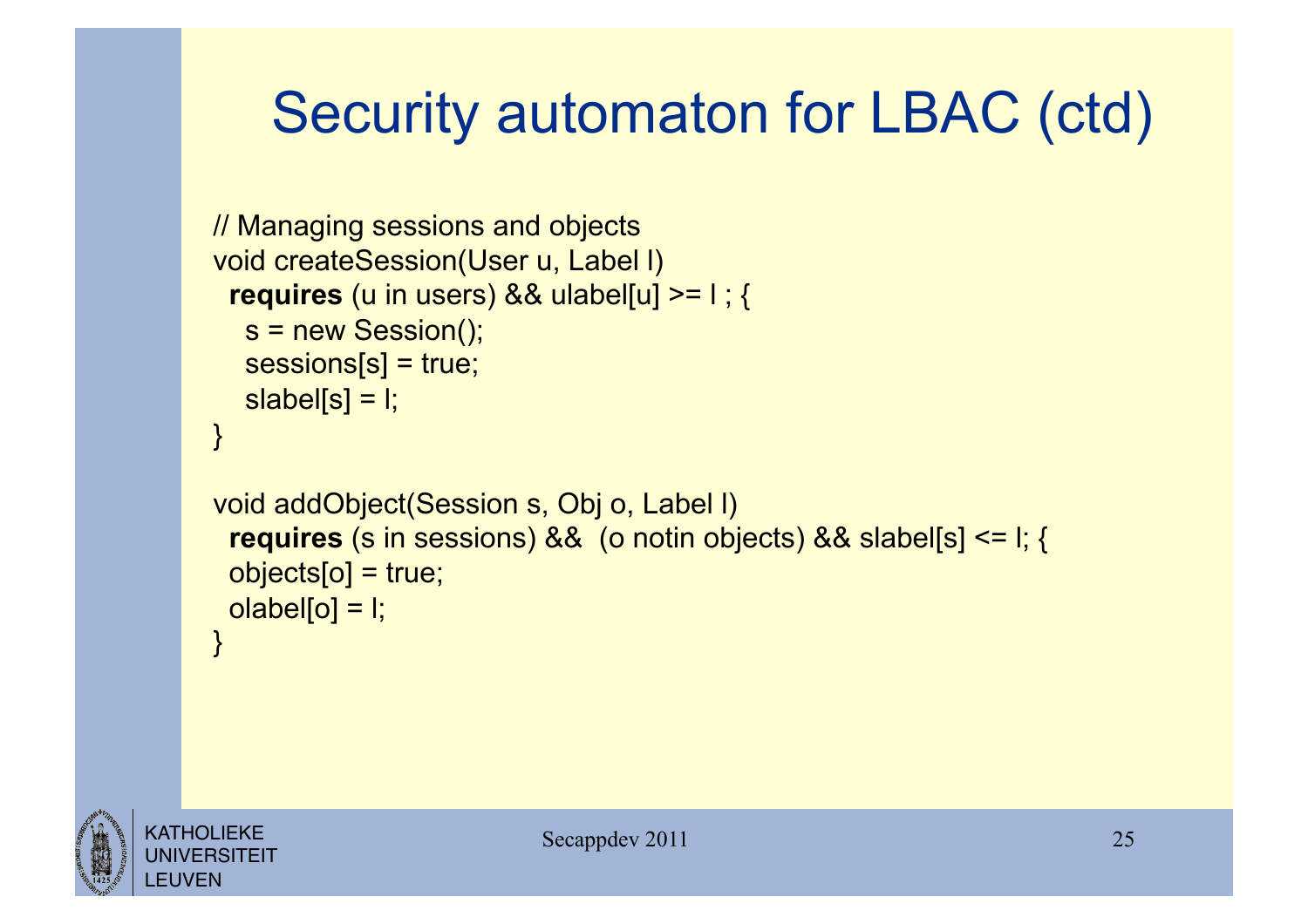#### LBAC

- Problems and disadvantages
	- Too rigid => need for "trusted subjects"
	- Not well suited for commercial environments
	- Covert channel problems

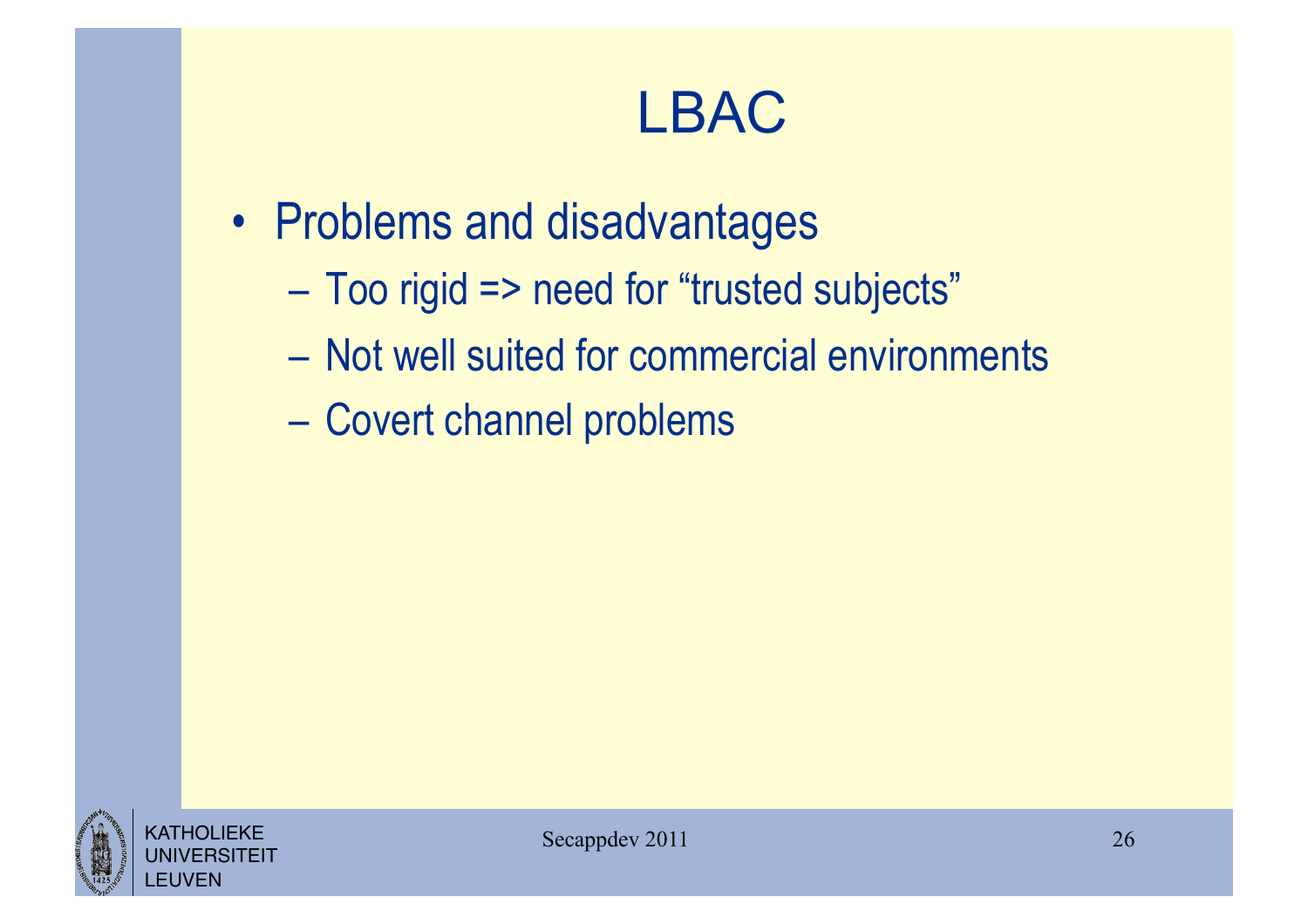## **Overview**

- Introduction: Lampson's model for access control
- Classical Access Control Models
	- Discretionary Access Control (DAC)
	- Mandatory Access Control (MAC)
	- Role-Based Access Control (RBAC)
	- Other Access Control Models
- Access Control in Windows
- Conclusion

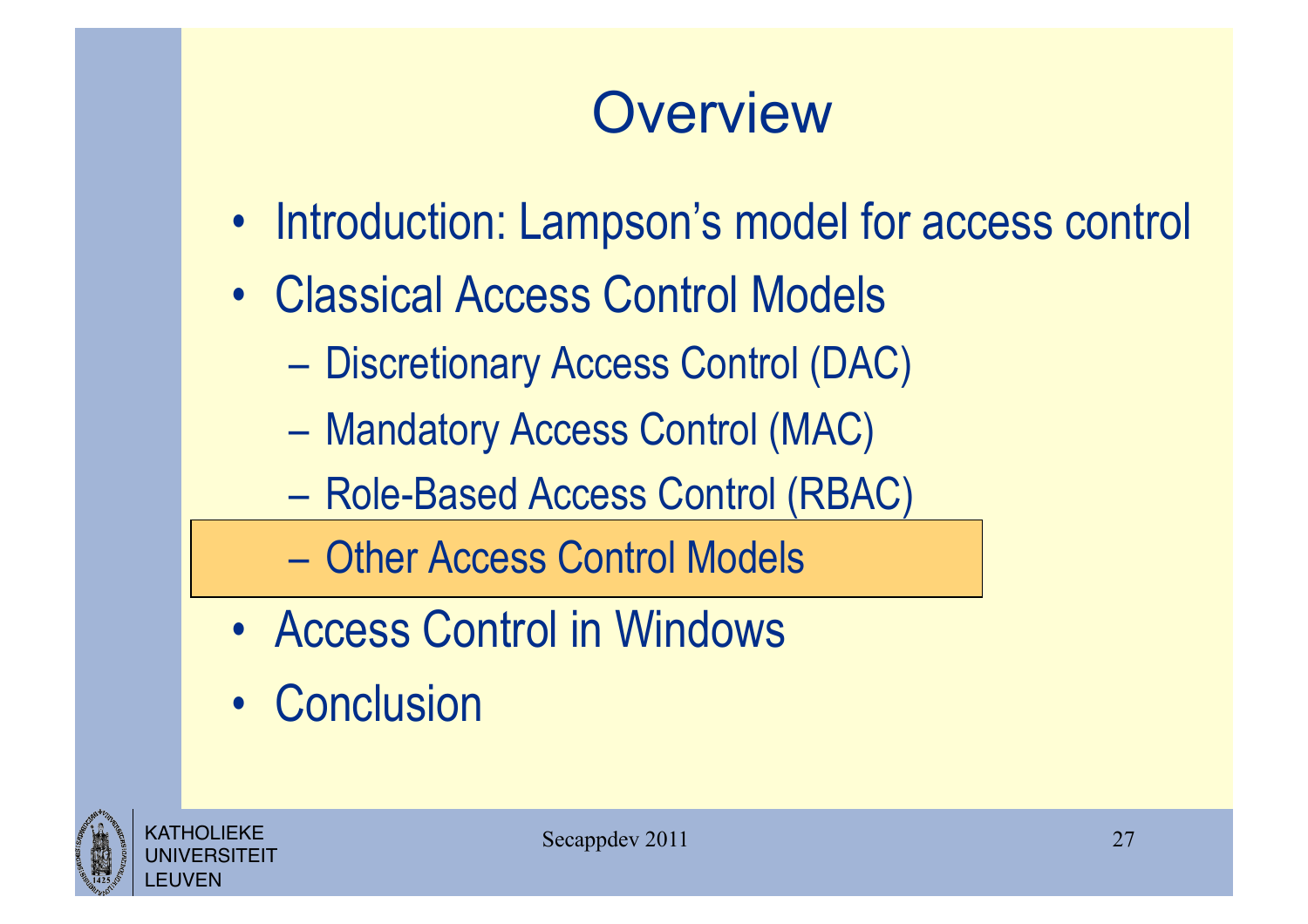## Role-Based Access Control (RBAC)

- Main objective: manageable access control
- Key concepts of the model:
	- Role:
		- many-to-many relation between users and permissions
		- Corresponds to a well-defined job or responsibility
		- Think of it as a named set of permissions that can be assigned to users
	- When a user starts a session, he can activate some or all of his roles
	- A session has all the permissions associated with the activated roles

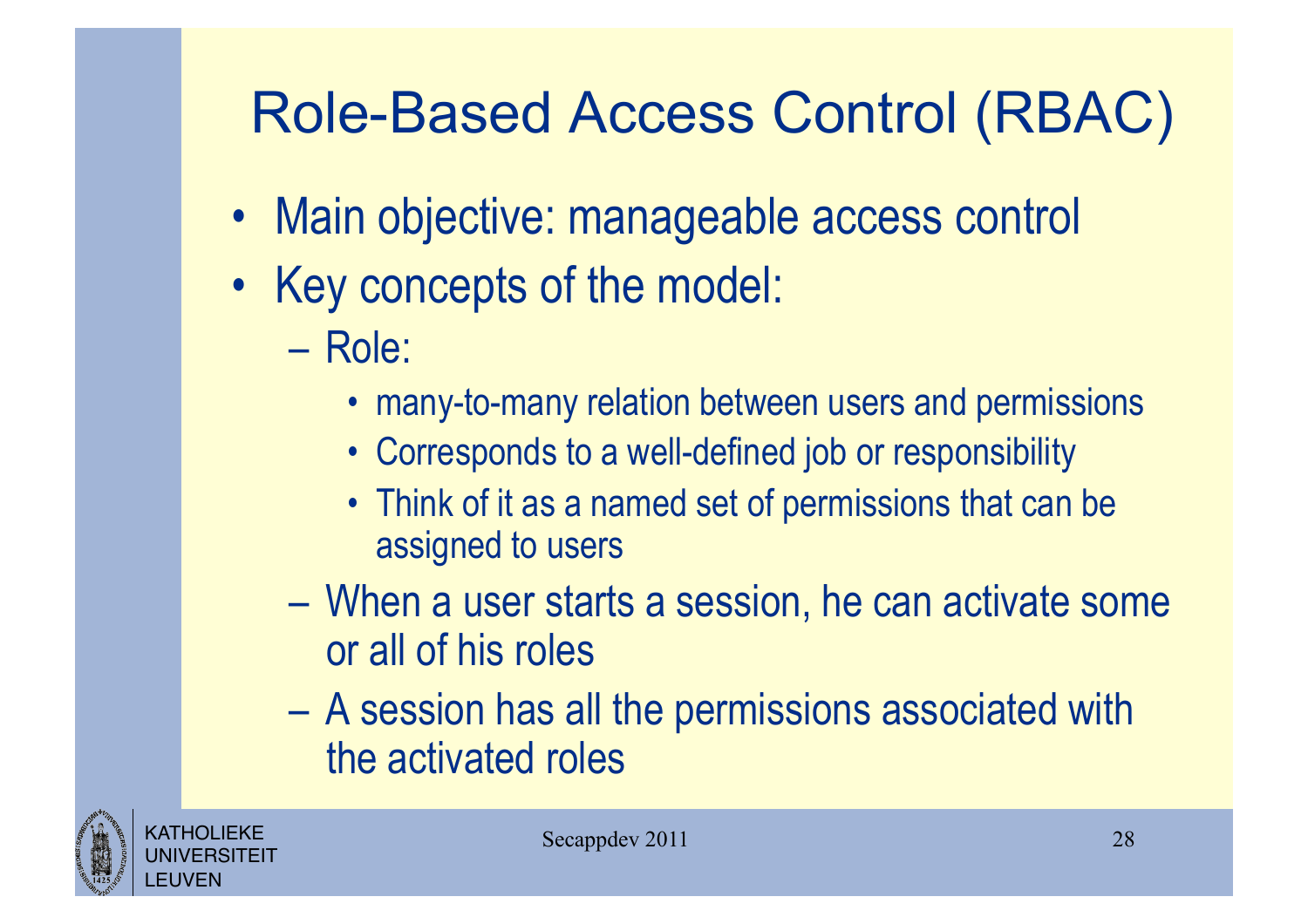# Security automaton for RBAC

// stable part of the protection state Set<User> users; Set<Role> roles; Set<Permission> perms; Map<User, Set<Role>> ua; // set of roles assigned to each user Map<Role, Set<Permission>> pa; // permissions assigned to each role

// dynamic part of the protection state Set<Session> sessions; Map<Session, Set<Role>> session\_roles; Map<User,Set<Session>> user\_sessions;

// access check void checkAccess(Session s, Permission p) **requires** s in sessions && Exists{ r in session roles[s]; p in pa[r]}; { }

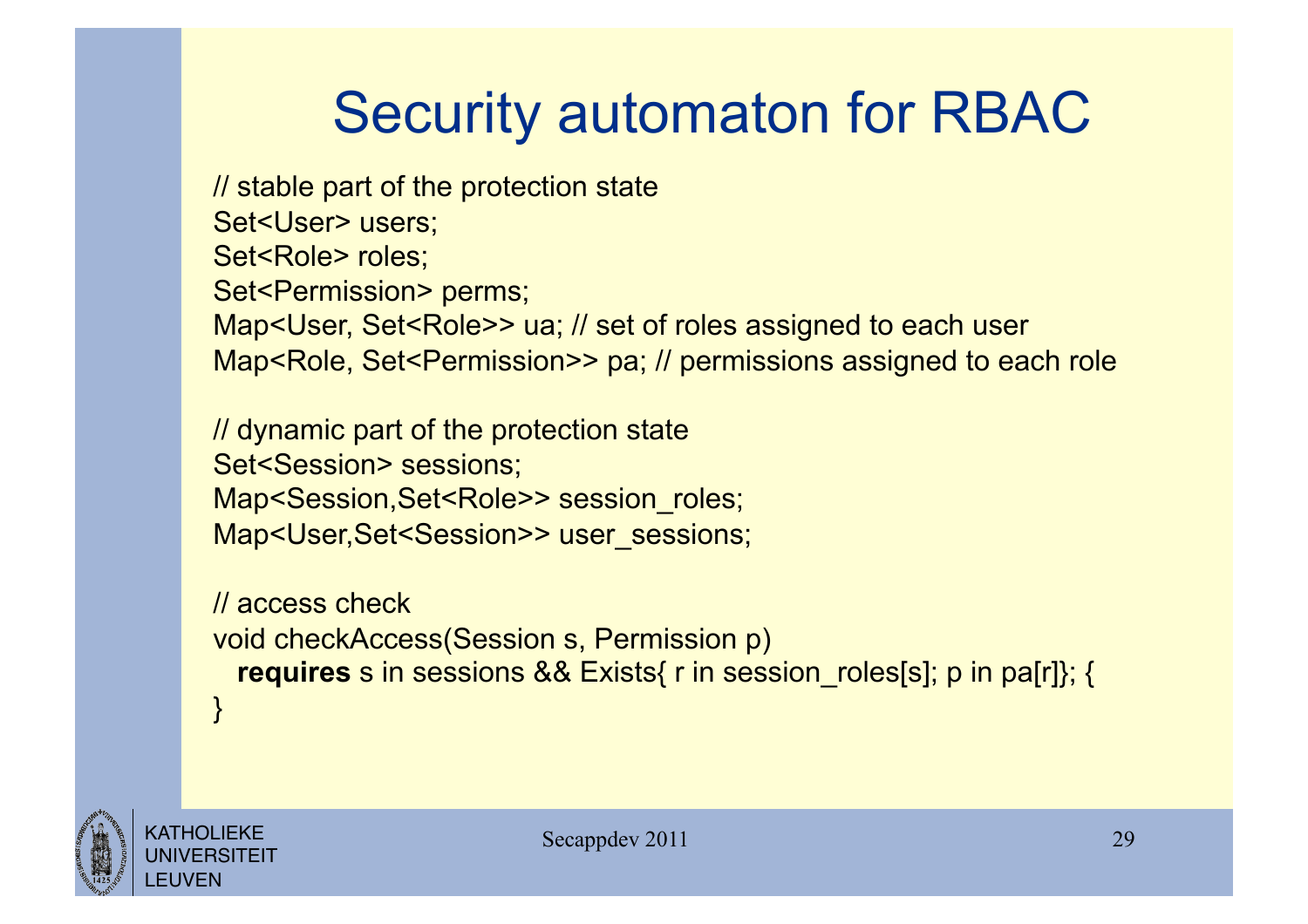### Security automaton for RBAC (ctd)

```
void createSession(User u, Set<Role> rs)
  requires (u in users) && rs < ua[u]; { 
   Session s = new Session(); 
   sessions[s] = true; 
   session_roles[s] = rs; 
  user_sessions[u][s] = true;
}
```

```
void dropRole(User u, Session s, Role r) 
  requires (u in users) && (s in user_sessions[u]) 
         && (r in session_roles[s]); { 
  session_roles[s][r] = false; 
}
```
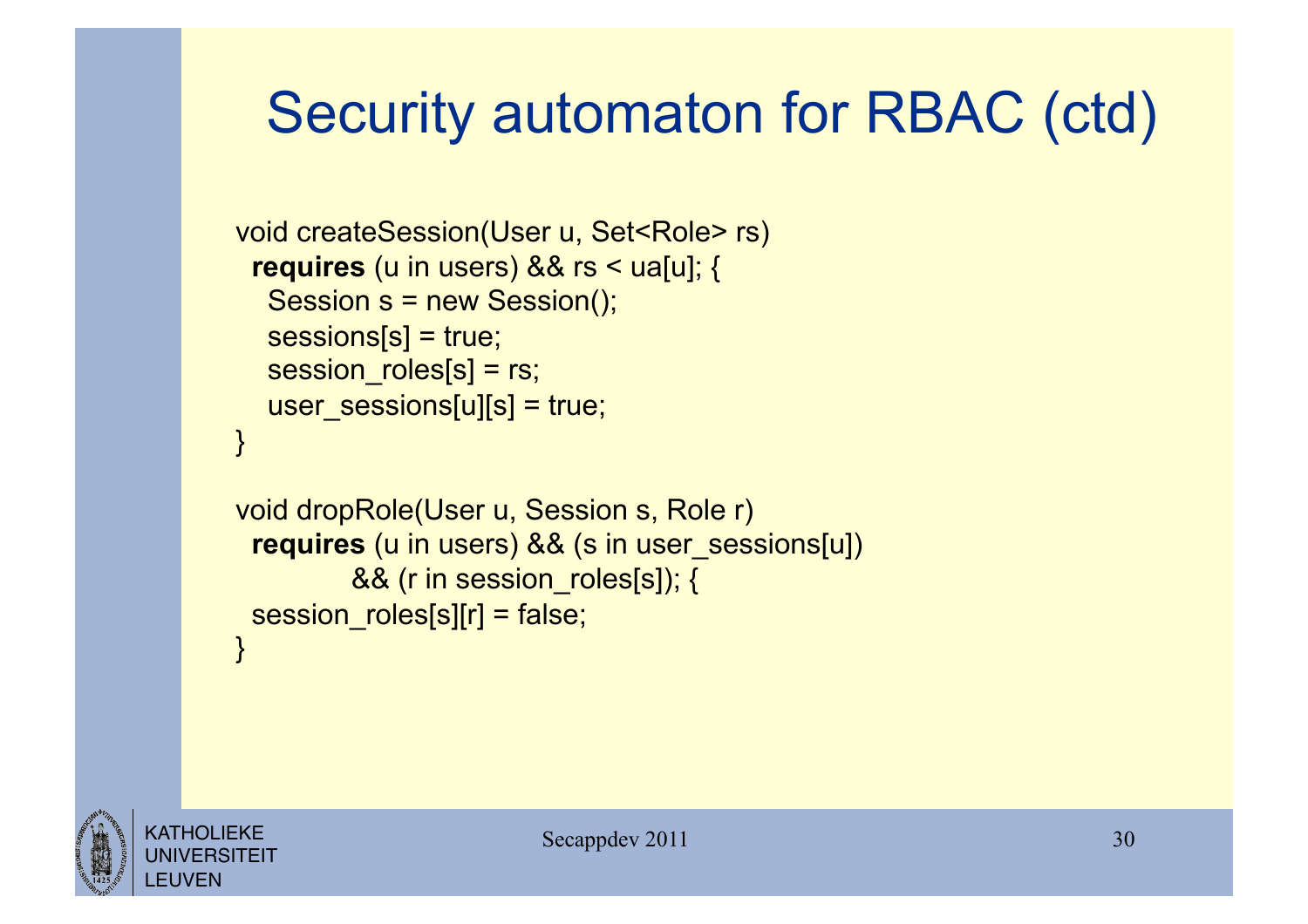#### RBAC - Extensions

• Hierarchical roles: senior role inherits all permissions from junior role



**FUVEN**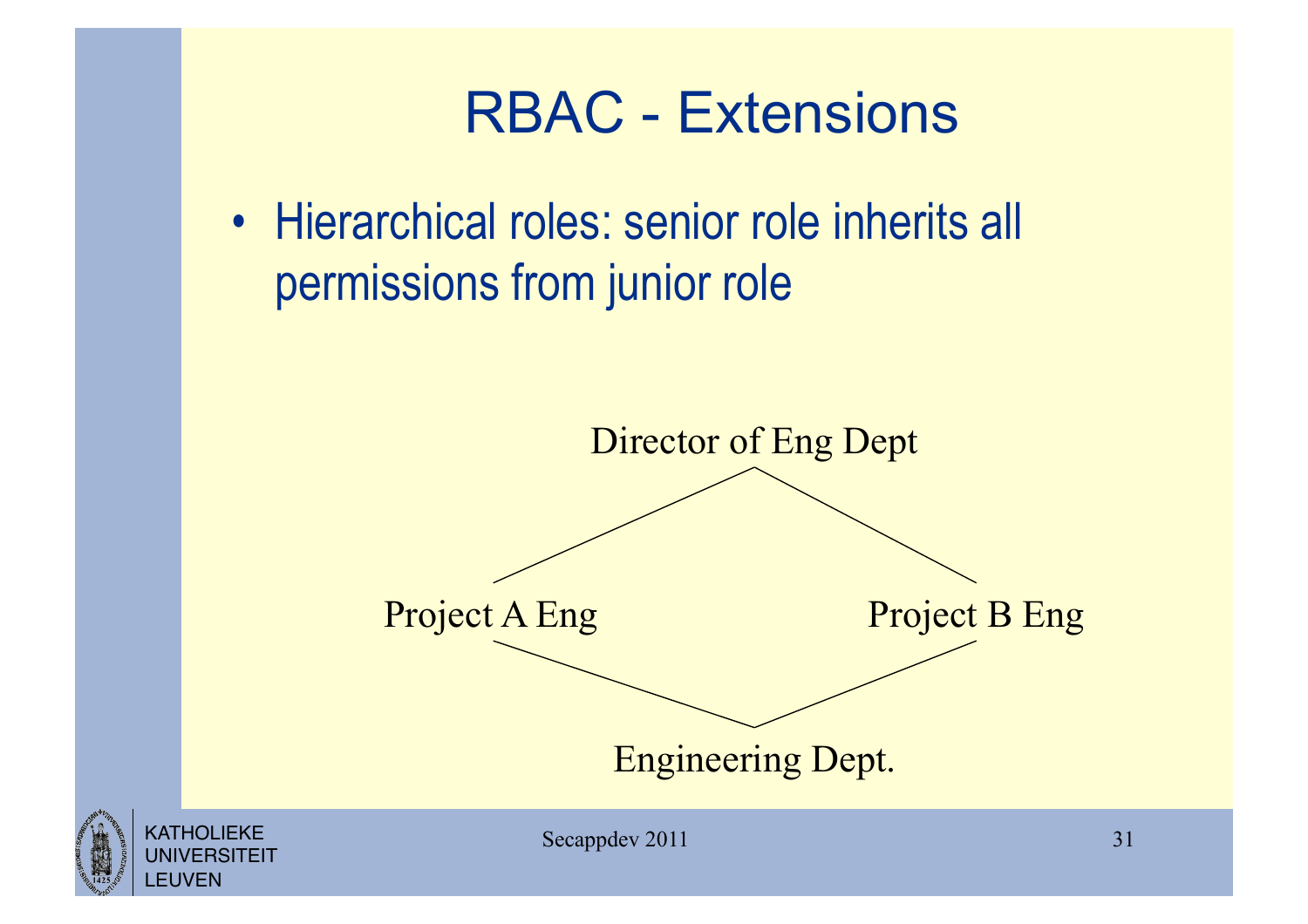#### RBAC - Extensions

- Constraints:
	- Static constraints
		- Constraints on the assignment of users to roles
		- E.g. Static separation of duty: nobody can both:
			- Order goods
			- Approve payment
	- Dynamic constraints
		- Constraints on the simultaneous activation of roles
		- E.g. to enforce least privilege

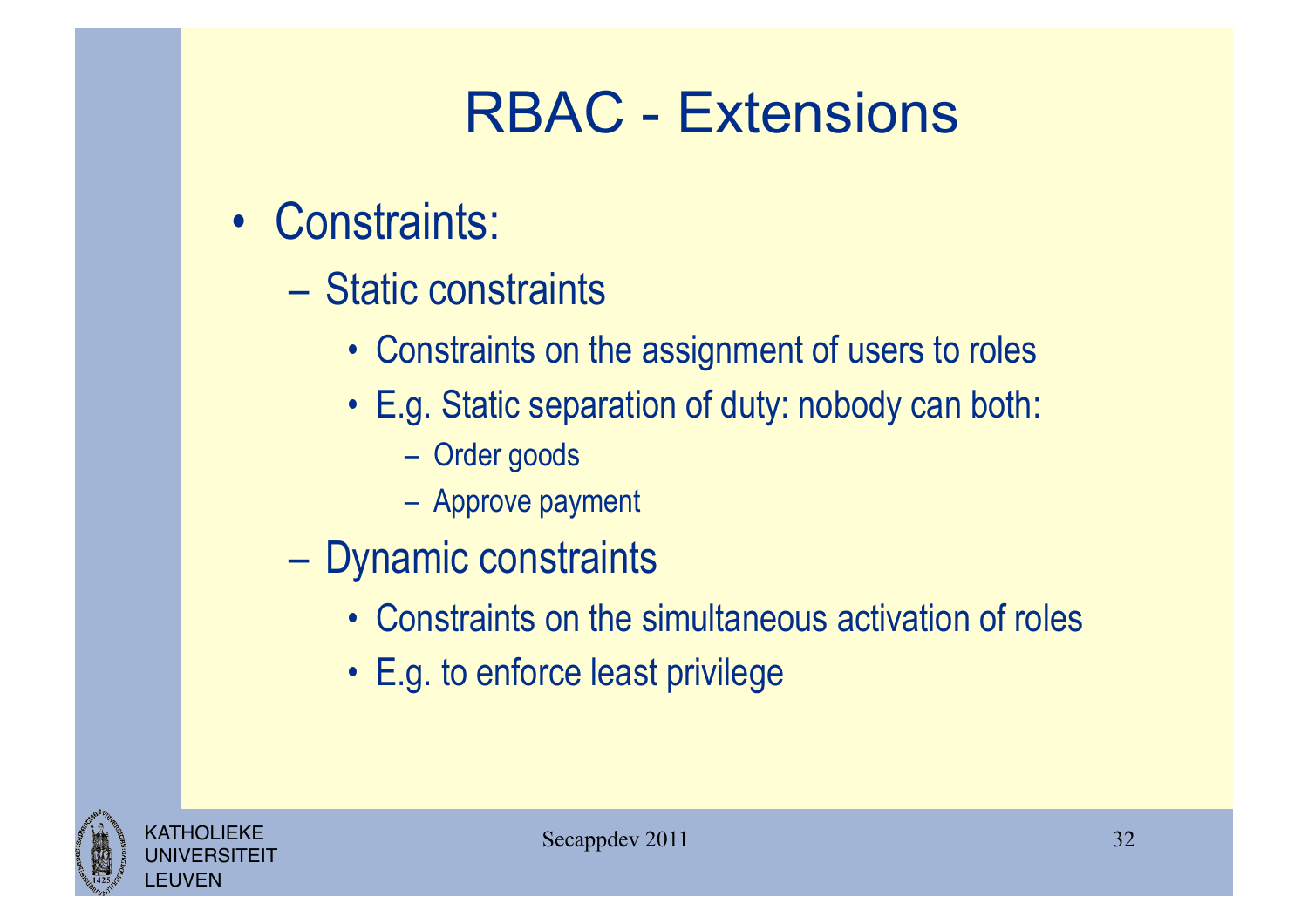# RBAC in practice

- Implemented in databases or into specific applications
- Can be "simulated" in operating systems using the group concept
- Implemented in a generic way in application servers

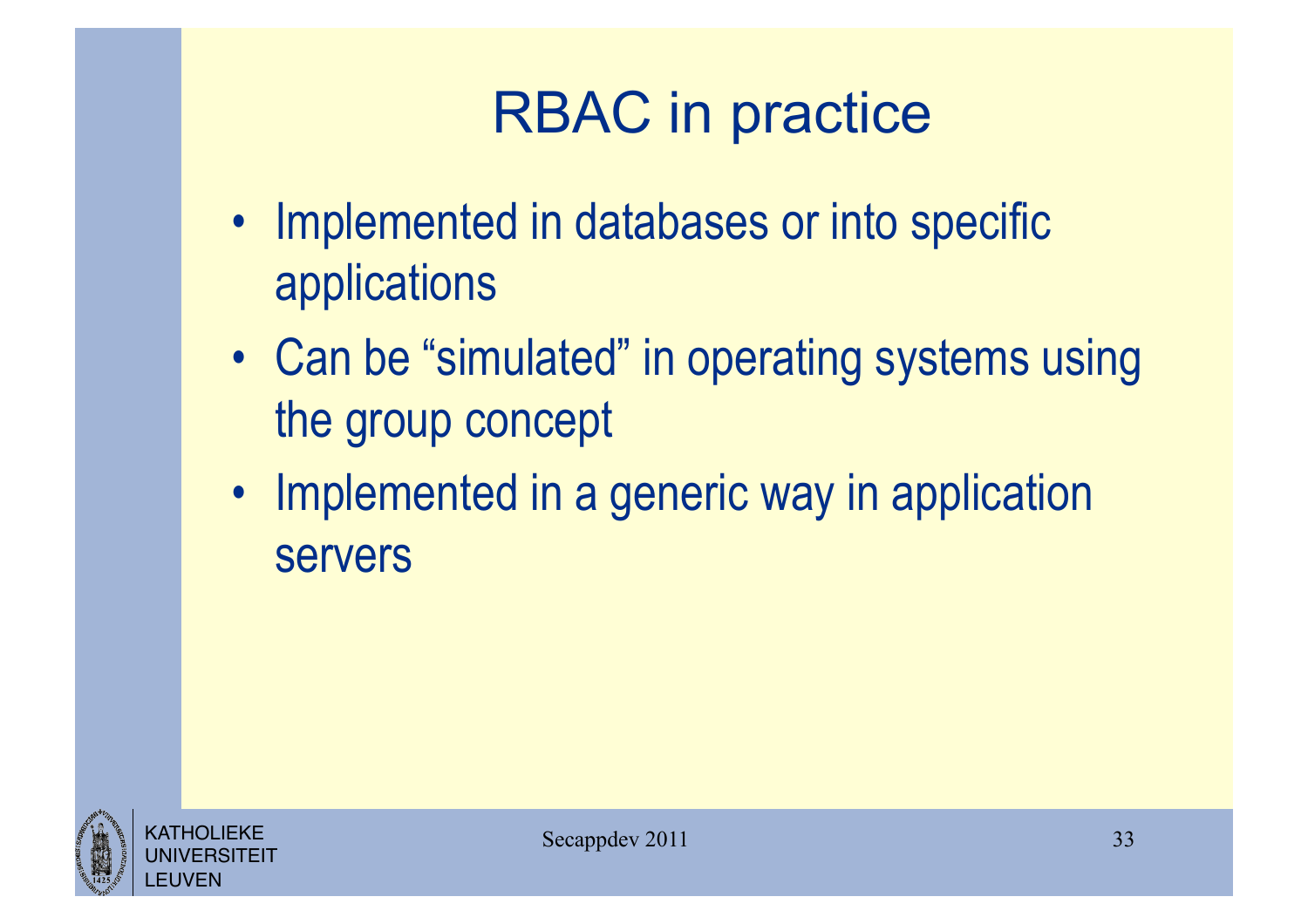## **Overview**

- Introduction: Lampson's model for access control
- Classical Access Control Models
	- Discretionary Access Control (DAC)
	- Mandatory Access Control (MAC)
	- Role-Based Access Control (RBAC)
	- Other Access Control Models
- Access Control in Windows
- Conclusion

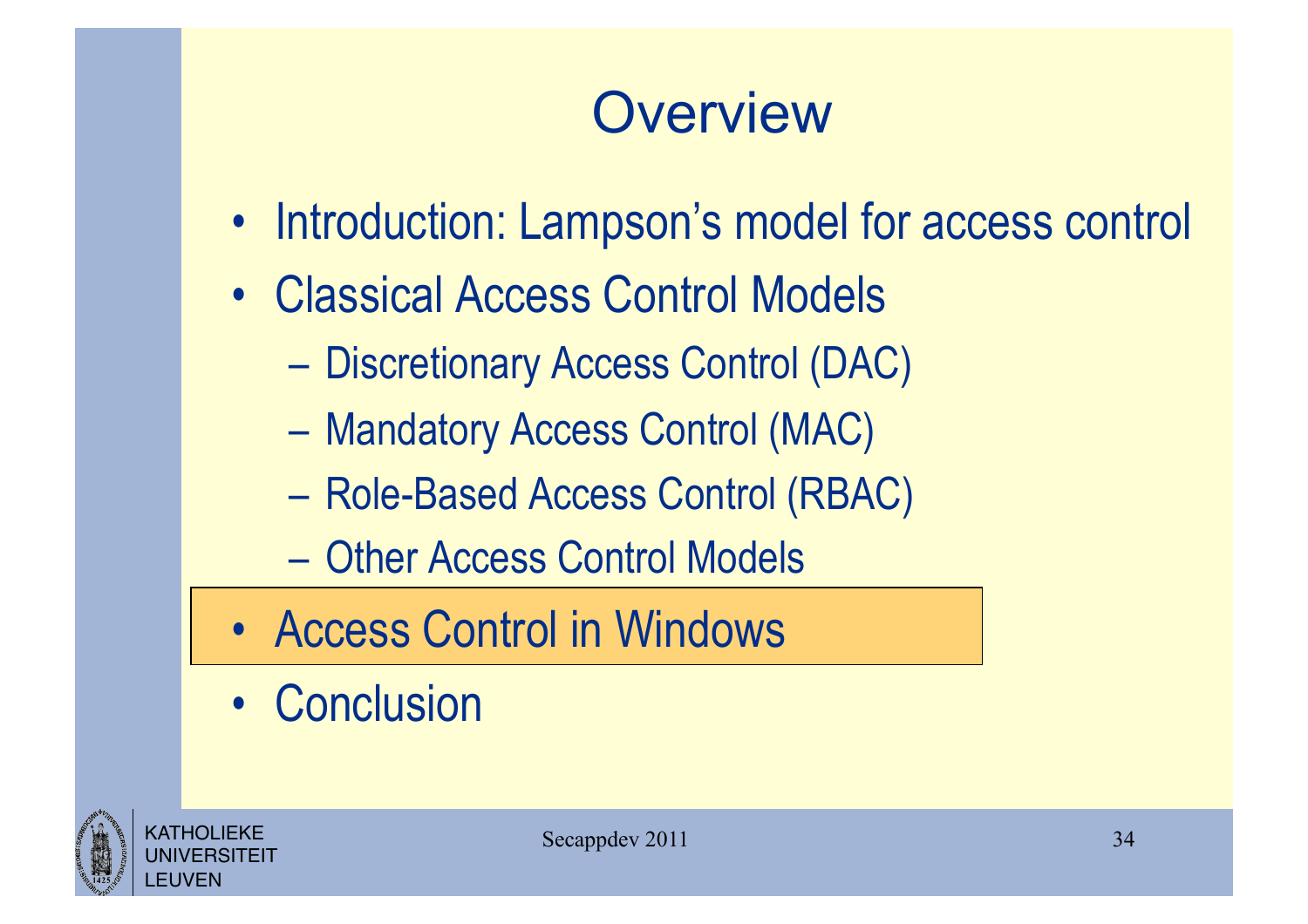## Other Access Control Models

- Biba model: enforcing integrity by information flow
- Chinese wall model: dynamic access control model
	- "A consultant can only see company confidential information of one company in each potentialconflict-of-interest class"
- Theoretical models to study theoretical limits of security decision problems



• …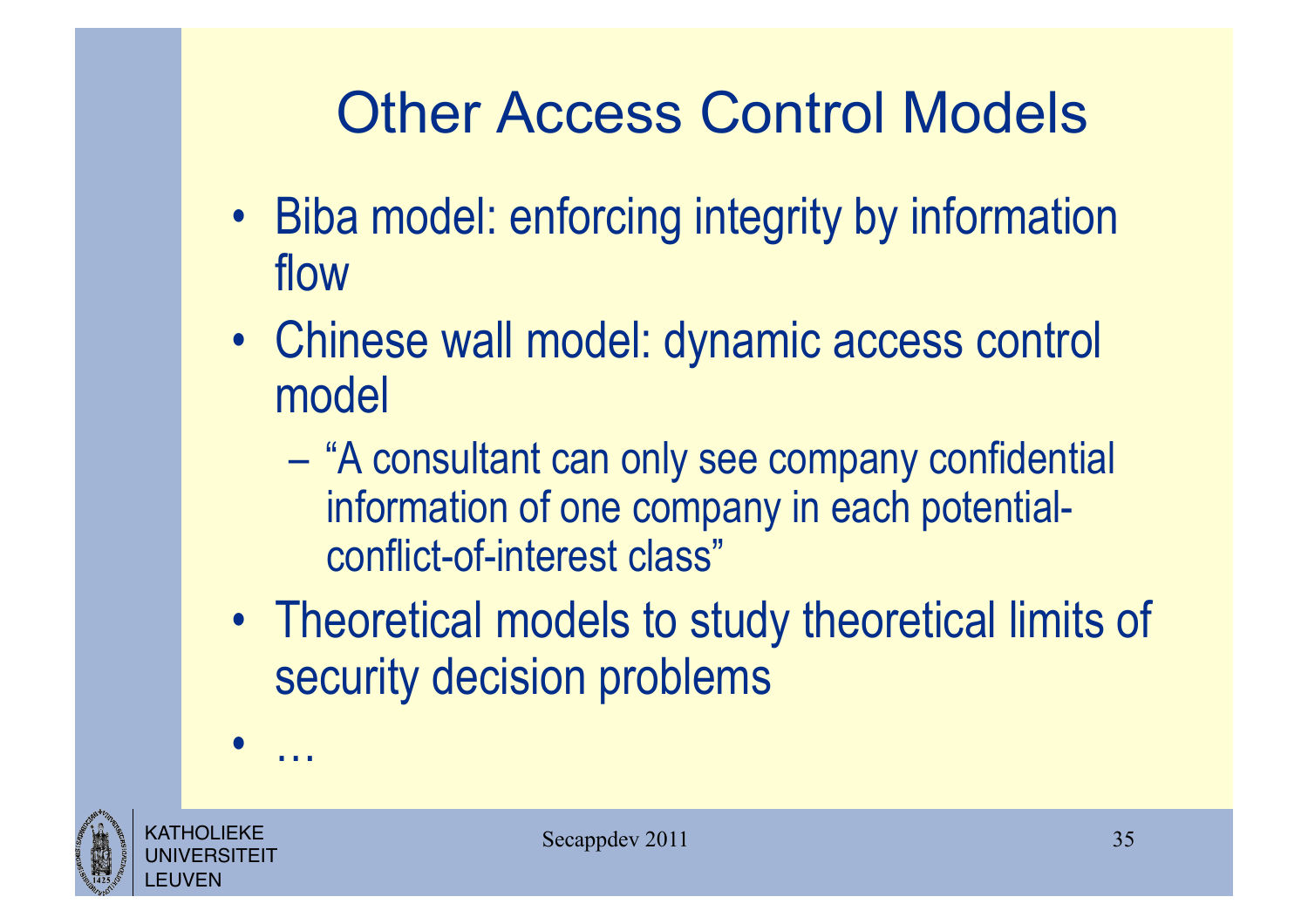## **Overview**

- Introduction: Lampson's model for access control
- Classical Access Control Models
	- Discretionary Access Control (DAC)
	- Mandatory Access Control (MAC)
	- Role-Based Access Control (RBAC)
	- Other Access Control Models
- Access Control in Windows
- Conclusion

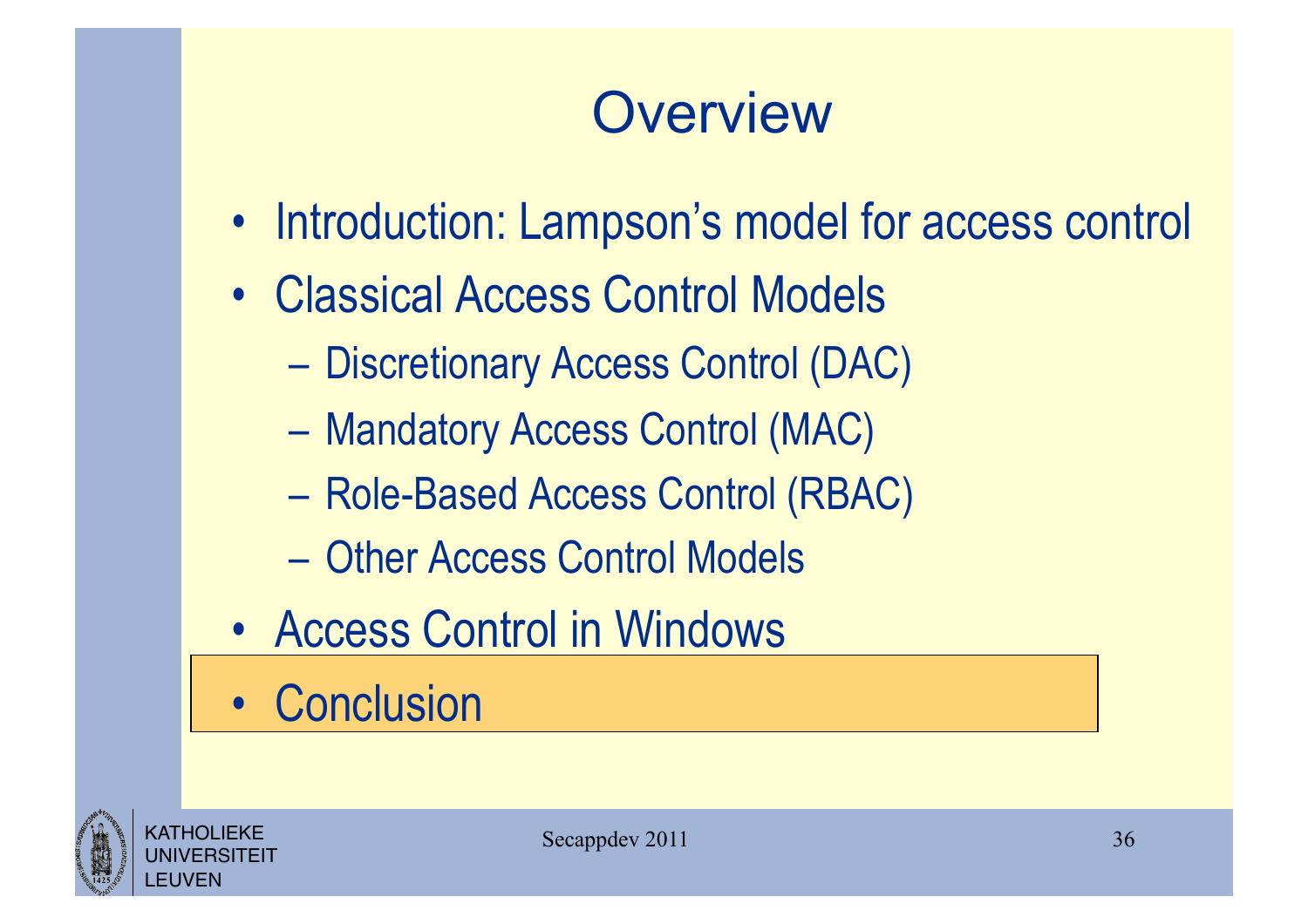# Implementing Access Control in Applications

- Basically three options
	- 1. Delegate to OS
	- 2. Rely on middleware / application server
	- 3. Roll your own

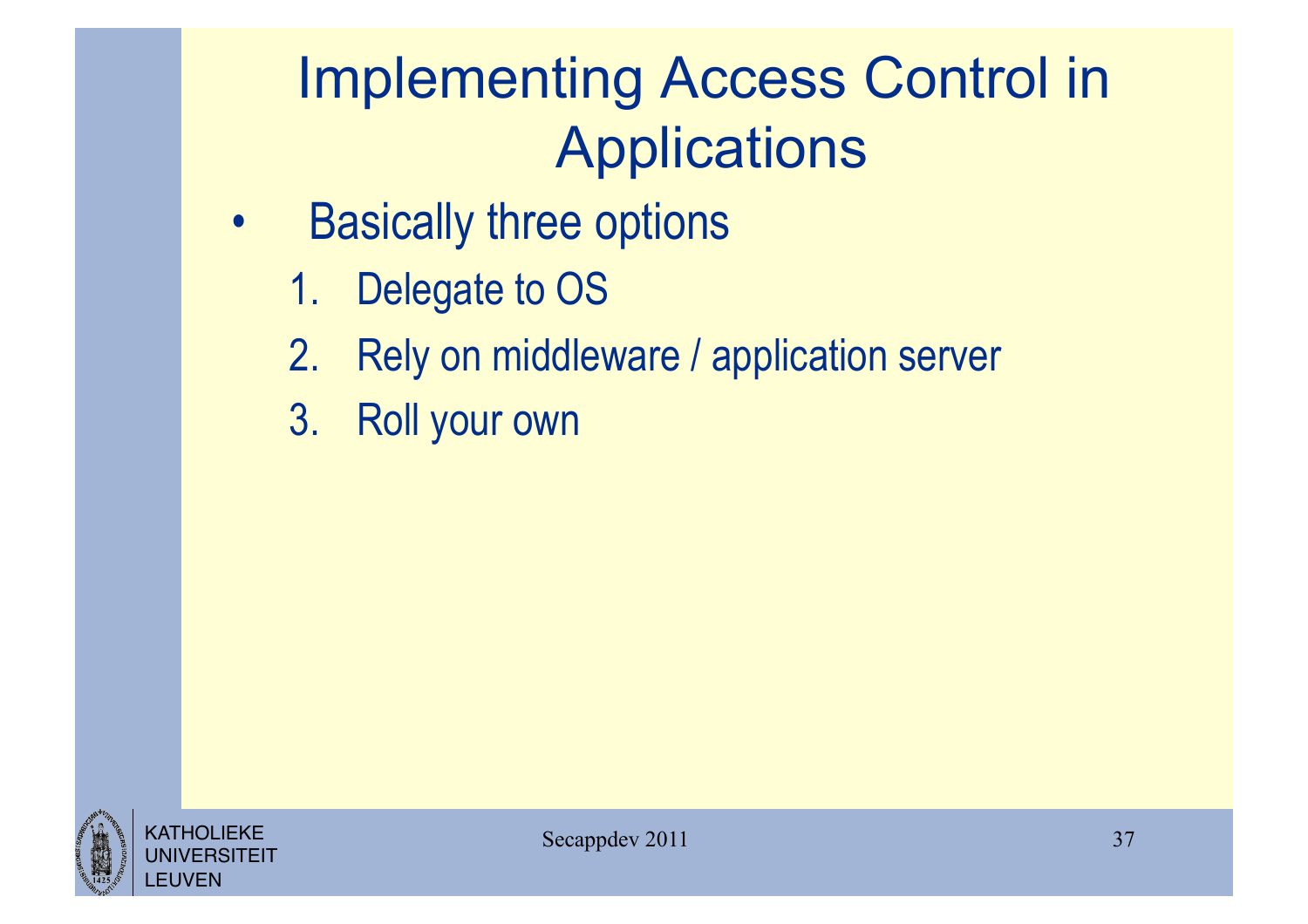#### Approach #1: delegate to the OS

- All modern operating system have a built-in access control system, usually DAC based.
- If application resources can be mapped to OS resources, the OS access control can be reused

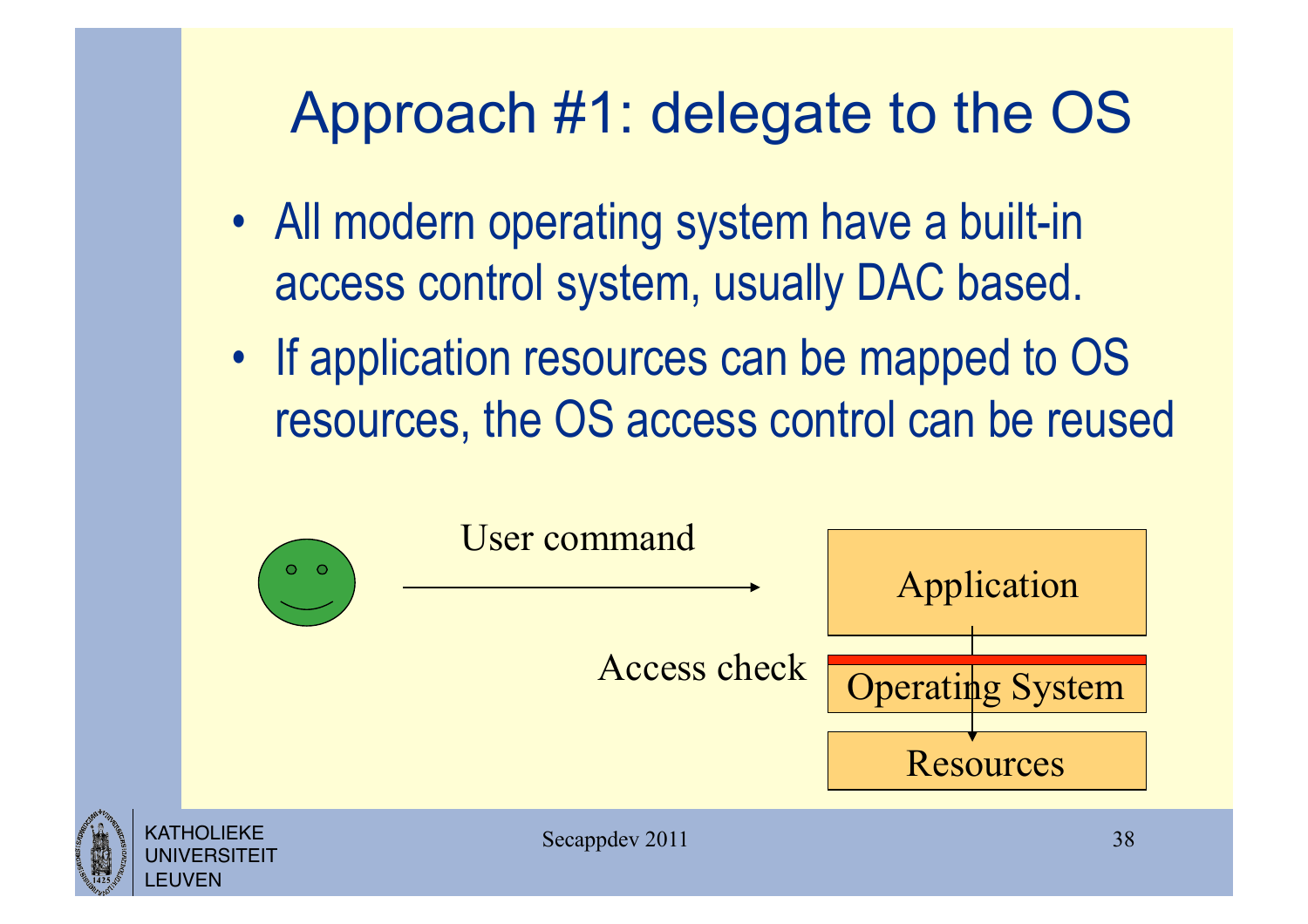#### Approach #2: application servers

- Application server intercepts commands and performs access check
- E.g. J2EE and COM+, typically simple RBAC

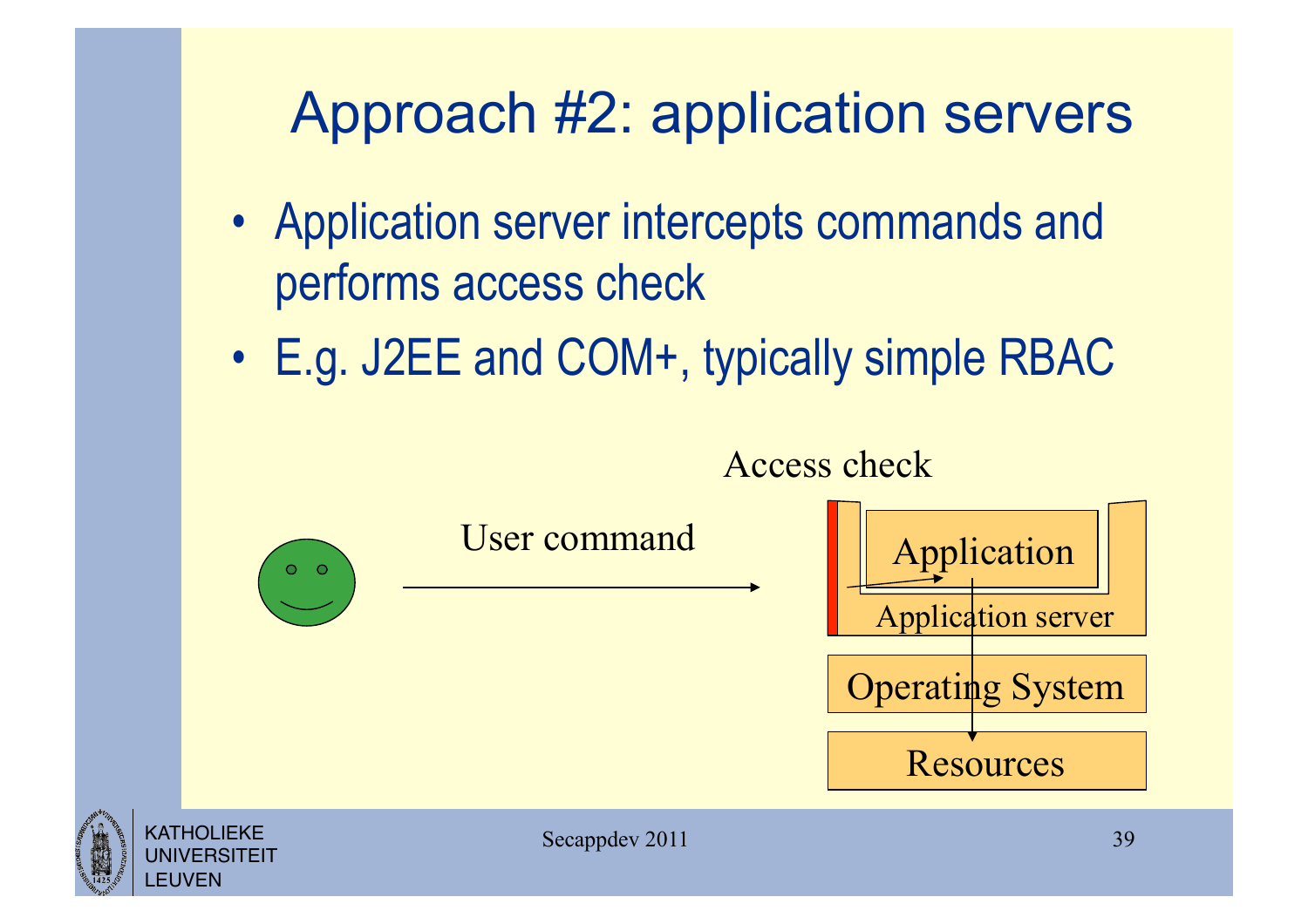### Approach #3: in the application

- Application performs explicit checks in the application code
- It makes sense to externalize at least the policy to an authorization engine Access checks

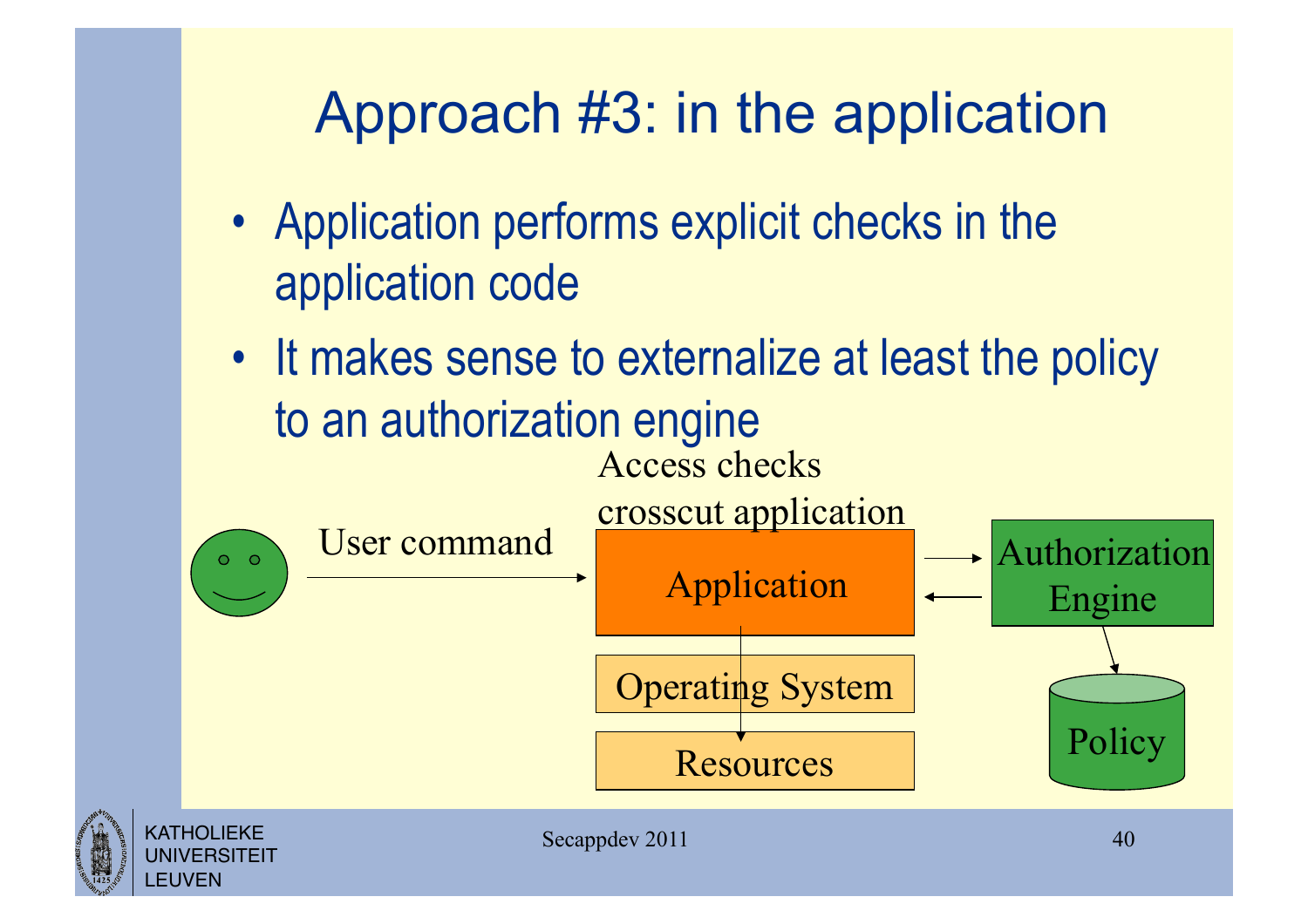## OS Access Control

- In the rest of this session:
	- Helicopter overview of the Windows security architecture
	- Access control system in Windows
	- A brief look at Windows' implementation of the Biba Model.

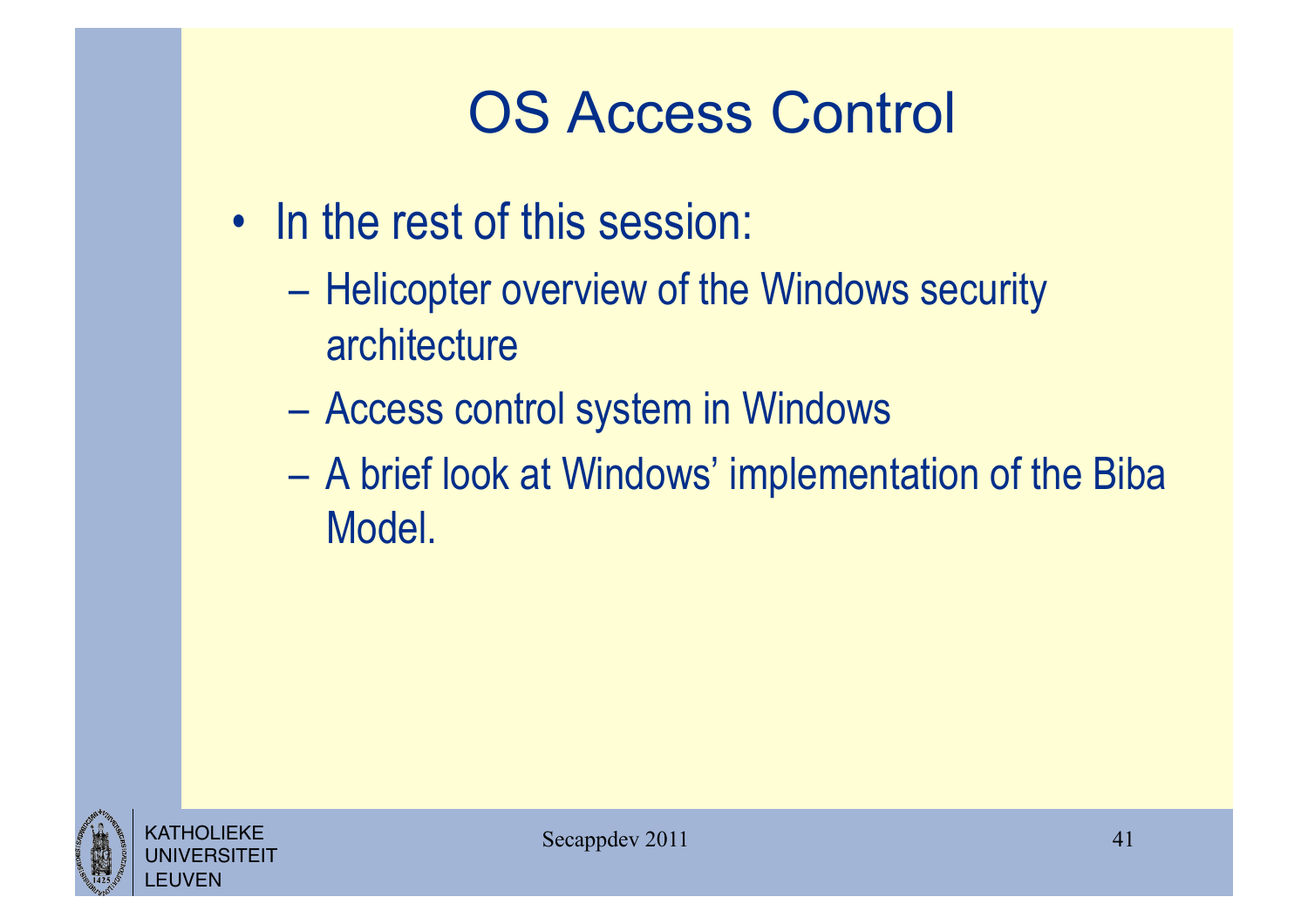- *Principals* are users or machines
	- Identified by Security Identifiers (SID)'s
		- E.g. S-1-5-21-XXX-XXX-XXX-1001
		- Hierarchical and globally unique
- *Authorities* manage principals and their credentials
	- Local Security Authority on each PC
	- Domain controller is authority for a domain
- Flexible mechanisms for slowly growing

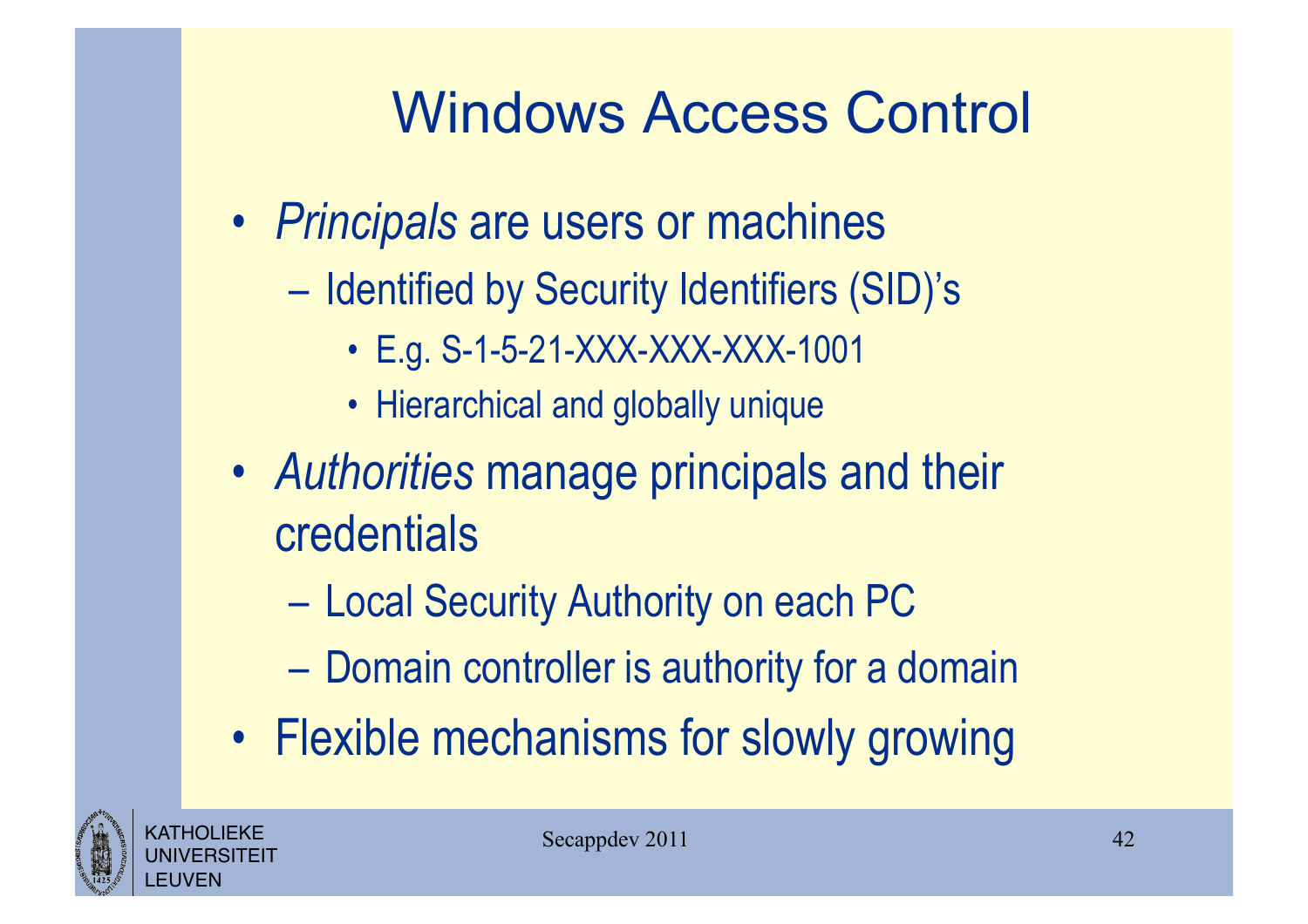- *Trust* between authorities
	- Machine that is part of a domain trusts the domain
	- Domains can establish trust links
- *Authentication* 
	- Via local password check on a standalone machine
		- Customizable via GINA
	- Via Kerberos or NTLM on a machine that is part of a domain
		- Customizable via SSPI

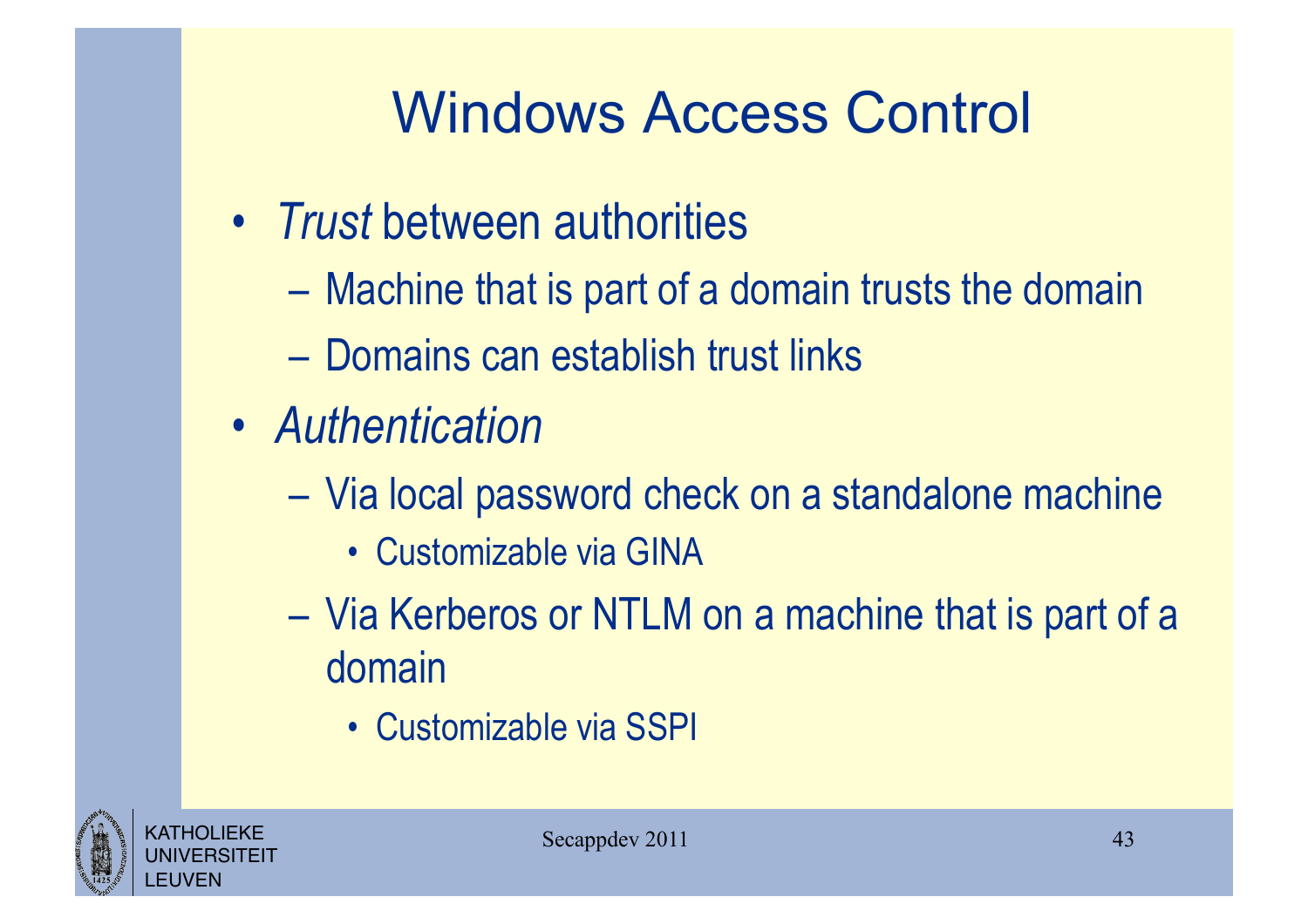- Successful authentication leads to the creation of a *logon session*
	- Different types of logon sessions, e.g.
		- Interactive logon session, for a user that logs on locally
		- Network logon session, for a user that logs on remotely
		- Service logon session, for a service running as a given user
	- Logon session gets an *access token* that contains all *authorization attributes* for the user
- Processes and threads created in the logon session by default inherit the access token

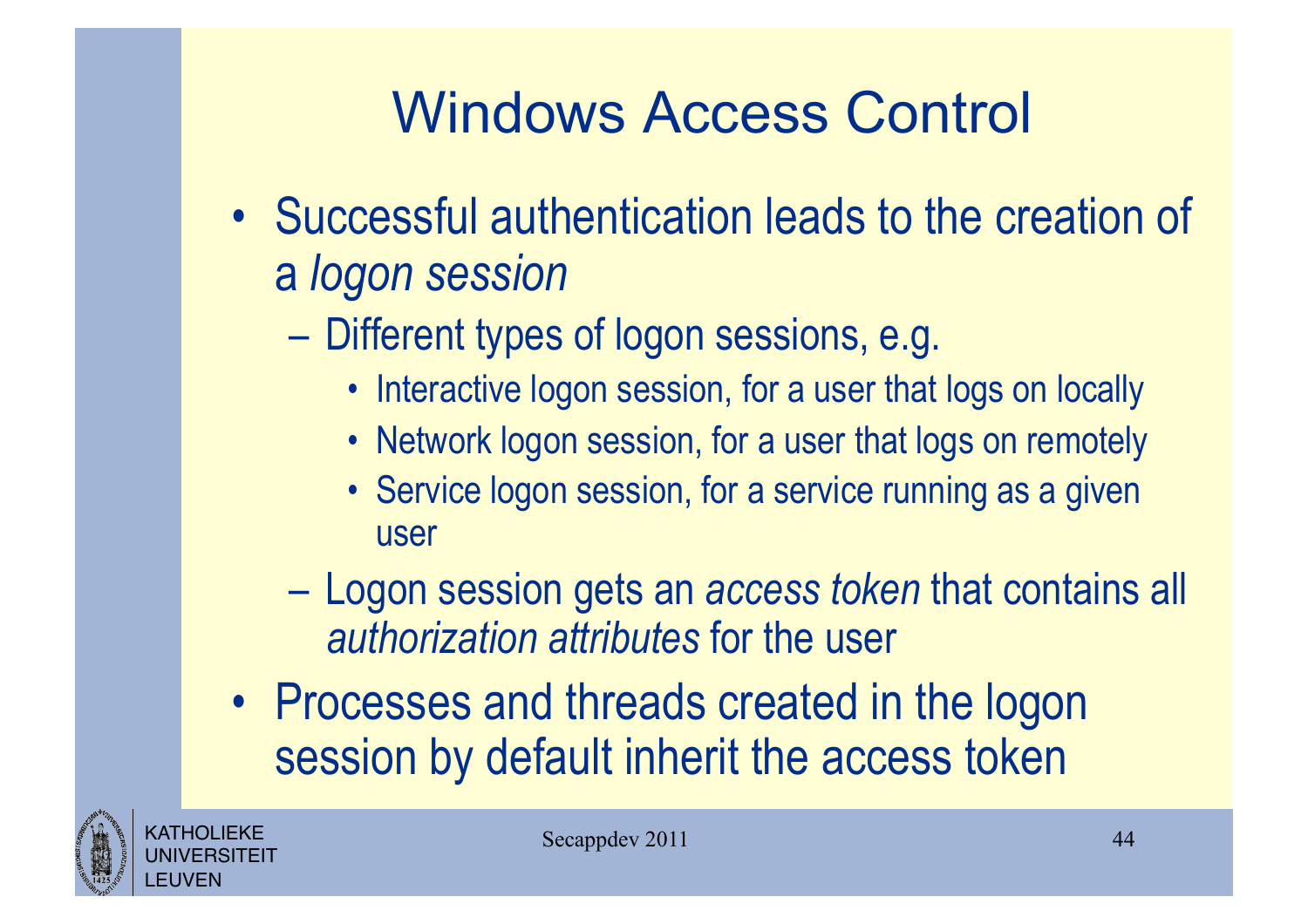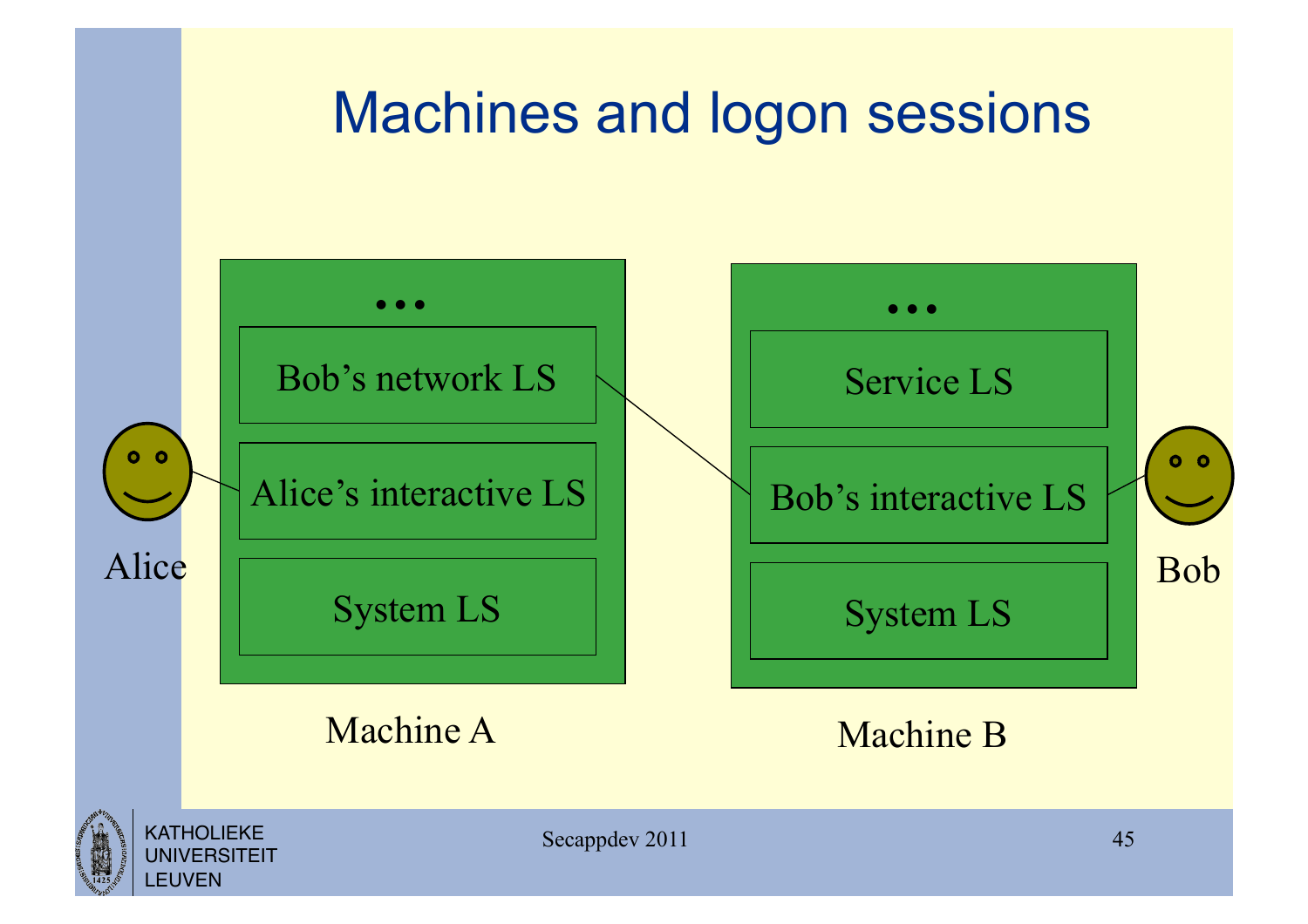- *Securable objects* include:
	- files, devices, registry keys, shared memory sections, …
- Every securable object carries a *security descriptor*, including a.o. an ACL.

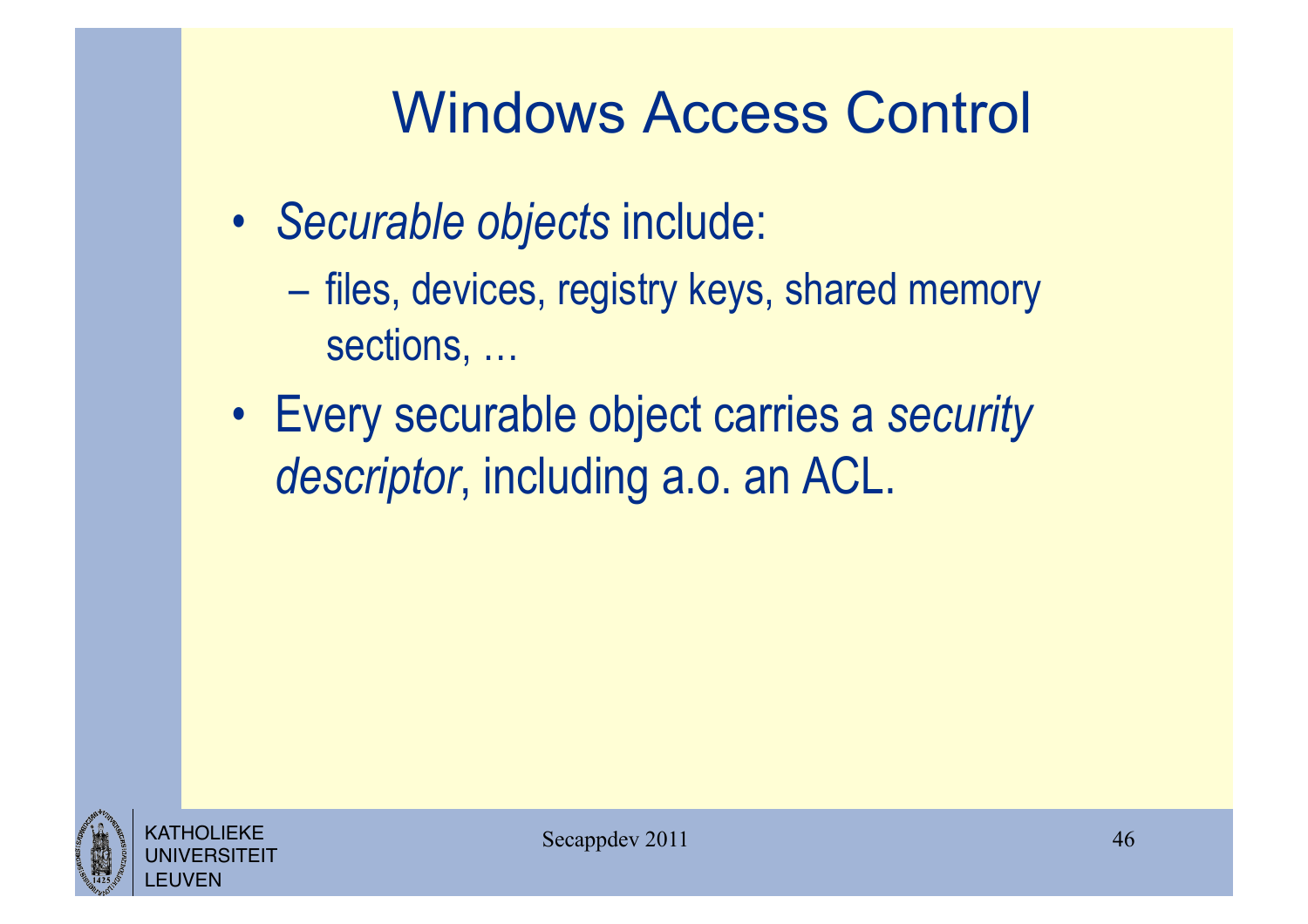## Windows Access tokens

- Contain:
	- SID for the user
	- SID's for the groups a user belongs to
		- Defined by the authority (typically domain)
		- Should reflect organizational structure
	- SID's for the local groups (aliases) a user belongs to
		- Defined locally
		- Should reflect logical roles of applications on this machine
	- Privileges of the user, e.g.
		- Shutdown machine
		- Take ownership privilege (e.g. for Administrators)

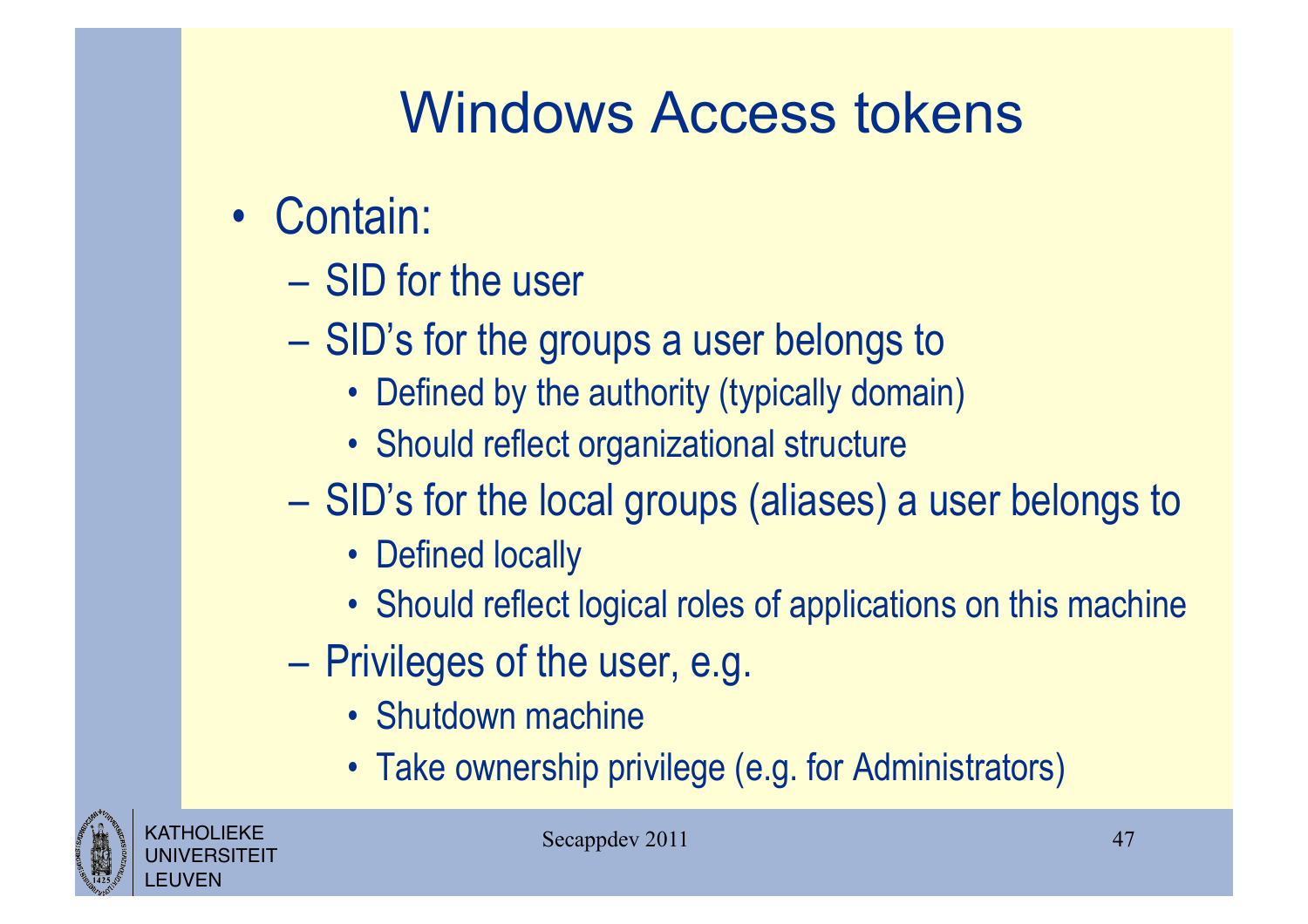## Windows security descriptors

- Contain:
	- Owner SID
	- (Primary group SID)
	- DACL (Discretionary ACL): the ACL used for access control
	- SACL (System ACL): ACL specifying what should be audited
- Created at object creation time from a default template attached to the creating process

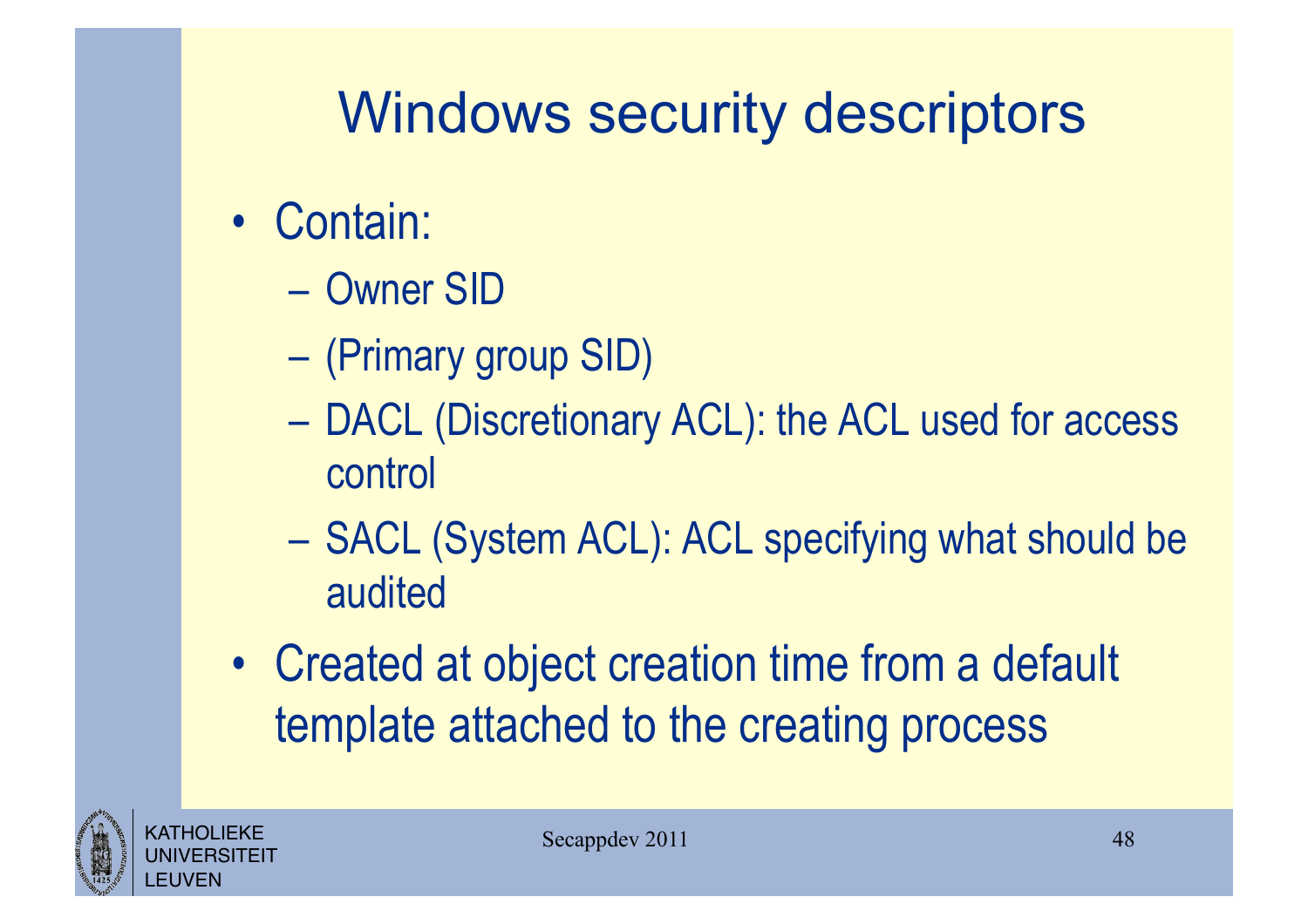## Windows DACL's

- A DACL contains a sorted list of access control entries
- Each access control entry denies or grants specific access rights to a group or user
- Access control entries that deny access should be placed in front of the list

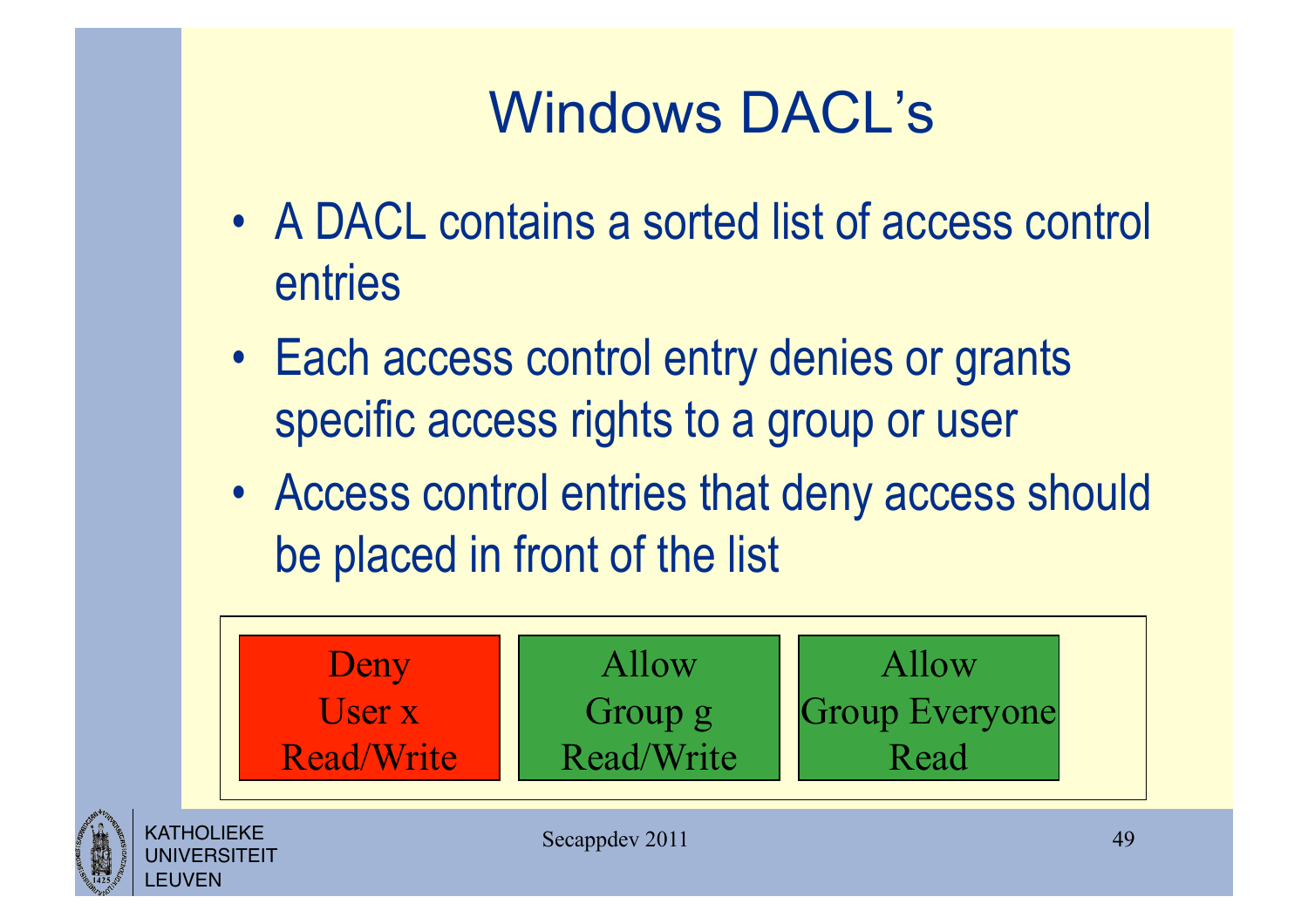- The kernel performs access checks for each securable object by:
	- Iterating over the access control entry in the DACL of the object
	- Each access control entry is matched to the access token of the accessing thread
	- The first match decides (hence deny entries should be before allow entries!)

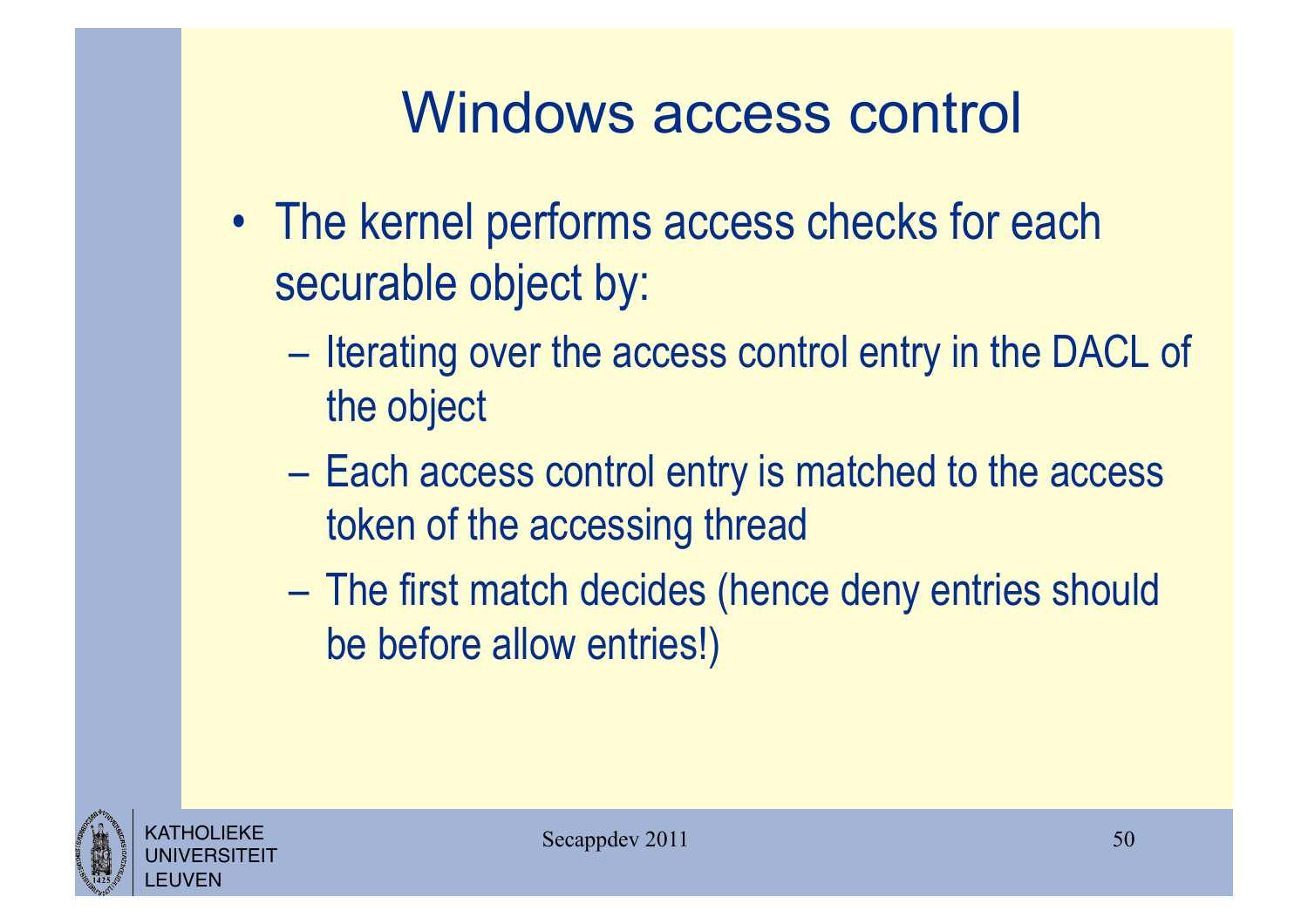

*(Example from MSDN Library documentation)* 



KATHOLIEKE **UNIVERSITEIT** LEUVEN

Secappdev 2011 51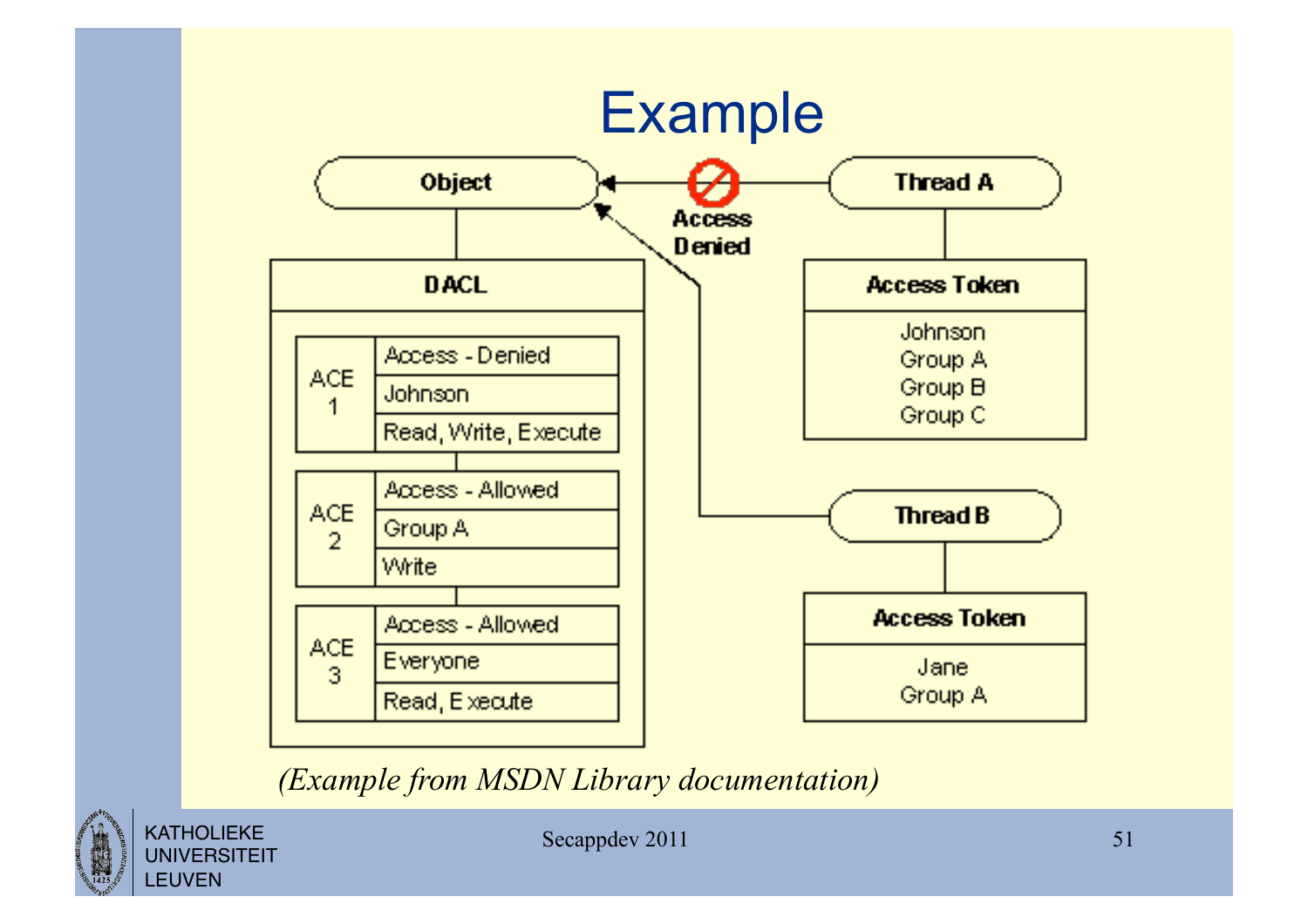# Caching mechanisms

- Extensive caching is used to boost performance
	- Access token caches authorization attributes
	- Once a file is opened, the file handle is used as a capability, and no further access checks occur
		- Such a handle can be passed to other users
- Hence policy changes are not effective immediate if the affected user is currently logged on

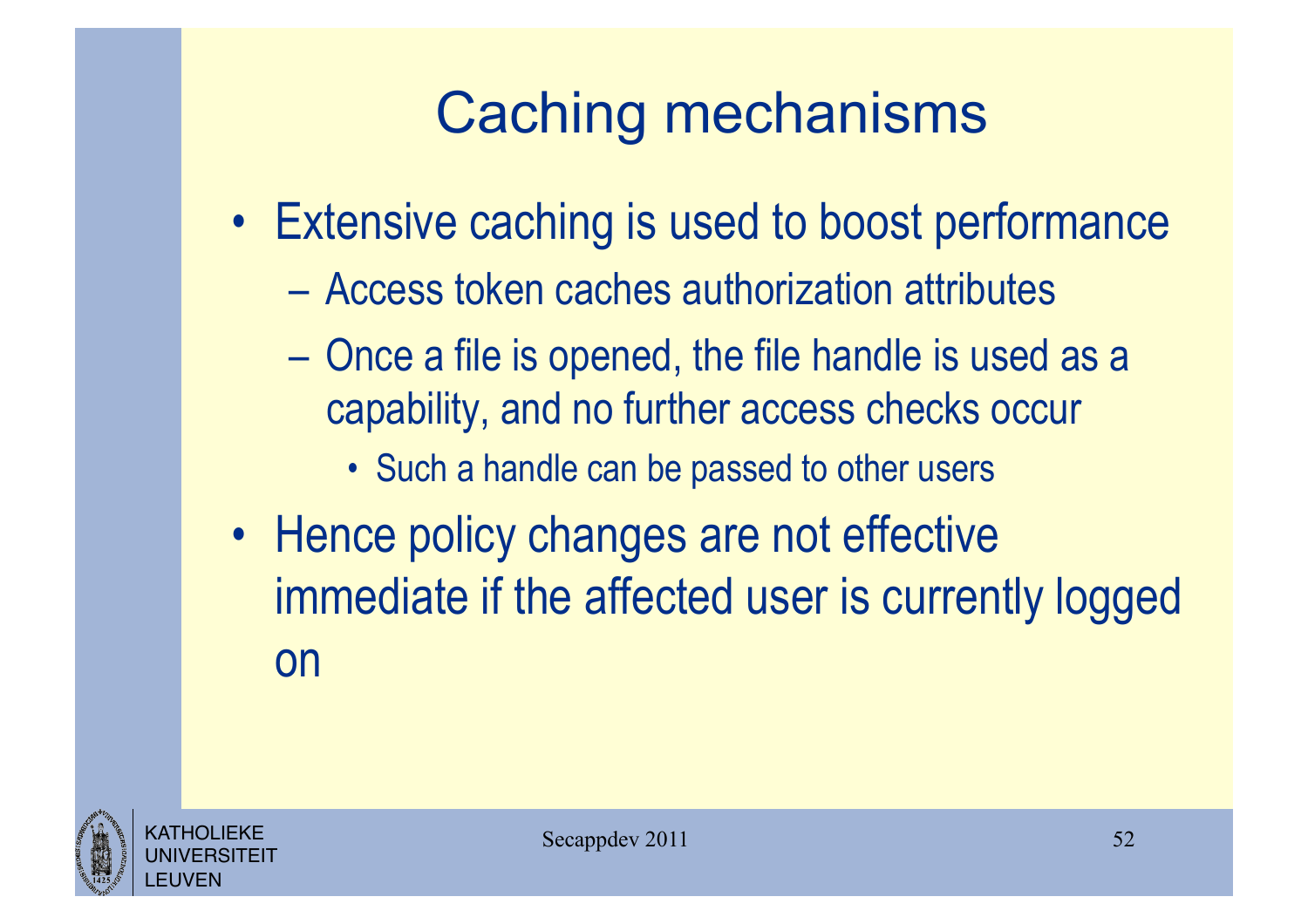## Access control in applications

- Impersonation:
	- Server authenticates client, and puts access token on the thread servicing the request
- Role-based
	- Look for a local group SID corresponding to a role in the client access token
	- COM+ provides extensive support for this approach
- Object-based
	- Use an API for managing ACL's yourself

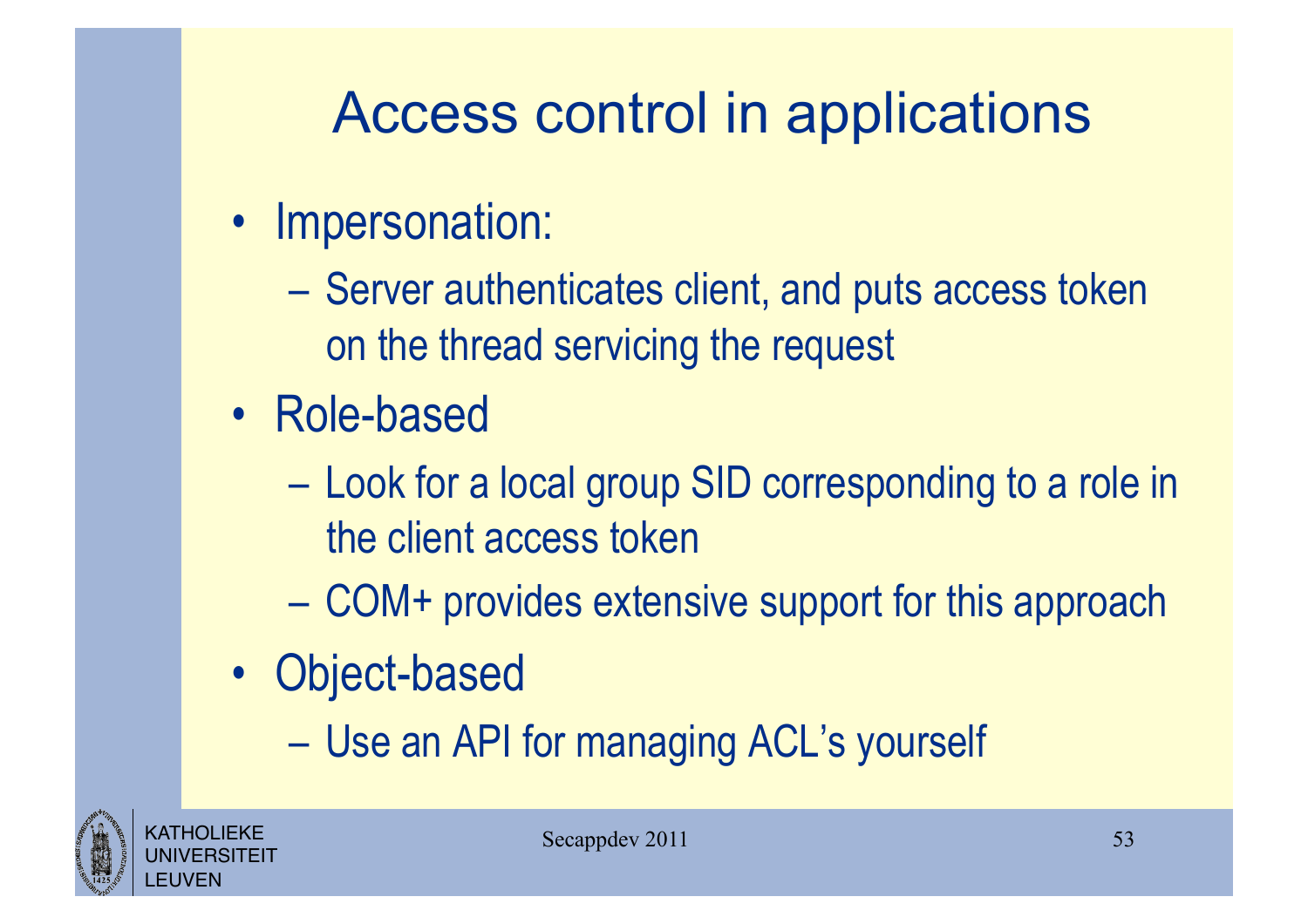# Running Least Privilege

- The OS Access Control system can also be used to "sandbox" applications to protect against:
	- Exploits of server programs
	- Trojans / viruses / bugs in any application
- Writing software to run in low-privileged accounts requires attention to:
	- What secured objects the application accesses
	- What privileged API's the application uses

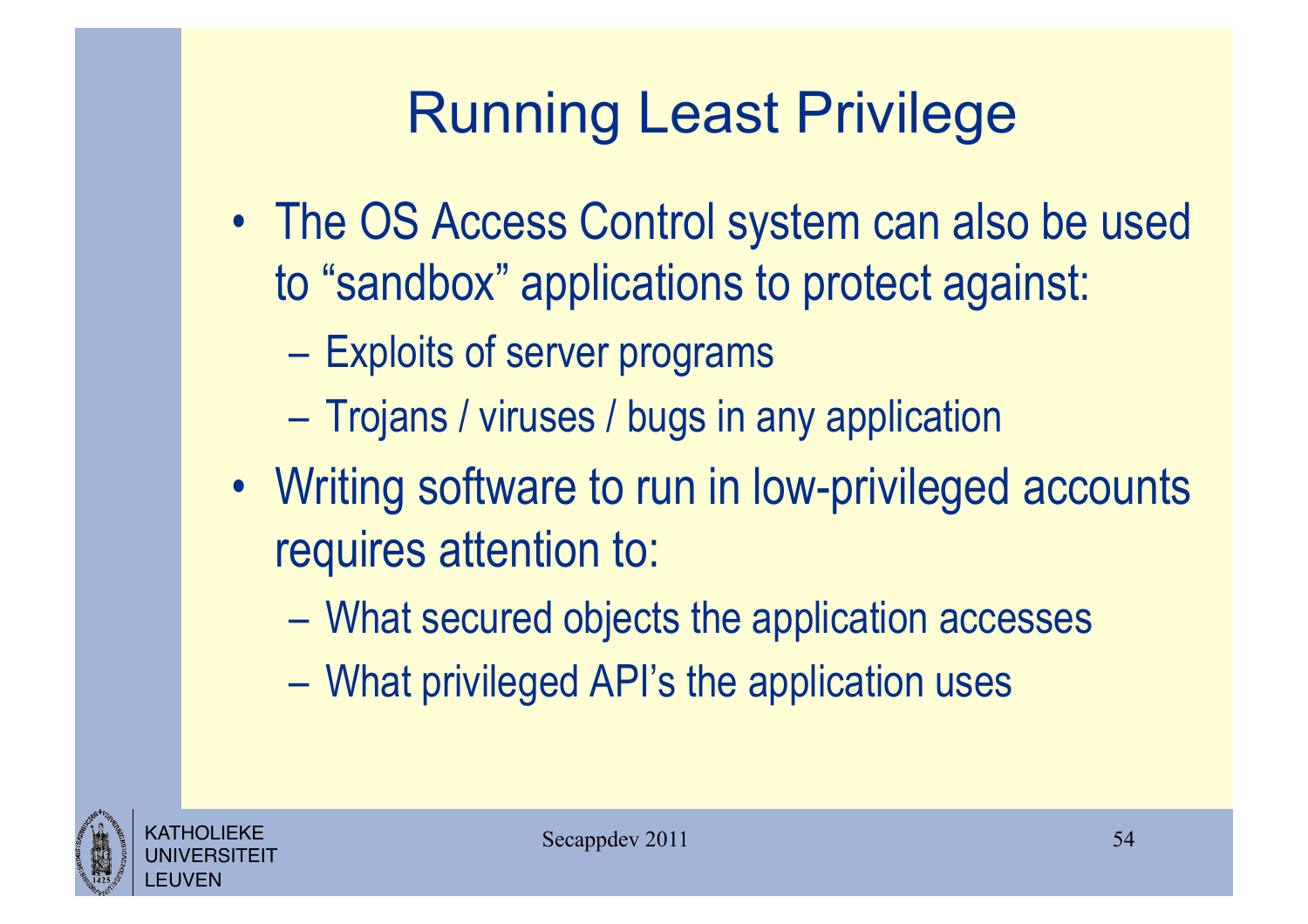- Summary:
	- Access control based on:
		- Discretionary ACL's
		- Privileges (safer than Unix root level access)
	- Protected operations depend on the type of object
	- Access control only performed during "opening" of an object. If access is granted, the opening process gets a capability for the requested access rights
	- RBAC can be simulated using local groups, but:
		- No sessions with limited activation of roles
		- Permissions associated with a role are spread over ACL's

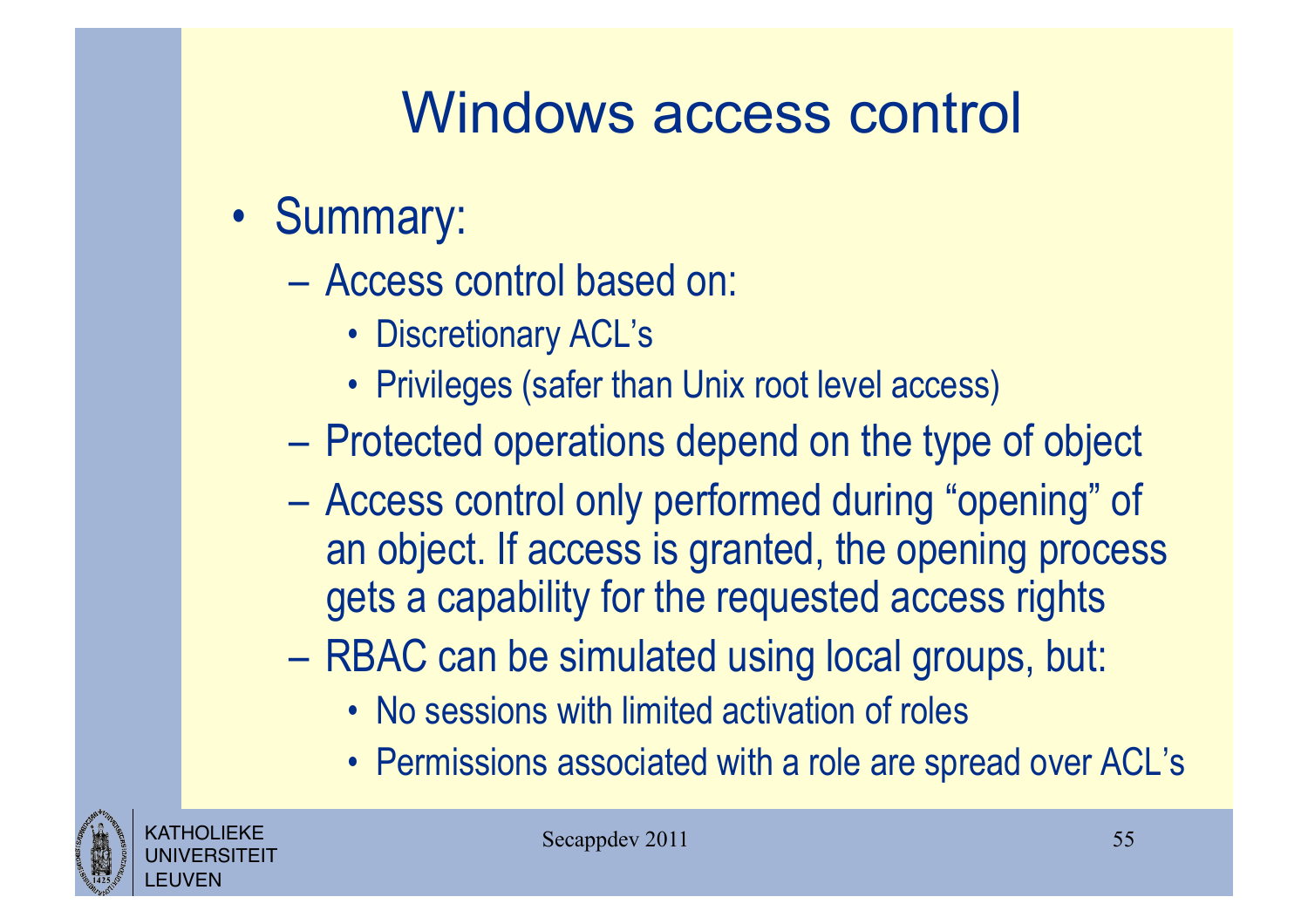# Windows Integrity Protection

- Windows Vista and later add a lattice-based access control model
	- But used for **integrity** control (as the Biba model)
- Securable objects get an *integrity level* 
	- representing how important their integrity is
- Access Tokens get an *integrity level* 
	- Representing how "contaminated" they are
- Three levels are distinguished:
	- High (admin), medium (user), low (untrusted)

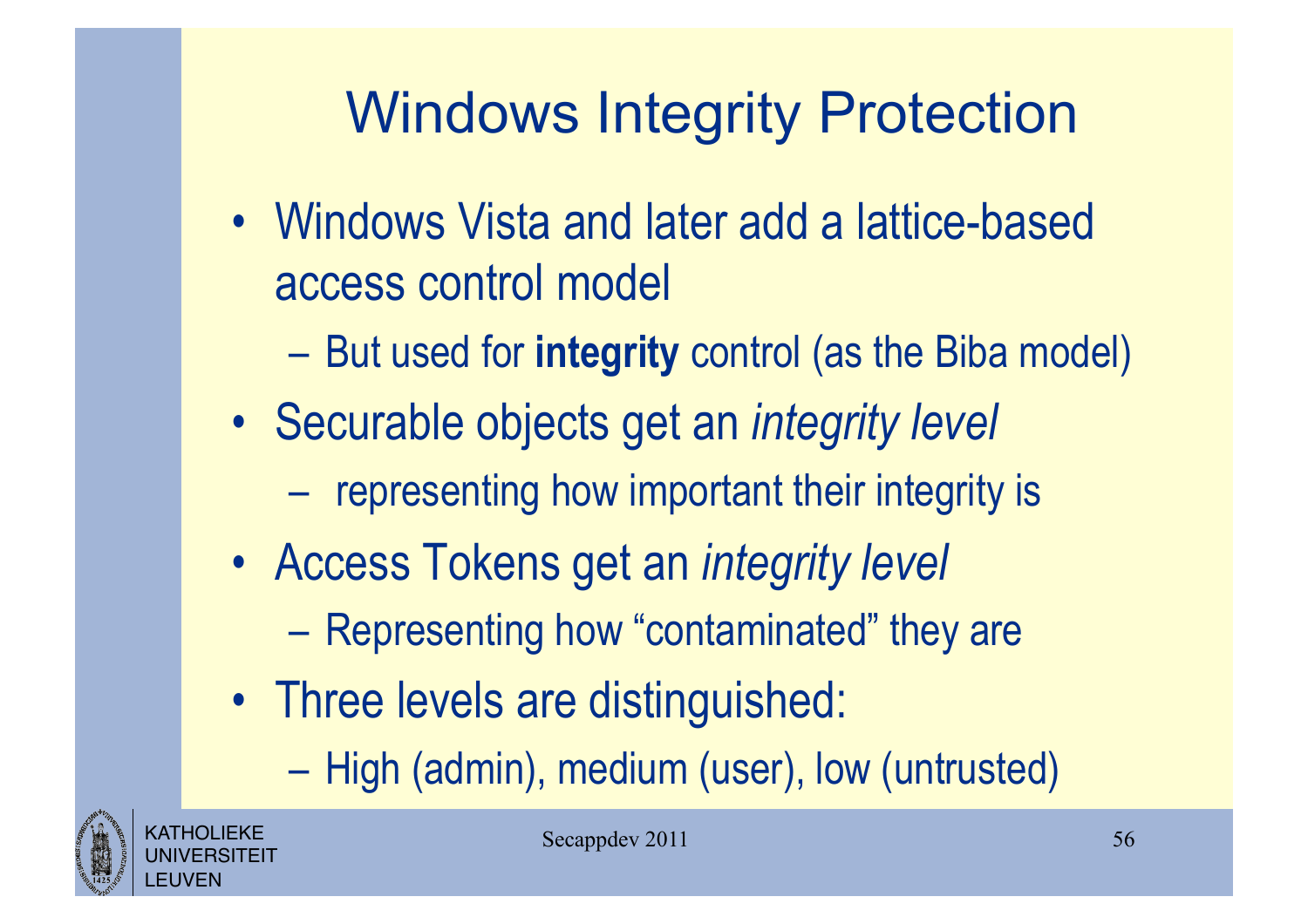## **Overview**

- Introduction: Lampson's model for access control
- Classical Access Control Models
	- Discretionary Access Control (DAC)
	- Mandatory Access Control (MAC)
	- Role-Based Access Control (RBAC)
	- Other Access Control Models
- Access Control in Windows
- Conclusion